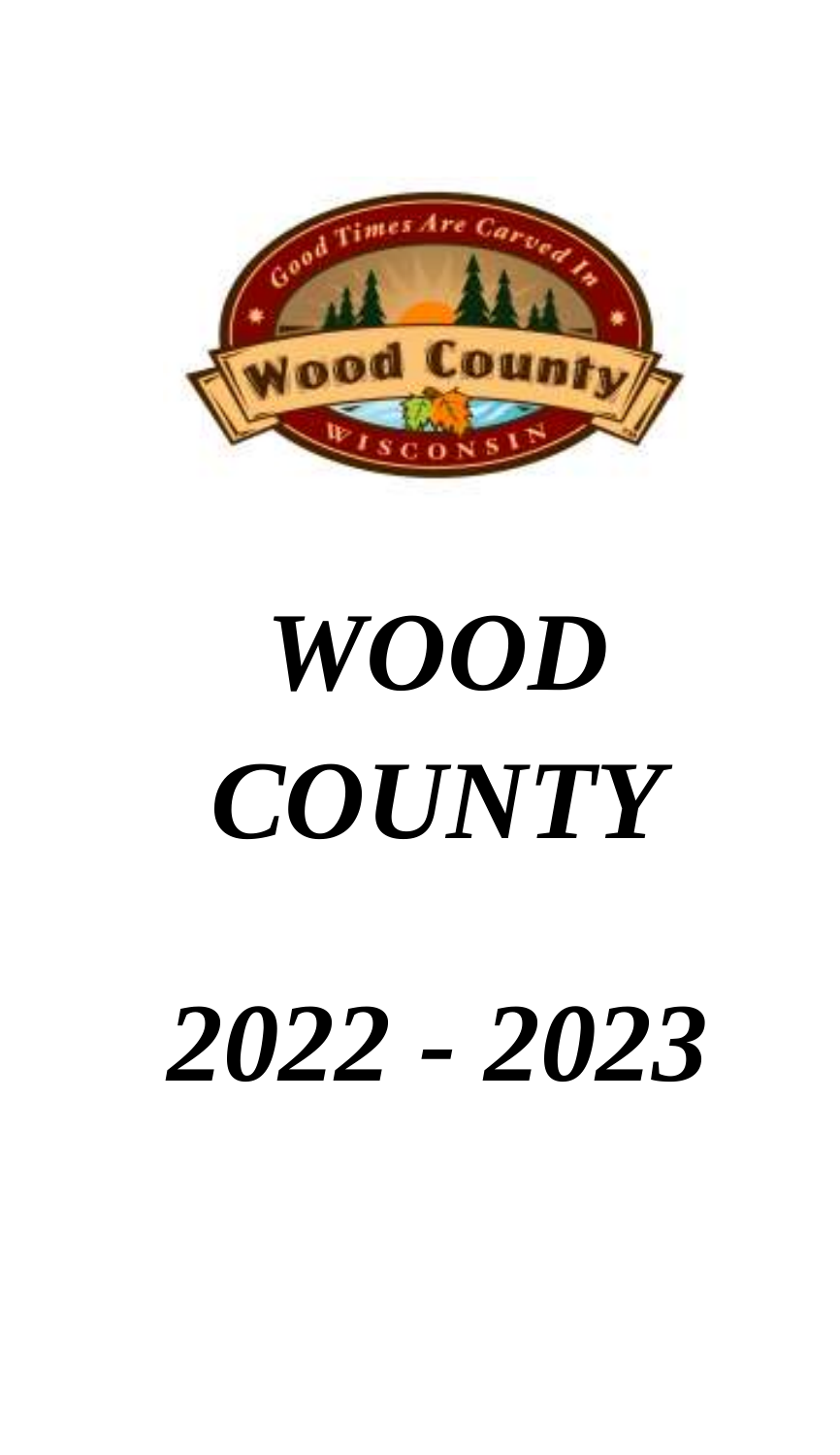# **History of Wood County**

In the winter of 1827, Daniel Whitney of Green Bay obtained a permit from the Winnebago granting him the privilege of making shingles on the Wisconsin River. He employed 22 Stockbridge Indians and conveyed them to the mouth of the Yellow River. In 1831 Daniel Whitney obtained a permit from the War Dept. to erect a sawmill and cut timber on the Wisconsin River. In 1831-2, assisted by his nephew and A.B. Sampson, built the first mill at the place known as Whitney's Rapids, below Point Basse, and about 10 miles south of Wisconsin Rapids. Messrs, Grignon & Merrill, having also obtained a permit, built a mill at Grignon's Rapids in 1836. These two establishments were the first lumbering plants on the Wisconsin River in Wood County.

Wood County was named after Joseph Wood, who came here from Illinois in 1848. Under Chapter 54 Laws of 1856, present Wood County was detached from Portage County. The same chapter directed that the town board of supervisors of the town of Grand Rapids in Wood County, shall be the board of supervisors of Wood County until a county board shall be elected and qualified as provided by the revised statutes of the same act. The first election was held in November 1856. The first county officers were: County Judge Joseph Wood; Sheriff Benjamin Buck; District Attorney L.P. Powers; Surveyor H.A. Temple; Clerk of Circuit Courts L. Kromer; County Clerk L.P. Powers; Treasurer I.L. Moser; Register of Deeds, L. Kromer. The county board met for the first time October 8, 1856.

Continued on back cover….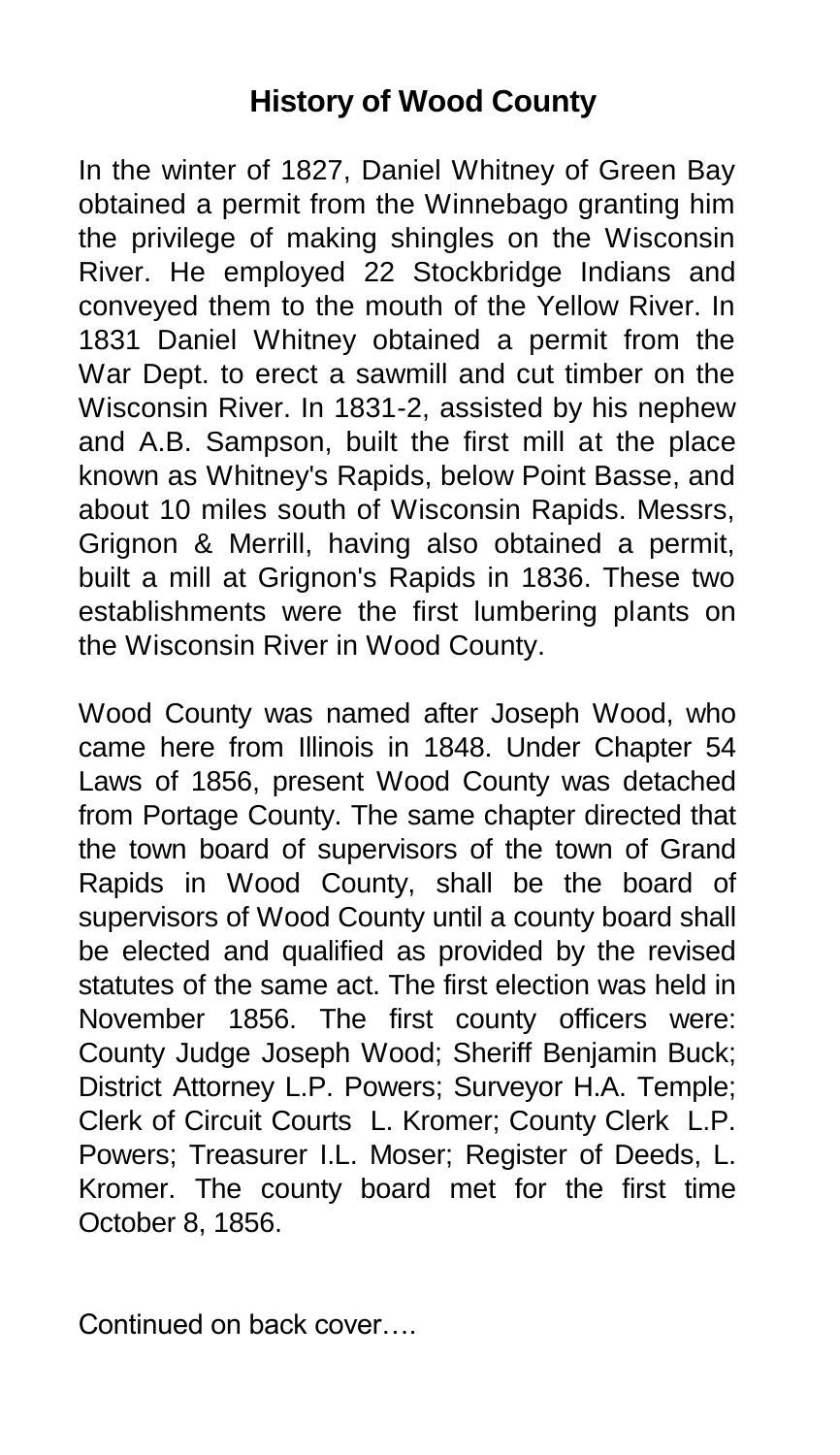# **History of Wood County**

Continued from front cover….

Towns were established as follows: Rudolph- Oct.8, 1856; Saratoga- Jan. 9, 1857; Seneca- June 9, 1857; Dexter- March 10, 1858; Lincoln-Dec. 25, 1861; Sigel- Jan. 10, 1863; Remington- July 15, 1868; Wood- Feb. 10, 1874; Port Edwards- Feb. 10, 1874; Auburndale- Dec. 30, 1874; Marshfield- Dec. 3, 1875; Rock- Jan. 23, 1878; Richfield- Nov. 18, 1881; Milladore- Feb. 15, 1882; Sherry- Nov. 10, 1885; Hansen- Nov. 10 1885; Cary- Feb. 13, 1901; Arpin- Feb. 13, 1901; Hiles- Nov. 15, 1901; Cameron- Nov. 18, 1903; Cranmoor- Nov. 18, 1903; Centralia- Jan 9, 1857; Springfield- Aug. 27, 1861 and McClellan- May 26, 1864. Centralia is now part of Wisconsin Rapids. Springfield was vacated Feb 23, 1865 and attached to McClellan which was reorganized and shortly afterward vacated and the territory was distributed to other towns**.**

On Jan. 5, 1858 the board adopted the Wood County Reporter as its official newspaper to publish all proceedings. This paper was established in Nov. 1857 and was the first and only newspaper in the county. The first courthouse was a hall in the Magnolia House which was located on the corner of Ninth and Washington Ave. The first court was held there in 1857. The date of the first warranty deed recorded was Oct 1856. The first building actually erected as a courthouse in Wood County was built in Grand Rapids on a spot near the river. The population of Wood County in 1860 was 2425.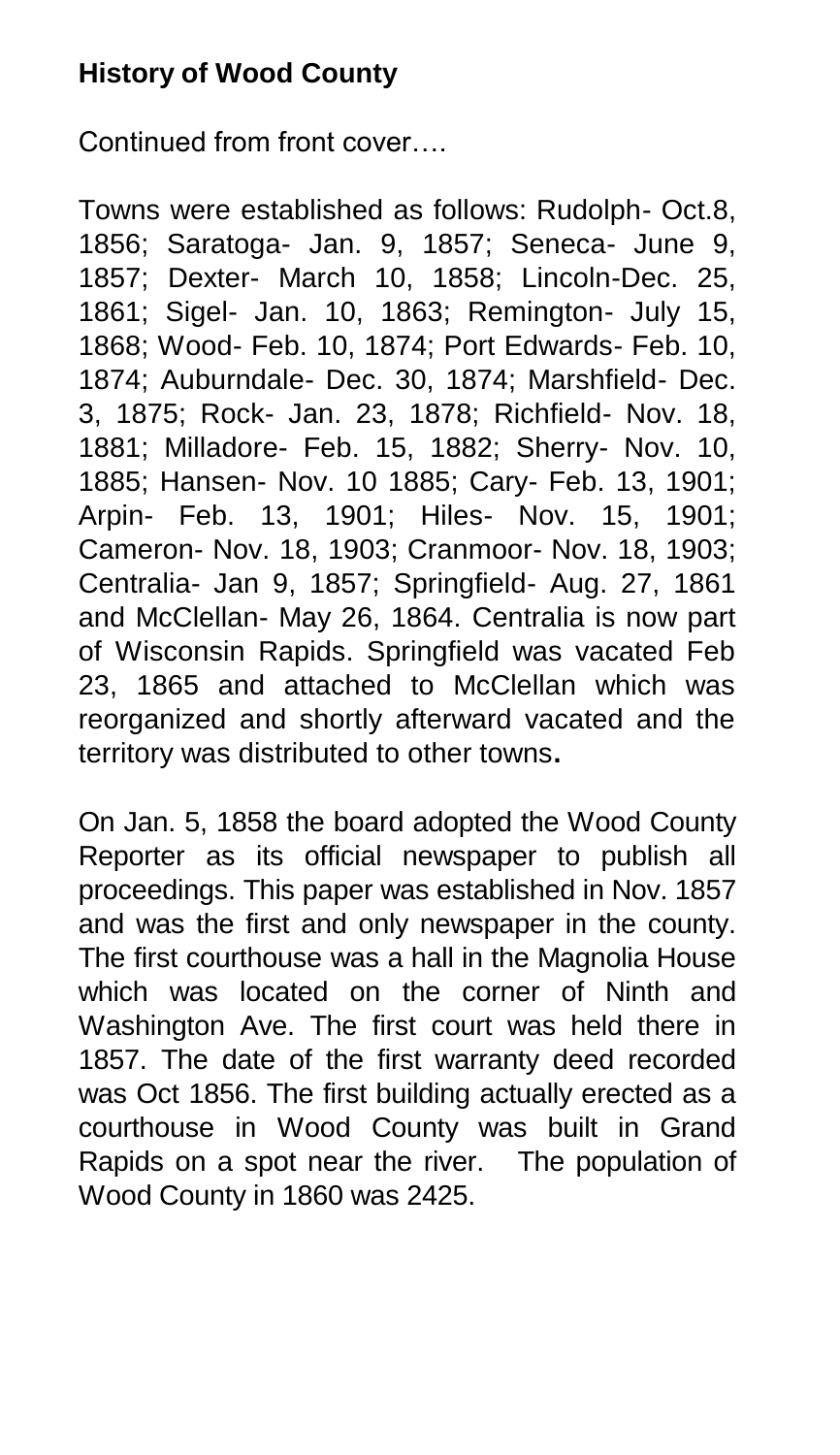# **WOOD COUNTY OFFICIAL DIRECTORY 2022 – 2023**

LANCE A. PLIML COUNTY BOARD CHAIRPERSON/ ADMINISTRATIVE COORDINATOR

> LAURA VALENSTEIN 1 ST VICE-CHAIRPERSON

JOSEPH H. ZURFLUH 2 ND VICE-CHAIRPERSON

> Compiled By TRENT MINER COUNTY CLERK

400 MARKET ST PO BOX 8095 WISCONSIN RAPIDS, WISCONSIN 54495-8095

> Wood County web page www.co.wood.wi.us

On Facebook www.facebook.com/WoodCoWisc/

NOTE: This Wood County Directory is also online at: https://www.co.wood.wi.us

The information in the printed version of this directory is current as of May, 2022.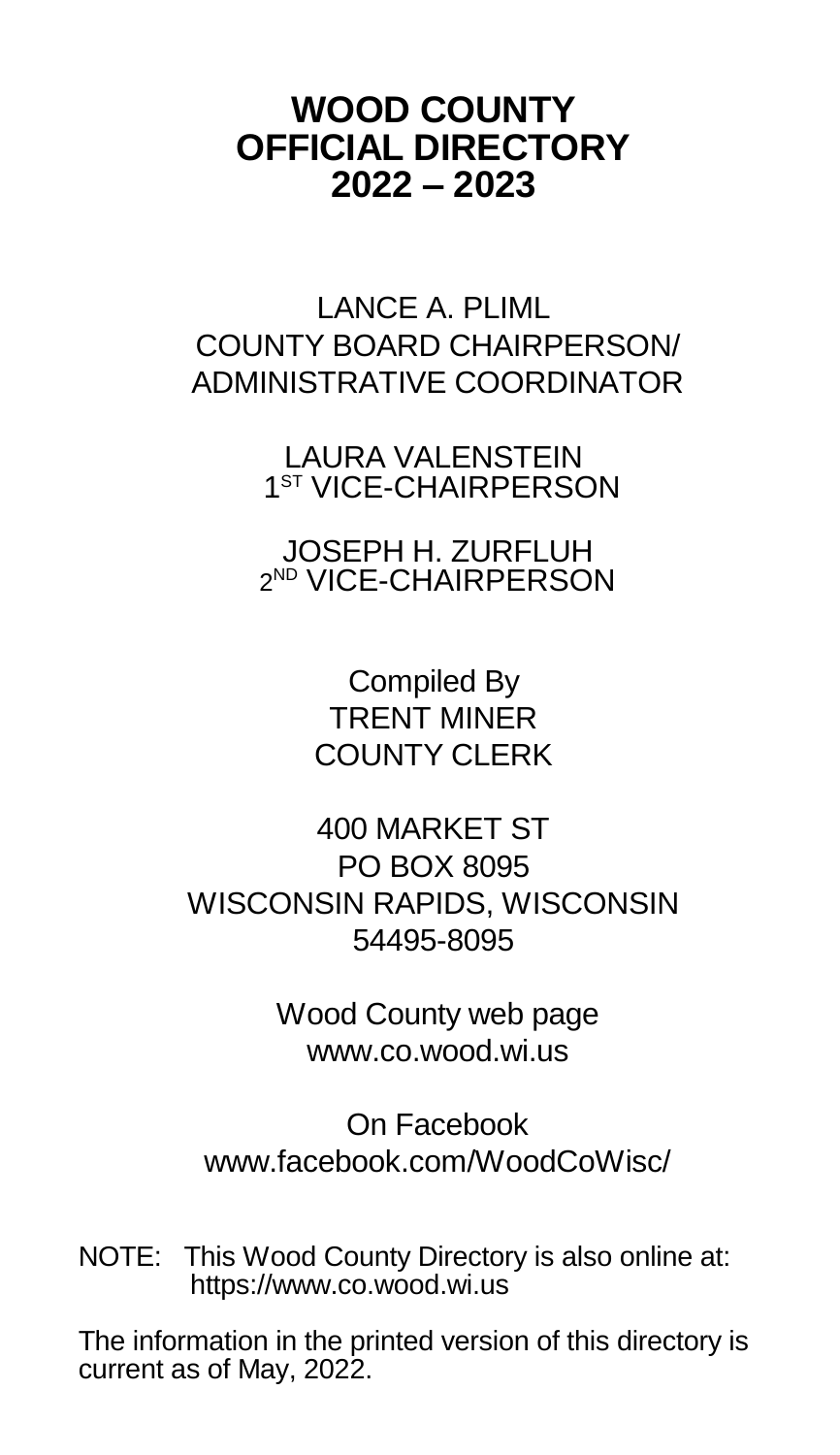# **TABLE OF CONTENTS**

| <b>APPOINTED DEPARTMENT HEADS 18-19</b>  |
|------------------------------------------|
|                                          |
|                                          |
| COUNTY BOARD SUPERVISORS 20-23           |
| COUNTY BOARD COMMITTEES 24-29            |
| <b>COUNTY EMPLOYEE CREDIT UNION 19</b>   |
| <b>COURTHOUSE/OFFICE CONTACT INFO2-4</b> |
| ELECTED COUNTY OFFICIALS 17              |
| FEDERAL GOV'T OFFICIALS/COURTS 8-10      |
|                                          |
|                                          |
|                                          |
| <b>POLLING TIMES AND PLACES  64</b>      |
|                                          |
| REAL AND PERSONAL PROPERTY7              |
| REGIONAL PLANNING COMMISSION  15         |
| SCHOOL BOARD MEMBERS 66                  |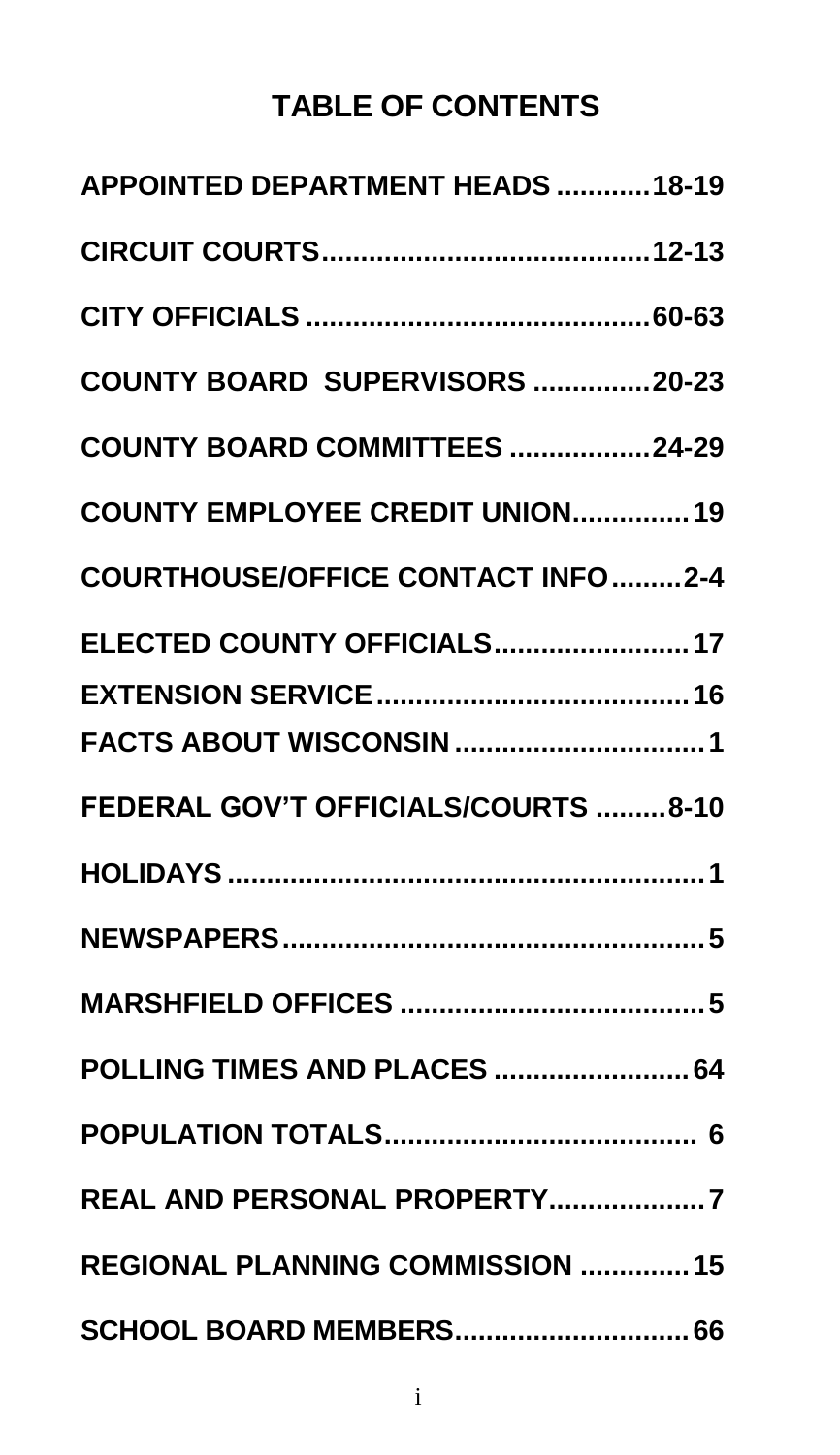| STATE GOV'T OFFICIALS & COURT10-12                                                                                                          |
|---------------------------------------------------------------------------------------------------------------------------------------------|
|                                                                                                                                             |
|                                                                                                                                             |
|                                                                                                                                             |
| WISC. DEPT OF NATURAL RESOURCES14                                                                                                           |
| WISC. DEPARTMENT OF REVENUE 15<br><b>INCOME TAX OFFICES 15</b><br>PROPERTY ASSESSMENT OFFICE15<br><b>NORTHEASTERN DISTRICT MFG OFFICE15</b> |
| WISC. DEPT OF TRANSPORTATION  15                                                                                                            |
|                                                                                                                                             |
| <b>WOOD COUNTY FARM SERVICE AGENCY</b>                                                                                                      |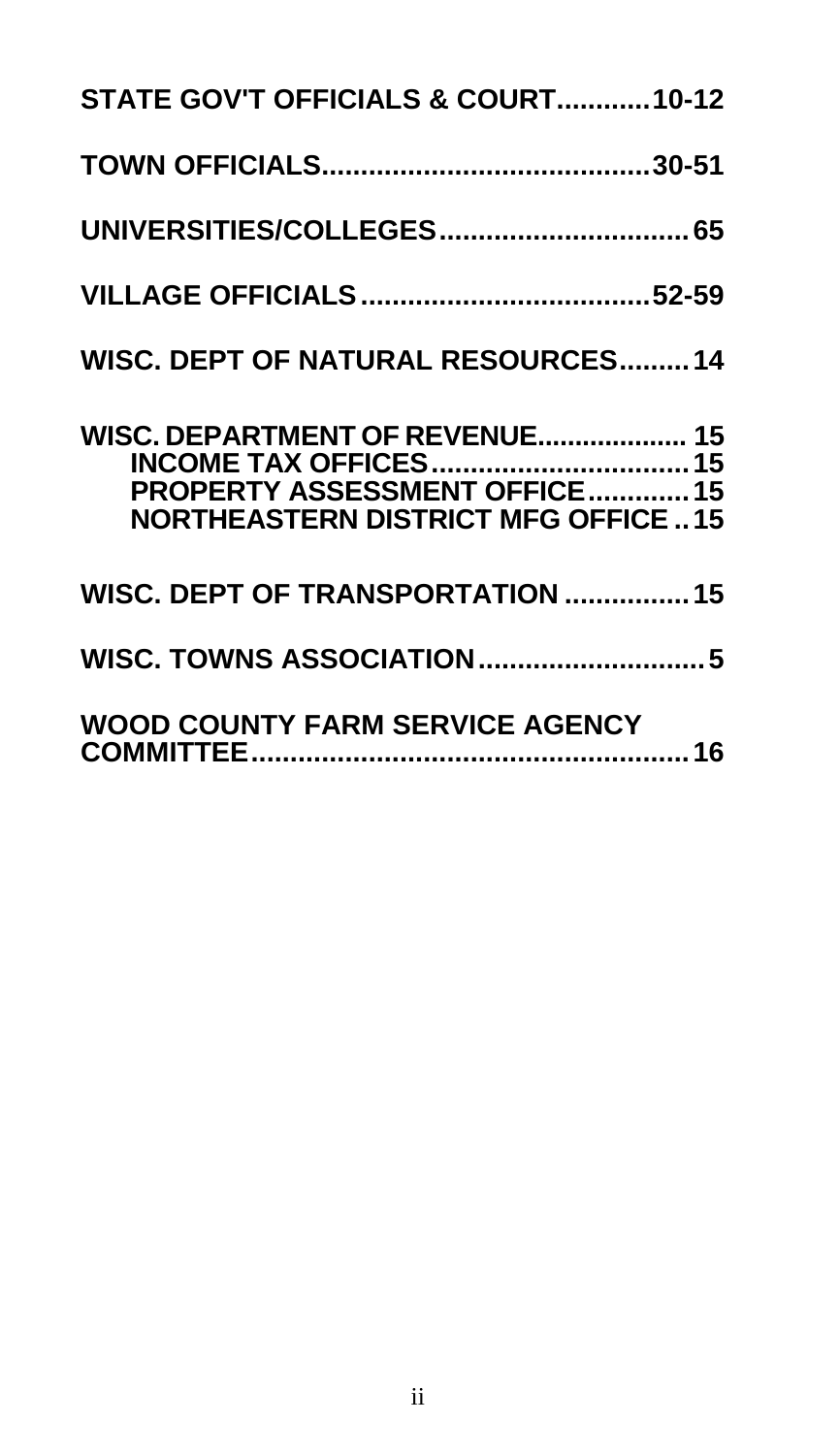### **FACTS ABOUT WISCONSIN**

Wisconsin officially became a state on May 29, 1848, and was the 30<sup>th</sup> state of the union. Wisconsin has 72 counties. Marathon County (1584 sq miles) is the largest. Ozaukee County (235 sq miles) is the smallest.

State Coat of Arms: Finalized in 1881, the Coat of Arms contains symbols that represent the diversity, wealth and abundance of résources in Wisconsin.

State Motto: "Forward" Reflecting Wisconsin's continuous drive to be a national leader, the state adopted "Forward" as the official state motto in 1851.

State Flag: Last altered in 1979, the state flag flutters in the breeze over Wisconsin representing the rich history of our great state.

| State Wildlife Animal White-tailed Deer         |  |
|-------------------------------------------------|--|
| State Descriptive Slogan  'America's Dairyland' |  |
|                                                 |  |
|                                                 |  |

### **2022 HOLIDAYS (Courthouse Closed)**

Friday before Easter Friday, April 15, 2022 Independence Day Monday, July 4, 2022

New Year's Day Friday, December 31, 2021 Memorial Day Monday, May 30, 2022 Labor Day Monday, September 5, 2022 Thanksgiving Day Thursday, November 24, 2022 Day After Thanksgiving Friday, November 25, 2022 Christmas Eve Day Friday, December 23, 2022 Christmas Day Monday, December 26, 2022 New Year's Eve Day Friday, December 30, 2022 New Year's Day Monday, January 2, 2023

Facilities with 24-hour operations may have different holidays or scheduling provisions.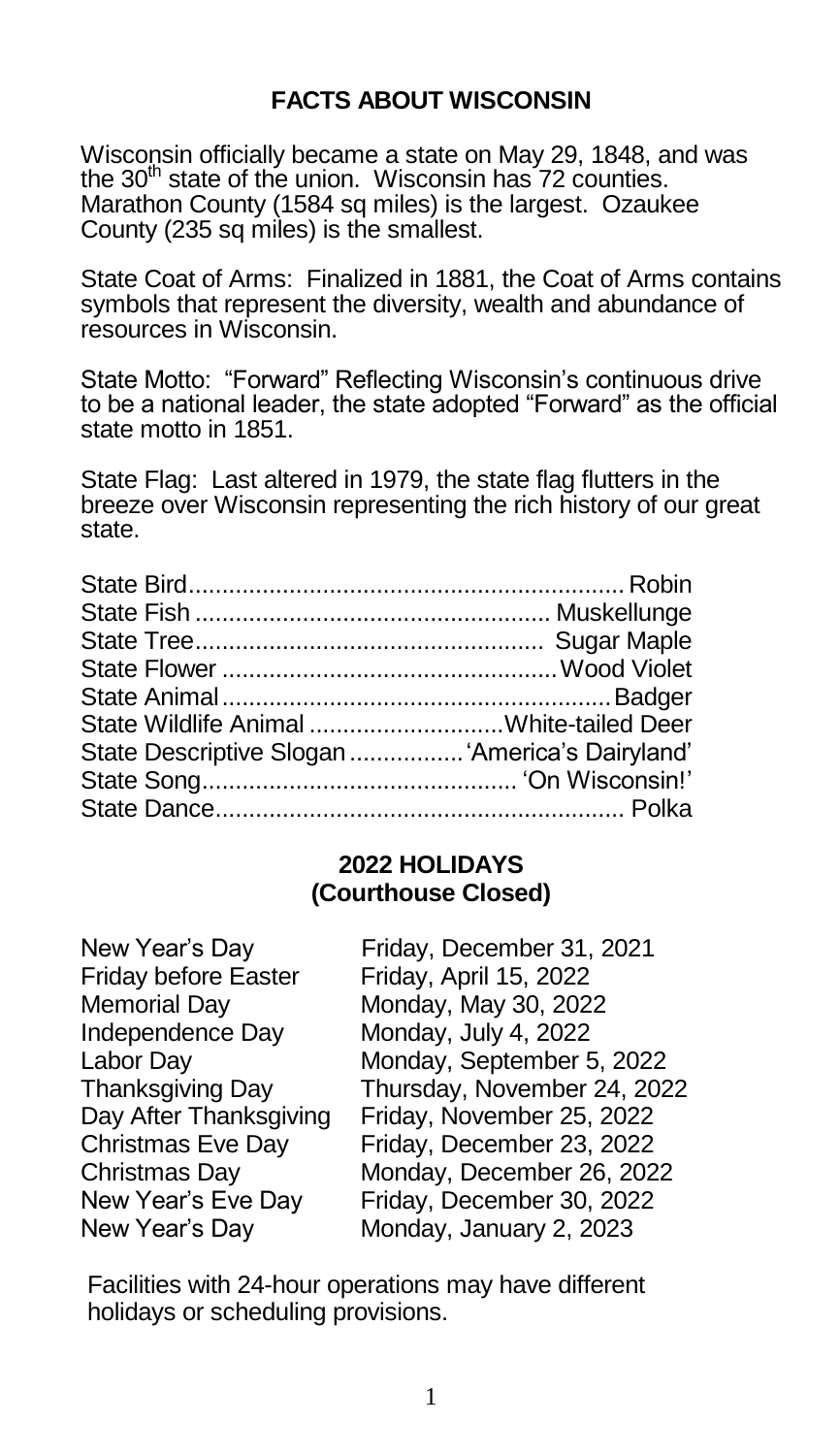### **WOOD COUNTY COURTHOUSE 400 MARKET STREET PO BOX 8095 WIS. RAPIDS, WI 54495-8095**

**HOURS: Monday – Friday; 8:00 A.M. to 4:30 P.M. Closed Saturdays, Sundays and Legal Holidays**

| Main Phone / Information715-421-8400 |  |
|--------------------------------------|--|
|                                      |  |

### DIRECT PHONE LINE NUMBERS TO COURTHOUSE FROM:

### **QUICK REFERENCE – DEPT PHONE NUMBERS**

| Aging & Disability Resource Center       |  |
|------------------------------------------|--|
| of Central Wisconsin 888-486-9545        |  |
|                                          |  |
|                                          |  |
| Circuit Court - Branch No. 1715-421-8520 |  |
|                                          |  |
|                                          |  |
|                                          |  |
|                                          |  |
| Fax.……………………………………… 715-421-8740         |  |
|                                          |  |
|                                          |  |
|                                          |  |
|                                          |  |
| Communications Director 715-421-8417     |  |
|                                          |  |
| Corporation Counsel 715-421-8465         |  |
|                                          |  |
| Criminal Justice Coordinator715-421-8780 |  |
| Dispatch Manager715-421-8668             |  |
|                                          |  |
|                                          |  |
|                                          |  |
| Edgewater Haven715-885-8300              |  |
|                                          |  |
| Emergency Mgmt & Hwy Safety715-421-8500  |  |
|                                          |  |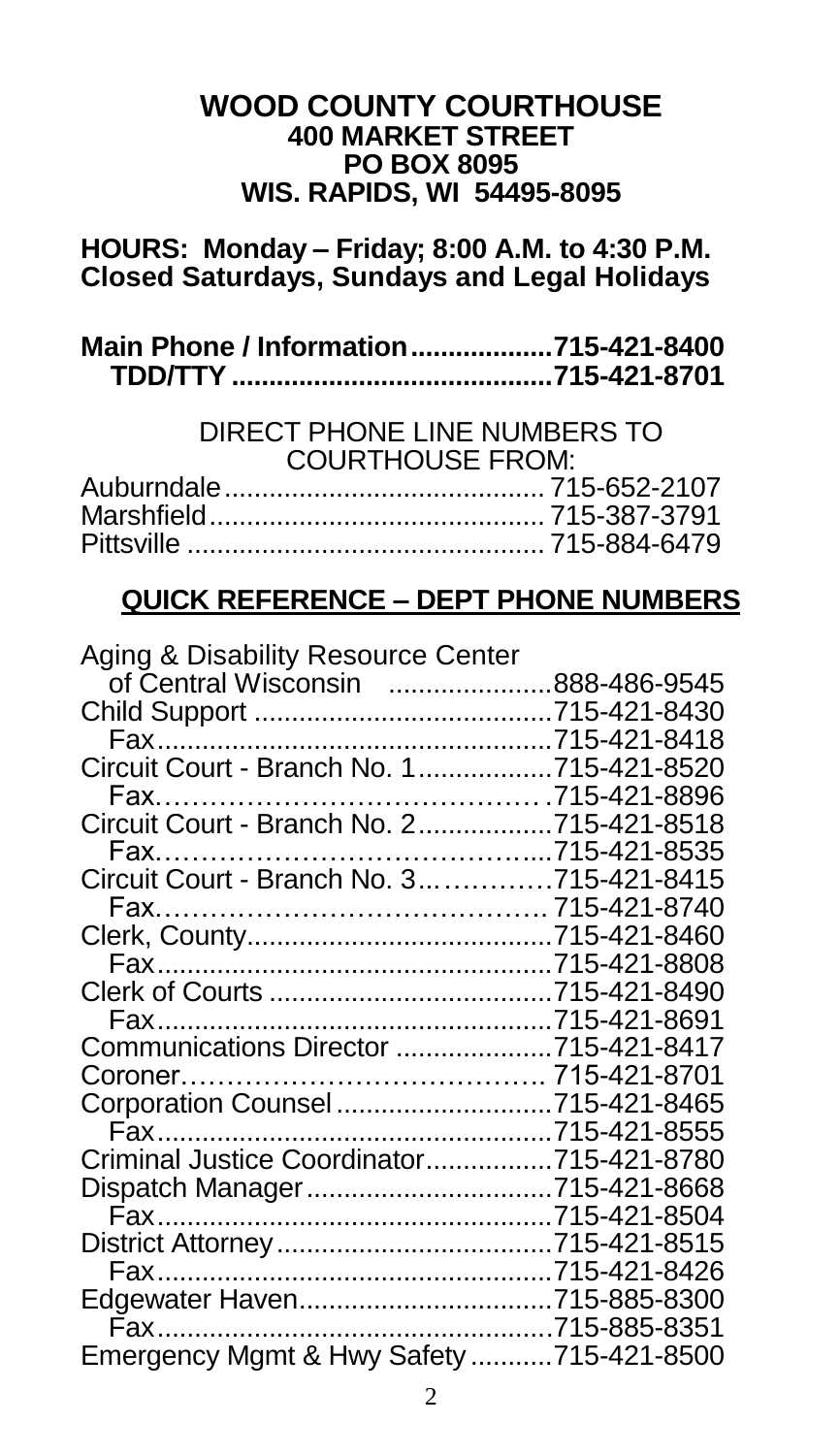| Extension Wood County 715-421-8440              |  |
|-------------------------------------------------|--|
| Agriculture/Horticulture715-421-8440            |  |
| Community Resource Dvpmt715-421-8440            |  |
|                                                 |  |
|                                                 |  |
|                                                 |  |
| Forest Administrator715-421-8549                |  |
| <b>Health Department</b>                        |  |
|                                                 |  |
| Public/Environmental Health715-421-8911         |  |
|                                                 |  |
| Highway Department715-421-8875                  |  |
|                                                 |  |
|                                                 |  |
|                                                 |  |
| Human Services 715-421-8600                     |  |
|                                                 |  |
| Behavioral Health715-421-8800                   |  |
|                                                 |  |
| Crisis Intervention715-421-2345                 |  |
| Transportation 715-421-8989                     |  |
|                                                 |  |
| Information Technology/Help Desk 715-421-8433   |  |
|                                                 |  |
| Land and Water Conservation715-421-8475         |  |
| Maintenance/Purchasing715-421-8404              |  |
| Norwood Health Center 715-384-2188              |  |
|                                                 |  |
|                                                 |  |
|                                                 |  |
|                                                 |  |
| Register in Probate 715-421-8523                |  |
| Register of Deeds 715-421-8450                  |  |
| Sheriff Dept. Open 24 hours a day. 715-421-8700 |  |
|                                                 |  |
|                                                 |  |
|                                                 |  |
|                                                 |  |
|                                                 |  |
|                                                 |  |
|                                                 |  |
|                                                 |  |
|                                                 |  |
| Wellness Coordinator 715-421-8428               |  |
| Wood County Annex & Health Ctr715-384-2188      |  |
| Wood Co. Employees Credit Union715-421-2313     |  |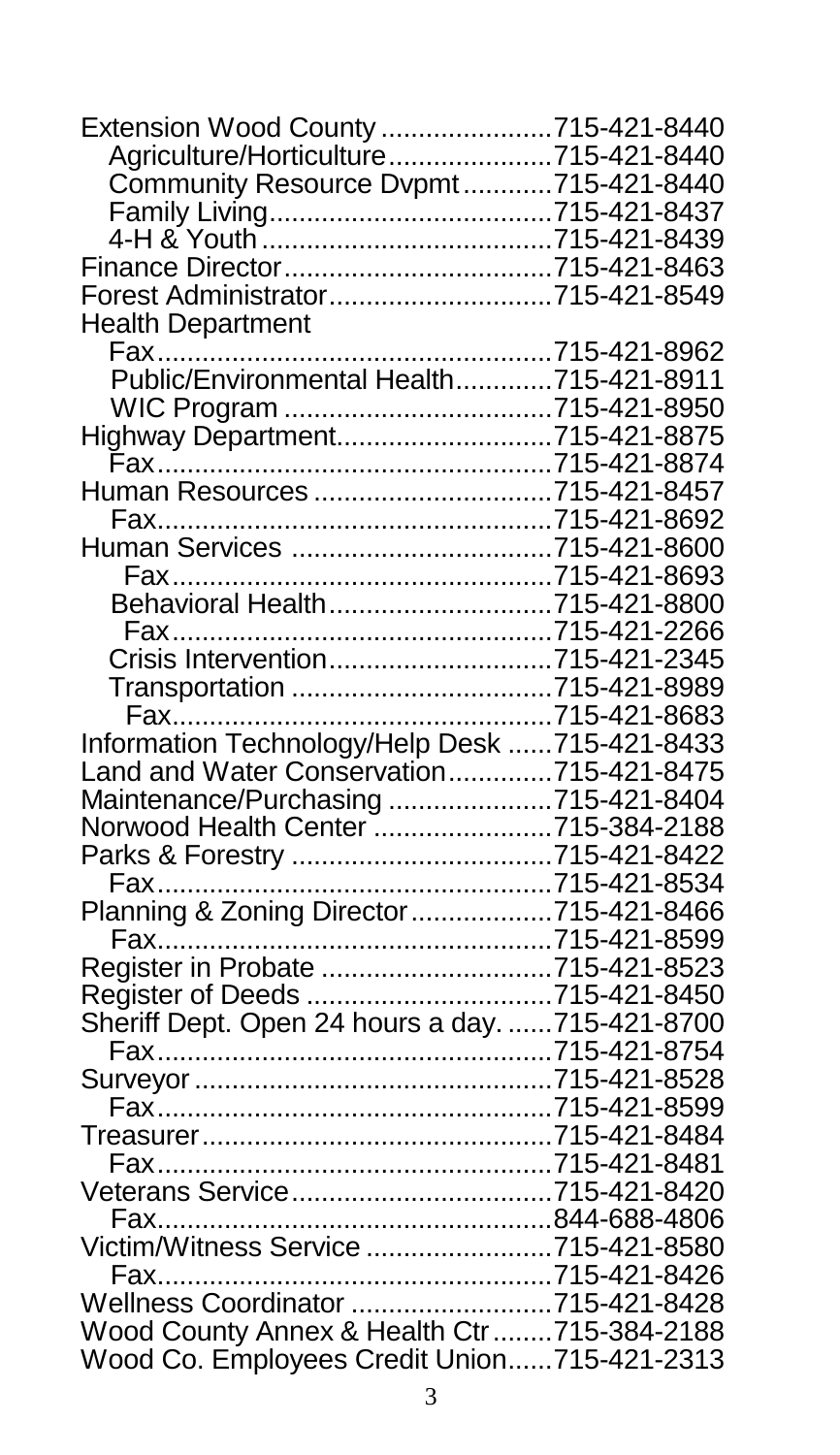# **OTHER ADDRESSES & PHONE NUMBERS**

# **Wisconsin Rapids Area Offices**

# **Wood County River Block**

111 W Jackson St, Wisc Rapids 54495

| Land & Water Conservation Department  2nd Floor |  |
|-------------------------------------------------|--|
| Parks & Forestry Department  2nd Floor          |  |

### **EDGEWATER HAVEN**

1351 Wisconsin River Dr Port Edwards, WI 54469 Phone: 715-885-8300 Fax: 715-885-8351

### **WOOD COUNTY HIGHWAY**

555 17<sup>th</sup> Avenue N Wisconsin Rapids, WI 54495 Phone: 715-421-8875 Fax: 715-421-8874 HOURS: 7:00 A.M. – 3:00 P.M. CONSTRUCTION SEASON HOURS 6:00 A.M. – 4:00 P.M. (April 24 – September 3)

### **AGING & DISABILITY RESOURCE CENTER OF CENTRAL WI www.adrc-cw.org**

220 3<sup>rd</sup> Ave S Ste 1 300 S Peach Ave Ste 1 Wisconsin Rapids, 54495 Marshfield, 54449 Phone: 715-421-0014 Phone: 715-384-8479

Fax: 715-384-1905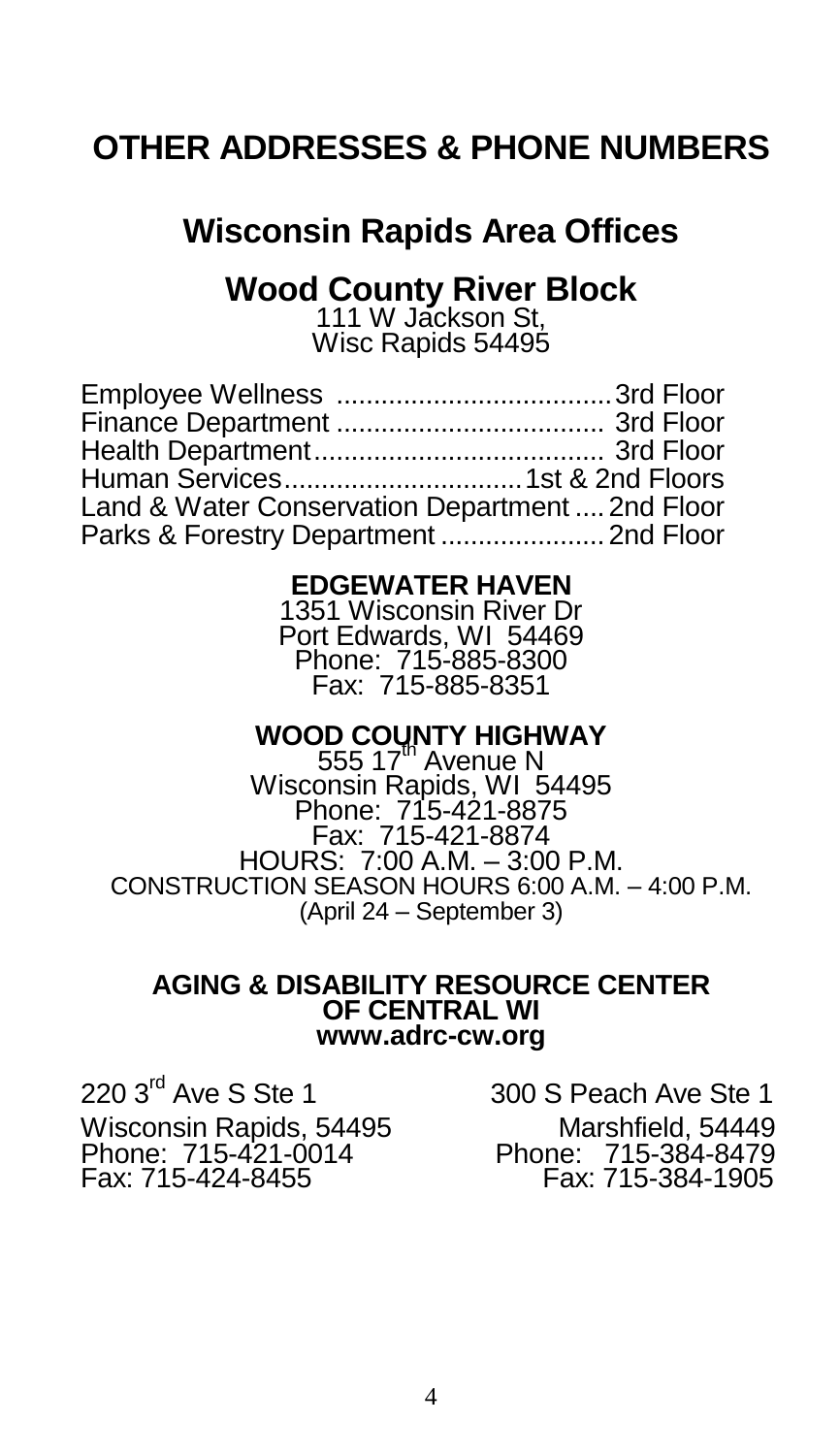# **MARSHFIELD OFFICES**

### **DC STEINLE PLAZA 630 S Central Avenue Cornerstone Suite 204 – Human Services Suite 404**

### **WOOD COUNTY ANNEX AND HEALTH CENTER 1600 N Chestnut Avenue**

| Norwood Health Center  715-384-2188 |                   |
|-------------------------------------|-------------------|
|                                     | Fax: 715-387-1533 |
|                                     |                   |
|                                     |                   |
|                                     |                   |

# **OFFICIAL NEWSPAPERS**

Wisconsin Rapids Daily Tribune Marshfield News-Herald

# **WISCONSIN TOWNS ASSOCIATION**

Michael J. Koles, Executive Director W7686 Co Rd MMM - Shawano 54166 Phone: (715) 526-3157<br>Fax: (715) 524-3917 (715) 524-3917 Email: wtowns@frontiernet.net

LOCAL UNIT OFFICERS: Bill Clendenning, Chairperson ............. 715-423-2469 Randy Nieman, Vice Chairperson ....... 715-435-3713 Patricia Krueger, Secretary/Treasurer. 715-884-6634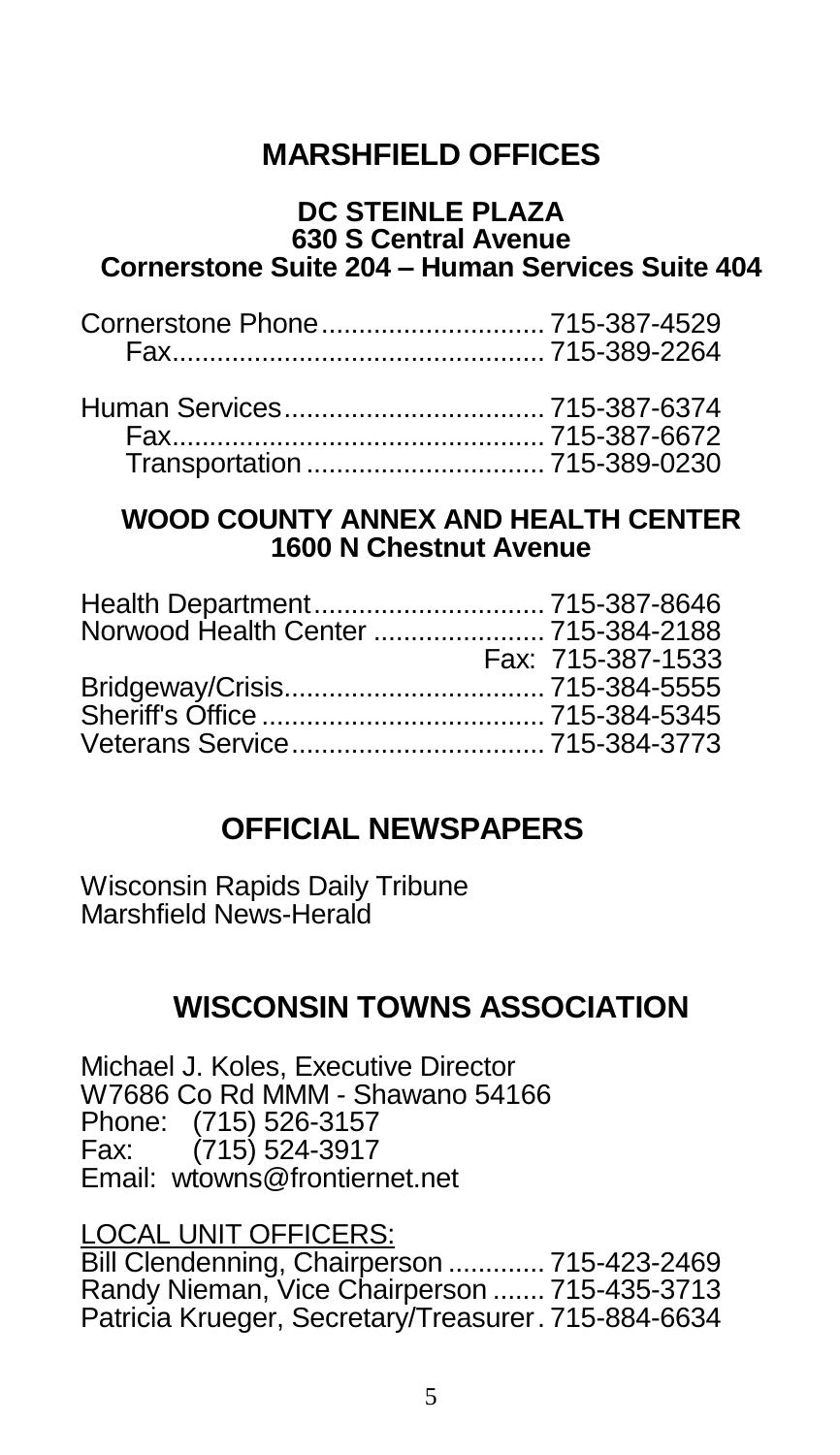### **OFFICIAL POPULATION OF WOOD COUNTY, WISCONSIN**

| TOWNS                     | 2021 Est. | 2020   | 2010   |
|---------------------------|-----------|--------|--------|
| Arpin                     | 973       | 942    | 929    |
| Auburndale                | 858       | 790    | 860    |
| Cameron                   | 485       | 539    | 511    |
| Cary                      | 424       | 406    | 424    |
| Cranmoor                  | 165       | 181    | 168    |
| Dexter                    | 362       | 350    | 359    |
| <b>Grand Rapids</b>       | 7,863     | 7,576  | 7,646  |
| Hansen                    | 708       | 747    | 690    |
| Hiles                     | 173       | 152    | 167    |
| Lincoln                   | 1613      | 1,593  | 1,564  |
| Marshfield                | 801       | 763    | 764    |
| Milladore                 | 688       | 668    | 690    |
| Port Edwards              | 1,424     | 1,356  | 1,427  |
| Remington                 | 262       | 230    | 268    |
| Richfield                 | 1603      | 1,596  | 1,628  |
| Rock                      | 892       | 787    | 855    |
| Rudolph                   | 1,038     | 1,027  | 1,028  |
| Saratoga                  | 5,309     | 5,060  | 5,142  |
| Seneca                    | 1,118     | 1,039  | 1,120  |
| Sherry                    | 825       | 755    | 803    |
| Sigel                     | 1,071     | 1,017  | 1,051  |
| Wood                      | 807       | 757    | 796    |
| <b>VILLAGES</b>           |           |        |        |
| Arpin                     | 330       | 305    | 333    |
| Auburndale                | 720       | 702    | 703    |
| <b>Biron</b>              | 827       | 839    | 839    |
| Hewitt                    | 847       | 796    | 828    |
| Milladore                 | 276       | 268    | 276    |
| Port Edwards              | 1,784     | 1,762  | 1,818  |
| Rudolph                   | 431       | 433    | 439    |
| Vesper                    | 575       | 513    | 584    |
| <b>CITIES</b>             |           |        |        |
| Marshfield                | 18,449    | 18,119 | 18,218 |
| Nekoosa                   | 2,532     | 2,449  | 2,580  |
| Pittsville                | 887       | 813    | 874    |
| <b>Wisconsin Rapids</b>   | 18,839    | 18,877 | 18,367 |
| <b>WOOD COUNTY TOTALS</b> | 75,959    | 74,207 | 74,749 |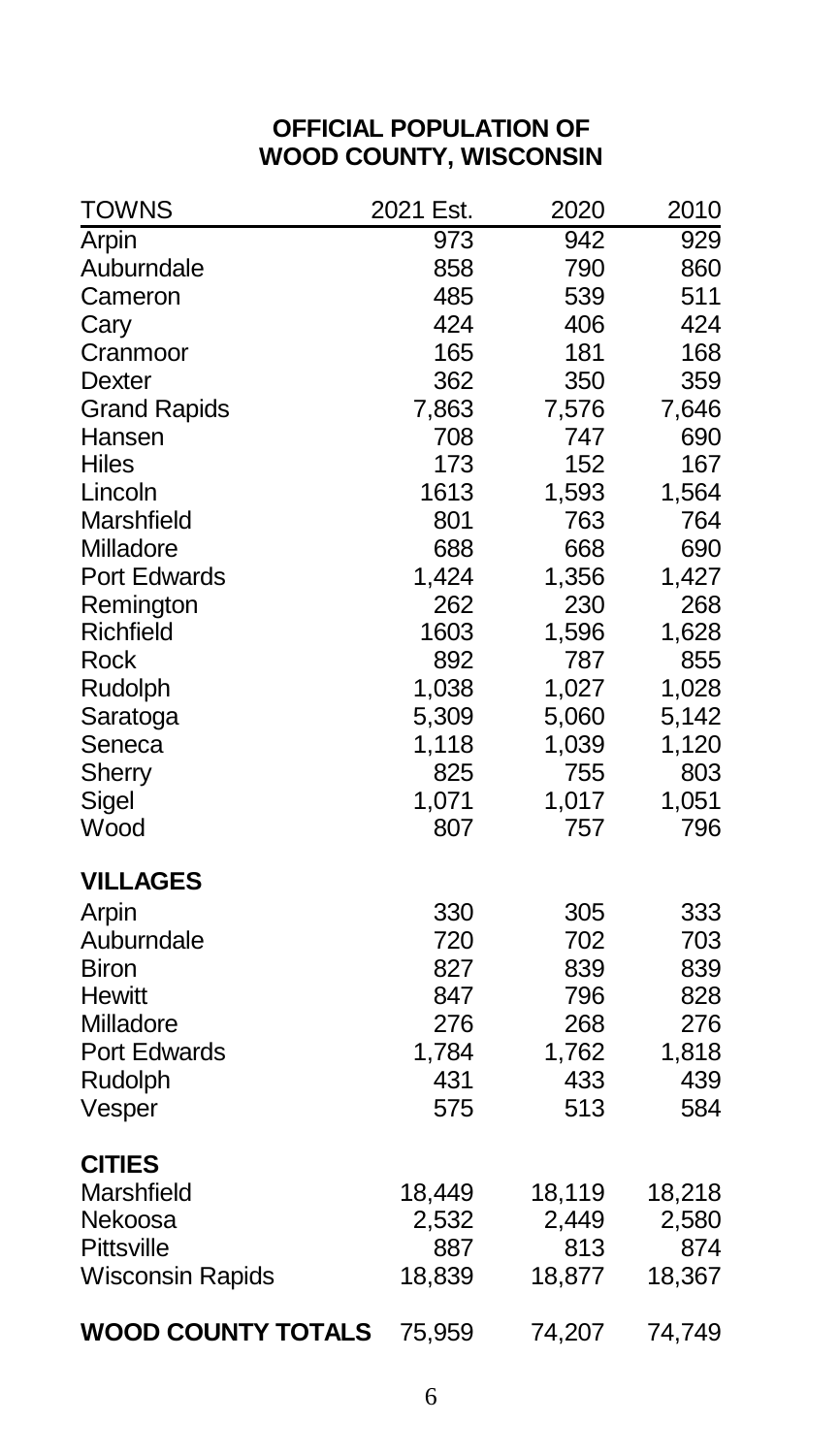# **TOTAL REAL AND PERSONAL PROPERTY**

| <b>Assessment District</b>  | 2021 Equalized | Ratio to                                  |
|-----------------------------|----------------|-------------------------------------------|
| <b>TOWNS</b>                | Value          | <b>Total</b>                              |
|                             |                | .013244281                                |
| Auburndale 80,257,300       |                | .013911760                                |
|                             |                | .010574455                                |
|                             |                | .009087912                                |
|                             |                | .006956045                                |
|                             |                | .006604217                                |
| Grand Rapids 619,163,200    |                | .107325436                                |
|                             |                | .011108462                                |
|                             |                | .004585038                                |
|                             |                | .027104438                                |
|                             |                | .013377111                                |
|                             |                | .008382559                                |
| Port Edwards  101,593,100   |                | .017610097                                |
| Remington  36,920,500       |                | .006399781                                |
|                             |                | .019750510                                |
| Rock.                       |                | .015301128                                |
|                             |                | .015091422                                |
|                             |                | .072378114                                |
|                             |                | .015881365                                |
|                             |                | .010678666                                |
|                             |                | 013927222                                 |
|                             |                | .014229196                                |
| TOTAL TOWNS \$2,500,925,800 |                | .433509215                                |
|                             |                |                                           |
| <b>VILLAGES</b>             |                |                                           |
|                             |                | .002155009                                |
| Auburndale 41,472,200       |                | .007188770                                |
|                             |                | .014997333<br>. <del>. .</del> . <i>.</i> |
|                             |                |                                           |

| <b>TOTAL VILLAGES \$391,814,400</b> | .067916910 |  |
|-------------------------------------|------------|--|
|                                     | .005503720 |  |
|                                     | .006071458 |  |
|                                     | .018609104 |  |
|                                     | .002225800 |  |
|                                     | .011165716 |  |
|                                     |            |  |

# **CITIES**

| <b>TOTAL CITIES  \$2,876,285,500</b> | .498573875 |
|--------------------------------------|------------|
| Wisconsin Rapids 1,168,599,100       | .202564378 |
|                                      | .005306442 |
|                                      | .018387871 |
| Marshfield  \$1,570,993,300          | .272315185 |

**COUNTY TOTALS:………...\$5,769,025,700 1.000000000**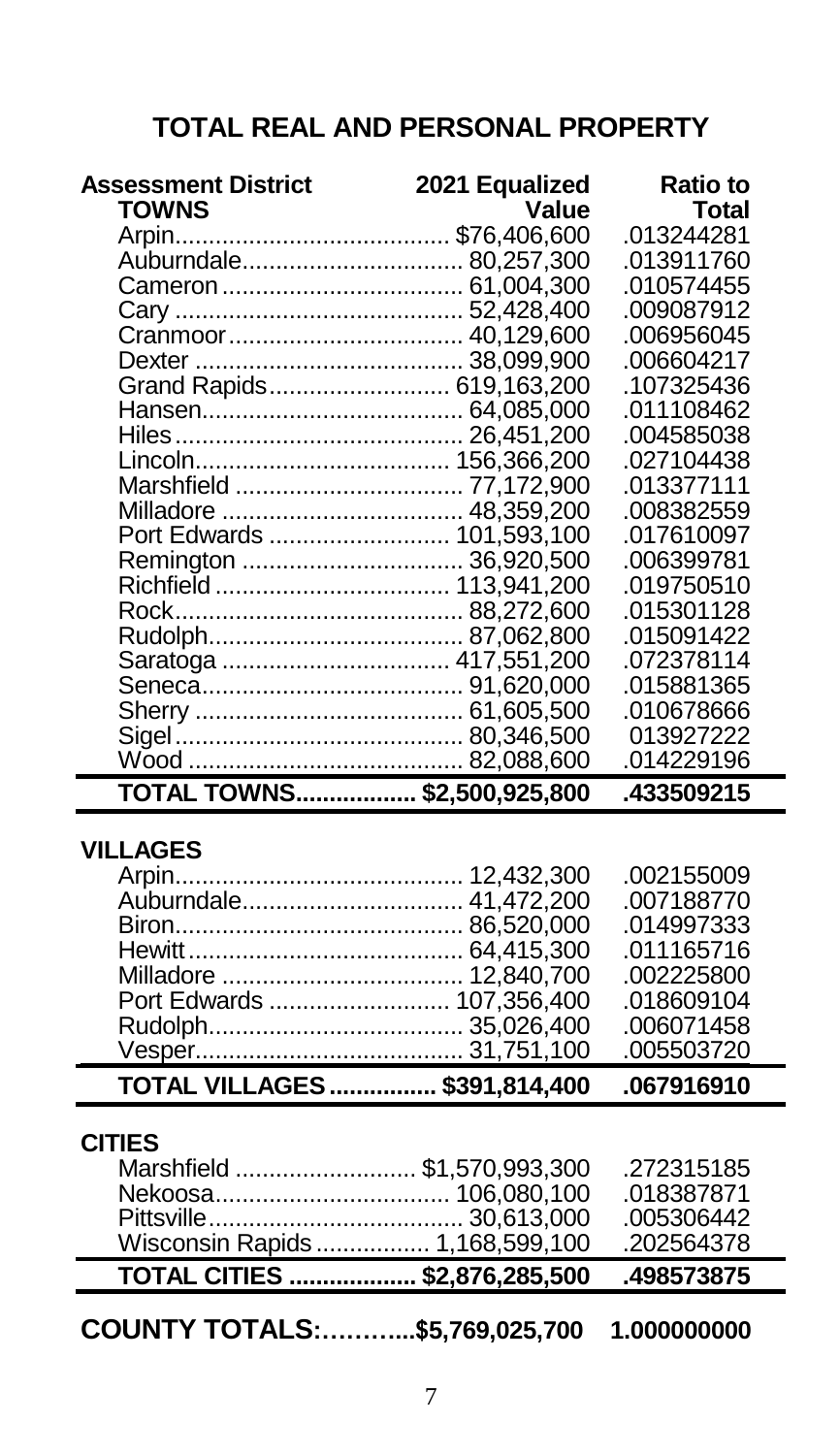# **FEDERAL GOVERNMENT EXECUTIVE**

White House 1600 Pennsylvania Avenue NW Washington, D.C. 20500 Comments: (202) 456-1111 Switchboard: (202) 456-1414 Fax: (202) 456-2461 TTY/TTD Comments: (202) 456-6213 Visitors Office: (202) 456-7041 Contact via web: http://www.whitehouse.gov/contact/

# CABINET MEMBERS**:**

| Secretary of Commerce Gina Raimondo                |
|----------------------------------------------------|
|                                                    |
| Secretary of Education Dr. Miguel Cardona          |
| Secretary of Energy Jennifer Granholm              |
| Secretary of Health/Human Srv Xavier Becerra       |
| Secretary of Homeland Security  Alejandro Mayorkas |
| Secretary of Housing/Urban Dev Marcia Fudge        |
|                                                    |
| Attorney General, Dept of Justice Merrick Garland  |
|                                                    |
| Secretary, Dept of StateAnthony Blinken            |
| Secretary of Transportation  Pete Buttigieg        |
| Secretary of Treasury Dr. Janet Yellen             |
| Secretary of Veterans AffairsDenis McDonough       |
|                                                    |

USDA Natural Resources Conservation Service 101 W Riverview Expy, Ste 111, Wis. Rapids, 54495 District Conservationist ...................................Roy Diver 715-423-3610 Ext. 3........Email: roy.diver@wi.usda.gov

USDA Farm Service Agency Office 101 Riverview Expressway, Ste 111, Wis. Rapids, WI 54495-3311 Co. Exec. Director, Laurie Konkol Glodowski Fax: 855-813-6650..............Phone: 715-423-3610 ext 2 Email:................... laurie.konkolglodowski@wi.usda.gov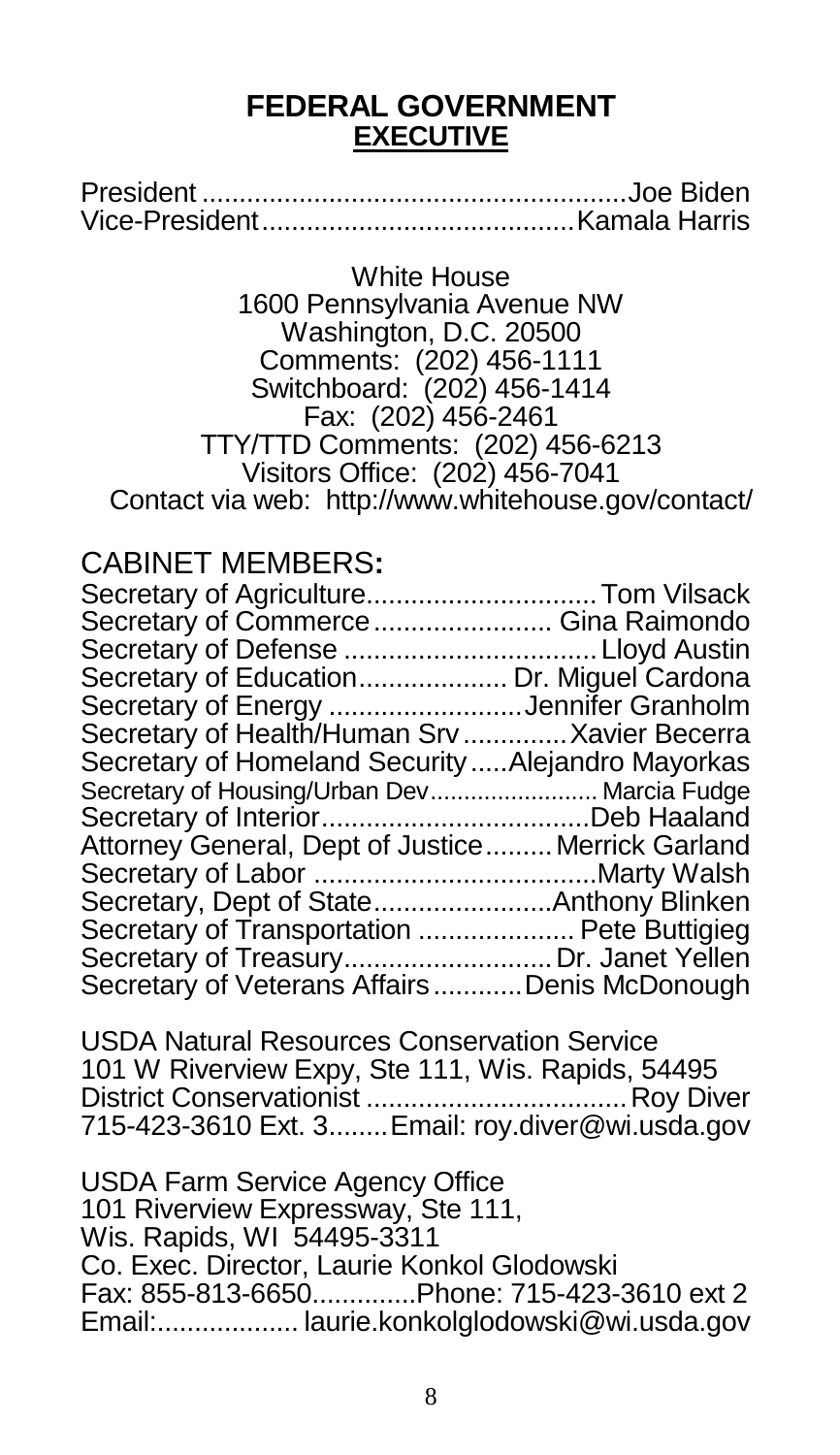# **LEGISLATIVE**

U.S. Senator......................................................... Ron Johnson 328 Hart Senate Office Bldg., Washington, D.C. 20510 Phone: (202) 224-5323 Fax: (202) 228-6965 Web Form: ronjohnson.senate.gov/email-the-senator Term: Six Years – Expires January 2023 U.S. Senator.....................................................Tammy Baldwin 709 Hart Senate Office Bldg., Washington, D.C. 20510 Phone: (202) 224-5653 Fax: (202) 224-5653 Web Form: baldwin.senate.gov/contact/contact-tammy Term: Six Years – Expires January 2025 Representative - 7th Congressional Dist................ Tom Tiffany Hometown Offices: Wausau Office 2620 Stewart Ave Ste 312 Wausau, WI 54401 Phone: 715-298-9344 Washington, DC Office: 1719 Longworth House Office Bldg., Washington DC, 20515 Phone: 202-225-3365 Term: Two Years – Expires January 2023 Representative – 3<sup>rd</sup> Congressional Dist…………….Ron Kind Hometown Offices: Eau Claire Office **La Crosse Office**<br>316 N Barstow St. Ste C 205 5<sup>th</sup> Ave S. Ste 400 316 N Barstow St. Ste C Eau Claire, 54703 LaCrosse, 54601 Phone: 715-831-9214 Phone: 608-782-2558 Fax: 715-831-9272 Fax: 608-782-4588 Washington Office: 1502 Longworth House Office Bldg., Washington DC, 20515 Phone: 202-225-5506 Web Address: http://kind.house.gov Term: Two Years – Expires January 2021

### **JUDICIAL**

SUPREME COURT OF THE UNITED STATES CHIEF JUSTICE - John G. Roberts, Jr.

### ASSOCIATE JUSTICES

Clarence Thomas, , Samuel A. Alito, Jr., Sonia Sotomayor, Elena Kagan, Neil M. Gorsuch, Brett M. Kavanaugh, and Amy Coney Barrett, Ketanji Brown Jackson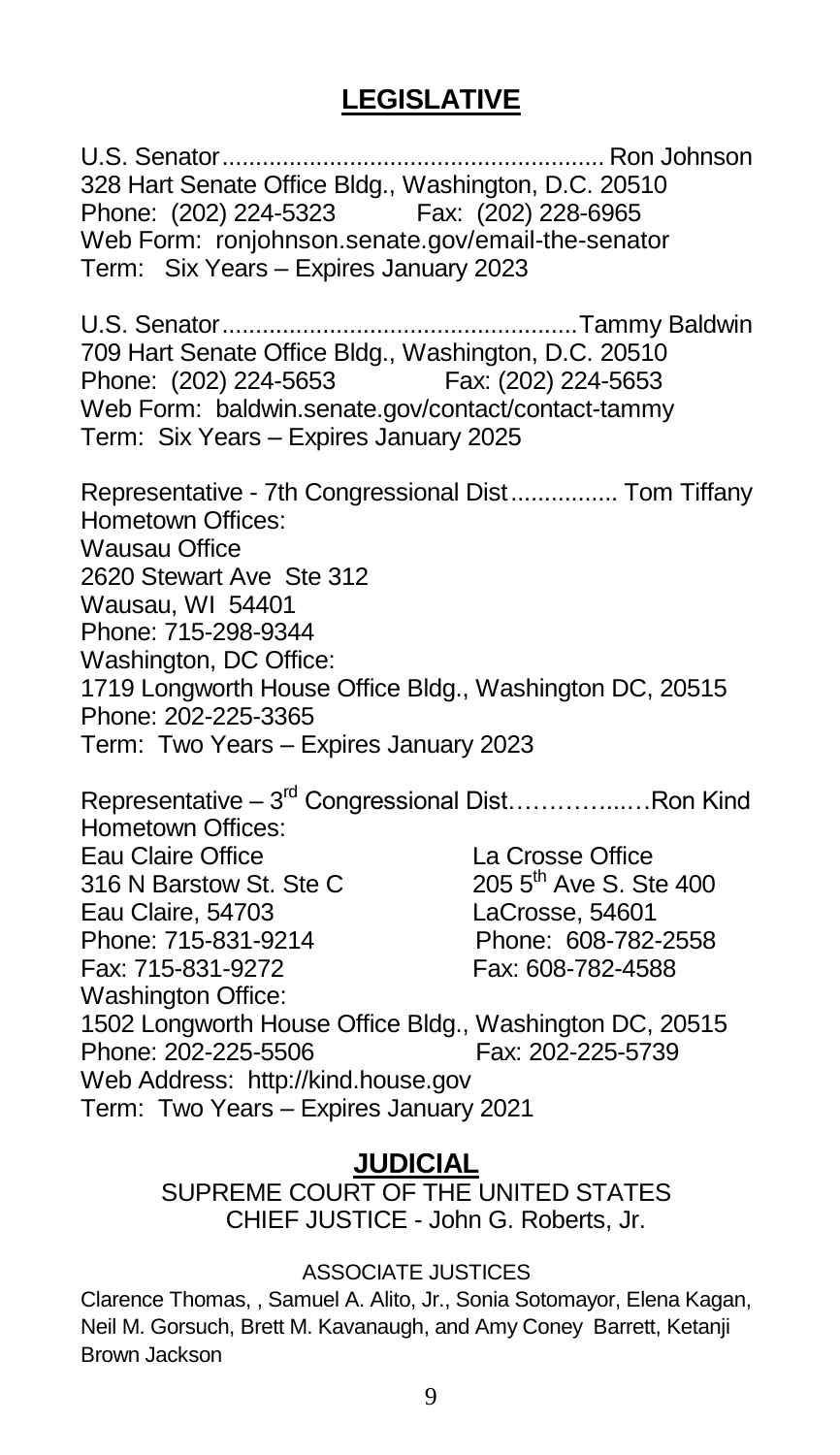### **UNITED STATES DISTRICT COURT WESTERN DISTRICT OF WISCONSIN**

120 N Henry St., Rm 320 Madison, WI 53703 (608) 264-5156

| US Magistrate Judge Stephen L. Crocker |  |
|----------------------------------------|--|
|                                        |  |

### **STATE GOVERNMENT (4 year Term) EXECUTIVE**

| 115 East, State Capitol, Madison, WI 53702<br>Phone: (608) 266-1212    Fax: (608) 267-8983<br>Email: EversInfo@wisconsin.gov Exp. Jan. 2023       |  |
|---------------------------------------------------------------------------------------------------------------------------------------------------|--|
| 19 East, State Capitol; PO Box 7863; Madison, WI 53707<br>Phone: (608) 266-1212  Fax: (608) 267-3571<br>Email: Itgov@wisconsin.gov Exp. Jan. 2023 |  |
| B41 West; PO Box 7848; Madison, WI 53707-7848<br>Phone: (608) 266-8888  Fax: (608) 266-3159<br>Email: statesec@sos.state.wi.usExp. Jan. 2023      |  |
| B38 West State Capital; PO Box 7871; Madison, WI 53707<br>Email: treasurer@wisconsin.gov                                                          |  |
| PO Box 7857; Madison, WI 53707-7857Exp. Jan. 2023<br>Phone: (608) 266-1221  Fax: (608) 267-2779                                                   |  |
| 125 S. Webster St.; PO Box 7841; Madison, WI 53707-7841                                                                                           |  |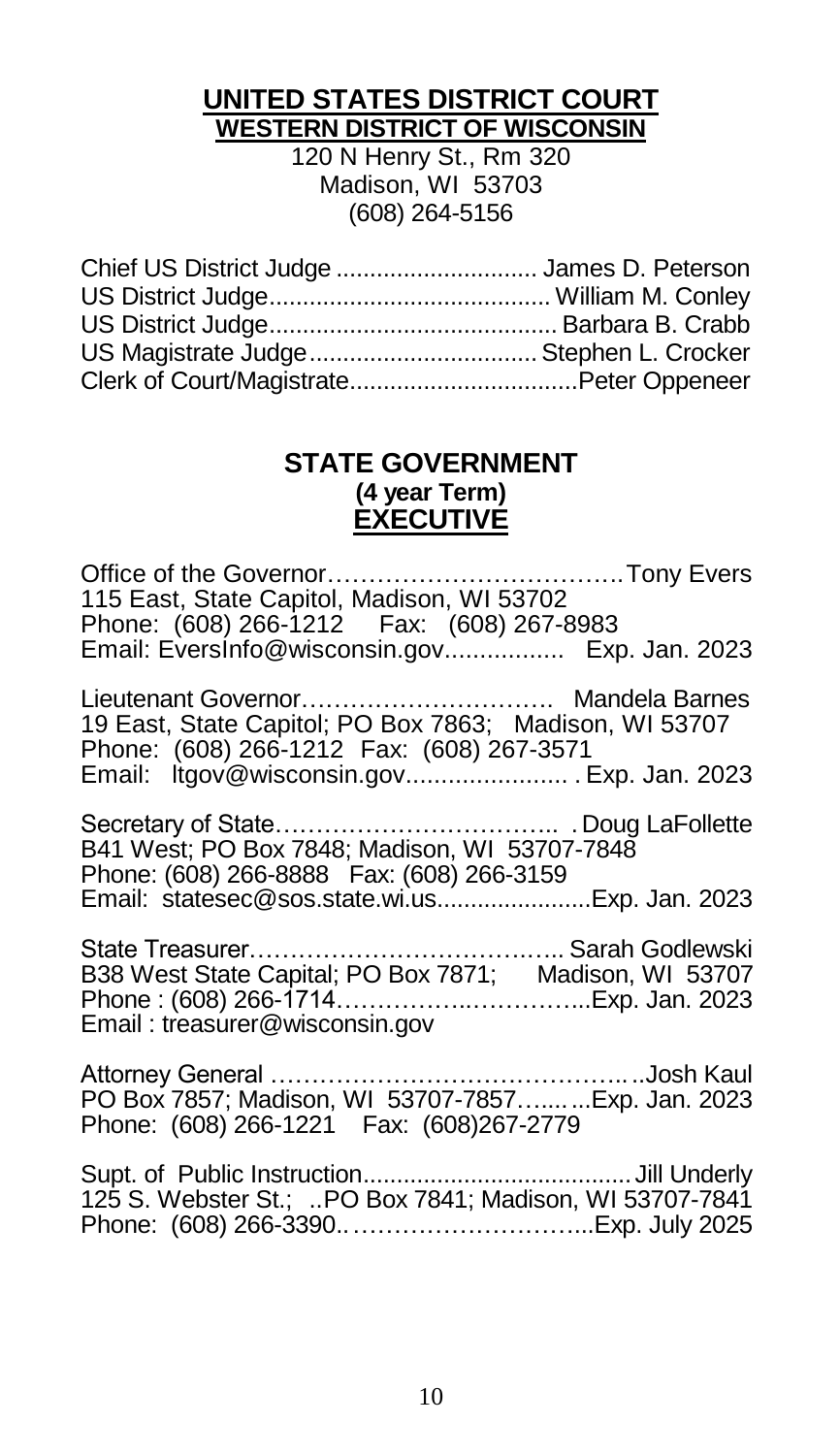### **LEGISLATIVE STATE SENATE (4-Year Term**)

State Senator-23<sup>rd</sup> Dist……......Exp.1/2023…......Kathy Bernier<br>State Capitol, Rm 319 S., PO Box 7882; Madison, 53707-7882 Phone: (608)266-7511 Fax: (608)282-3563 Email: Sen.Bernier@legis.wisconsin.gov

State Senator - 24th Dist……….Exp. 1/2025… Patrick Testin State Capitol, Rm 8 S, PO Box 7882; Madison, 53707-7882 Phone: (608) 266-3123 Fax: (608) 282-3564 Email : Sen.Testin@legis.wisconsin.gov

State Senator - 29th Dist……….Exp. 1/2023… Jerry Petrowski State Capitol, Rm. 123 S, PO Box 7882; Madison, 53707-7882 Phone: (608)266-2502 Fax: (608)282-3569 Email: Sen. Petrowski@legis.wisconsin.gov

### **STATE ASSEMBLY Term: Two Years – Expires 1/2023**

Rep. to the Assembly-69<sup>th</sup> District................ Donna M. Rozar State Capitol, 418 N, PO Box 8953……………Madison, 53708 Phone: (608) 267-0280 or (888) 534-0069 toll free Fax: (608) 282-3669 Email: Rep.Rozar@legis.wisconsin.gov

Rep. to the Assembly - 70<sup>th</sup> District............Nancy VanderMeer State Capitol, Rm. 11 W, PO Box 8953;…… Madison, 53708 Phone: (608) 266-8366 or (888) 534-0070 toll free Fax: (608) 282-3670 Email: Rep.VanderMeer@legis.wisconsin.gov

Rep. to the Assembly - 72<sup>nd</sup> District ..........................Scott Krug State Capitol, Rm 207 N, PO Box 8952…….. Madison, 53708 Phone: (608) 266-0215 or (888) 529-0072 toll free Fax: (608) 282-3672 Email: Rep.Krug@legis.wisconsin.gov

Rep. to the Assembly - 86th District....................... John Spiros State Capitol, 212 N, PO Box 8953;………….. Madison, 53708 Phone: (608) 266-1182 or (888) 534-0086 toll free Fax: (608) 282-3686 Email: Rep.Spiros@legis.wisconsin.gov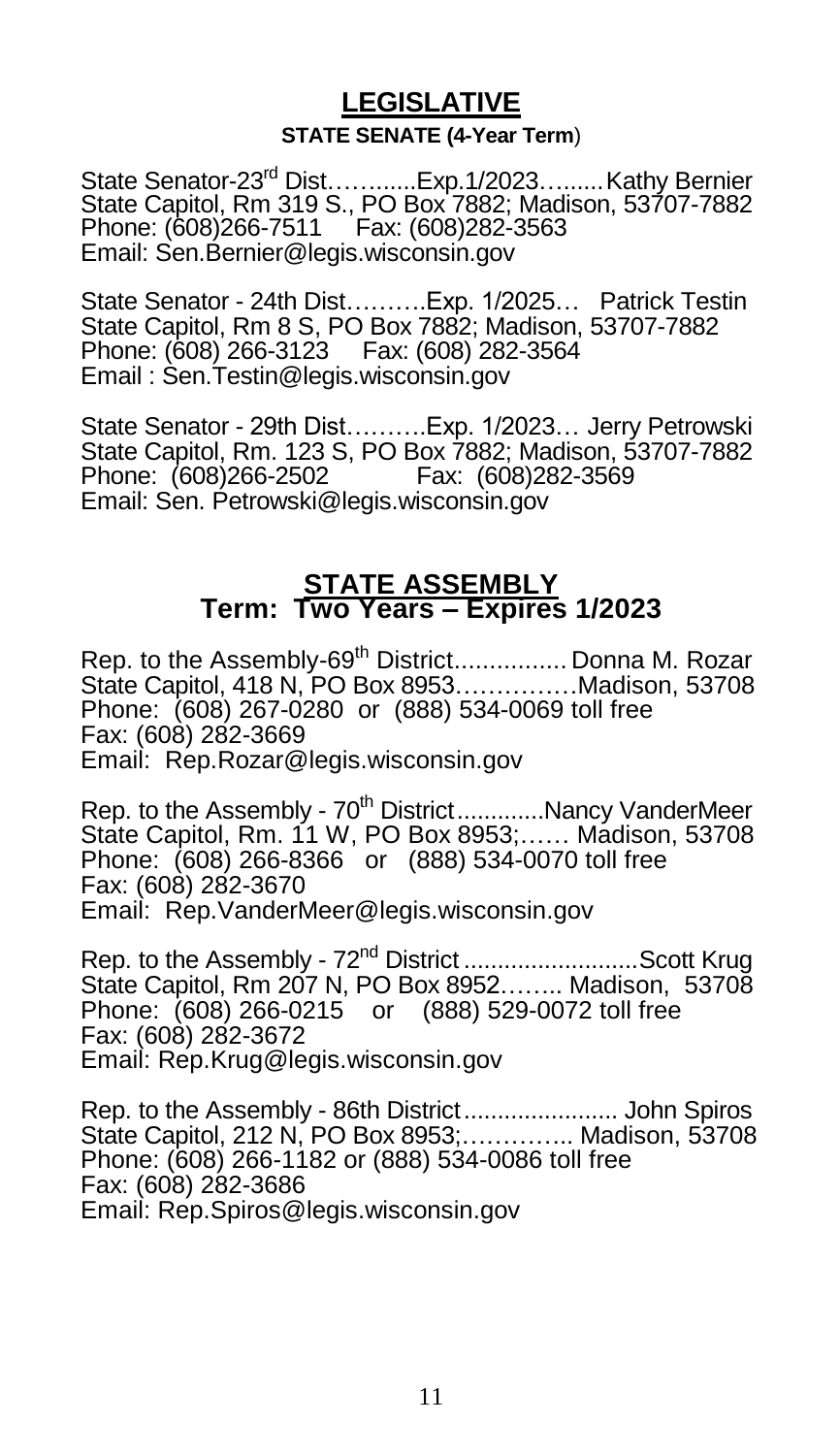### **JUDICIAL**

### **STATE SUPREME COURT**

110 East Main, Suite 215 Madison 53703 (608) 266-1880 Term: 10 Years – Expires July 31

| Annette Kingsland Ziegler, Chief Justice 2027 |  |
|-----------------------------------------------|--|
|                                               |  |
|                                               |  |
|                                               |  |
|                                               |  |
|                                               |  |
|                                               |  |

### **COURT OF APPEALS - DISTRICT IV**:

Term: Six Years – Expires July 31

### **WOOD COUNTY CIRCUIT COURTS**:

Judges Term: Six Years – Expires July 31

| Circuit Judge Br. 1            |  |
|--------------------------------|--|
|                                |  |
| Phone - Business: 715-421-8520 |  |
| Fax: 715-421-8896              |  |

Circuit Judge Br. 2 Hon. Nicholas J. Brazeau, Jr. ...................................... 2024 Phone - Business: 715-421-8518 Fax: 715-421-8535

| Circuit Judge Br. 3            |  |
|--------------------------------|--|
|                                |  |
| Phone - Business: 715-421-8415 |  |
| Fax: 715-421-8740              |  |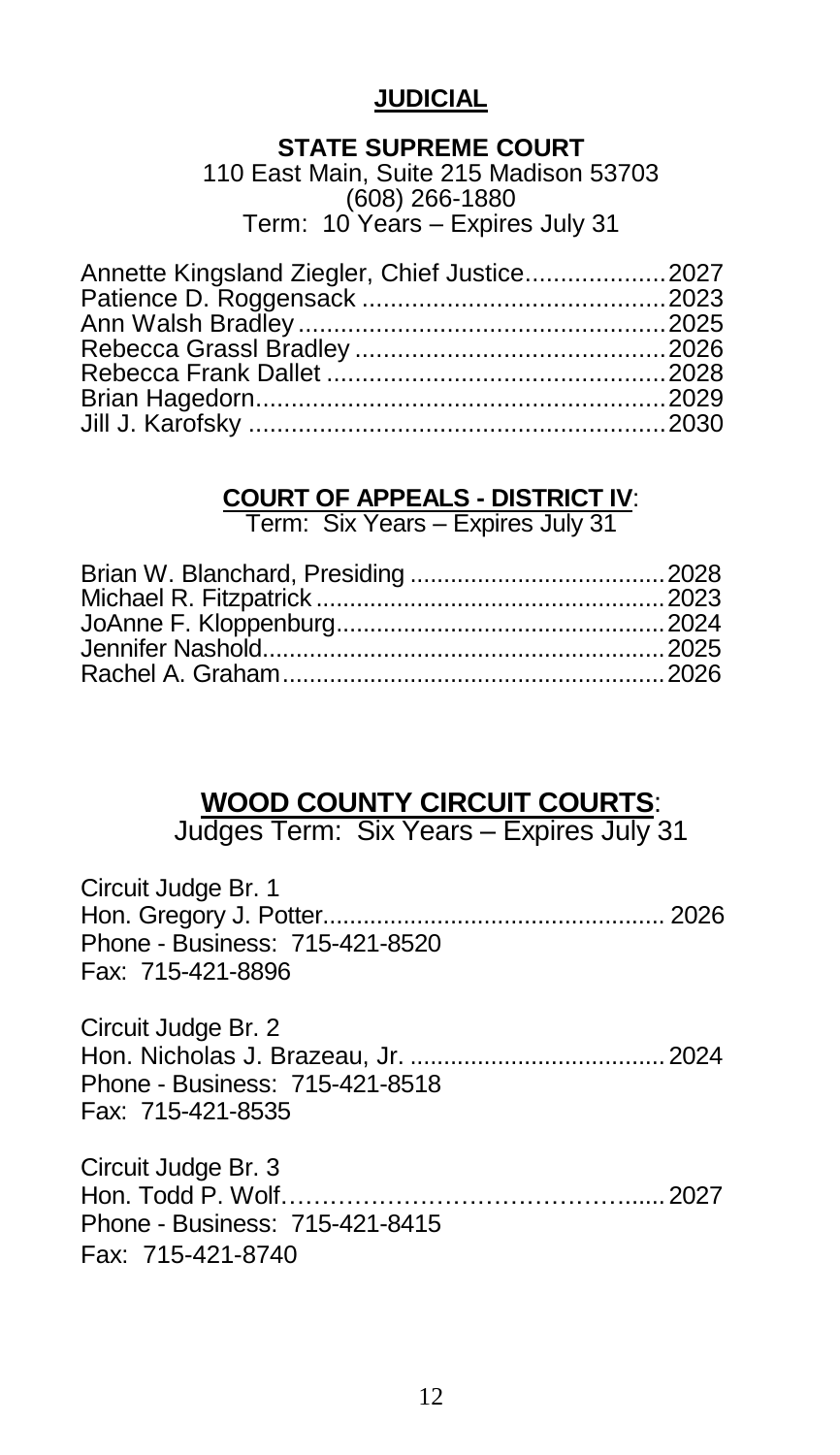### Register in Probate

Mary Anderson………………………………….715-421-8523

### District Attorney

|--|--|

## Assistant District Attorney

# Court Commissioners

| Ann Stevning-Roe, Marshfield715-387-3451   |  |
|--------------------------------------------|--|
| Steve Walczak., Wis. Rapids   715-421-0333 |  |

# Family Court Commissioner

| Email: richard.weymouth@wicourts.gov |  |
|--------------------------------------|--|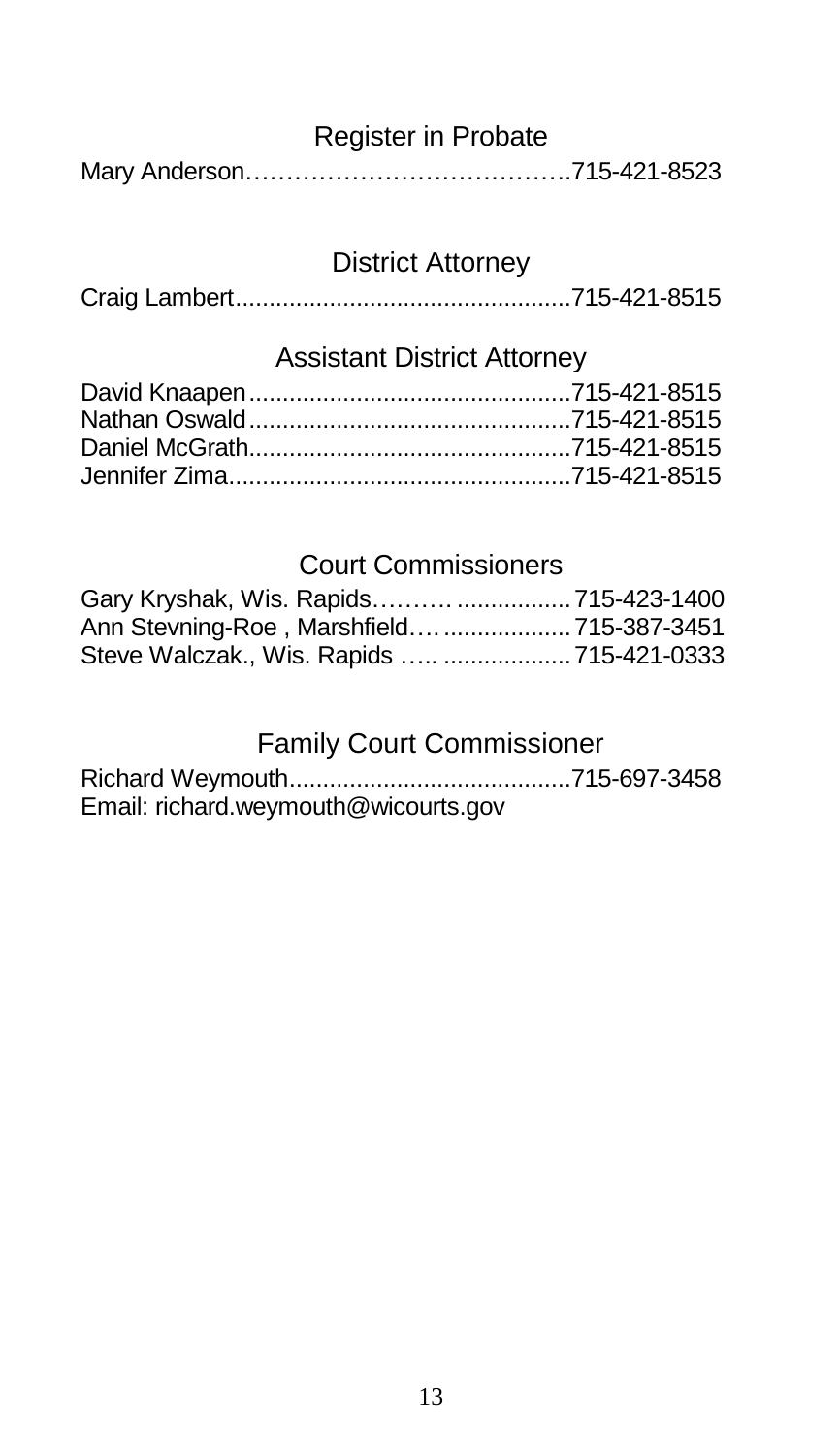### **WISCONSIN DEPT OF NATURAL RESOURCES Wisconsin Rapids Service Center**

Area Forestry Leader.......................... Jodi Stormoen 473 Griffith Ave., Wis. Rapids Ph: 608-547-7228 Jodi.Stormoen@wisconsin.gov

Staff Specialist - Dispatcher................. Denise Krentz 473 Griffith Ave., Wis. Rapids Ph: 715-421-7841 Denise.Krentz@wisconsin.gov

Staff Specialist - Dispatcher................ Sarah Gollnick 473 Griffith Ave., Wis. Rapids Ph: 715-421-7841 Sarah.Gollnick@wisconsin.gov

Forester, Tax Law Specialist.................. Andy Neveln 2510 Maple Dr., Plover ......... Ph: 715-216-0287 Andrew.Neveln@wisconsin.gov

Forester – Ranger...........................Gavin Hutchinson 473 Griffith Ave., Wis. Rapids Ph: 715-459-3791 Gavin.Hutchinson@Wisconsin.gov

Forester – Ranger………………….….. Brady Backes 473 Griffith Ave., Wis. Rapids Ph: 715-459-3790 Brady.Backes@wisconsin.gov

Warden Supervisor: ........………… Korey Trowbridge 473 Griffith Ave., Wis. Rapids Ph: 715-421-7804 Korey.Trowbridge@wiconsin.gov

Conservation Warden:…………………. Erika Taylor 201517 Cty Rd S, Milladore Ph: 715-797-8611 Erika.Taylor@wisconsin.gov

Conservation Warden:.....................................Vacant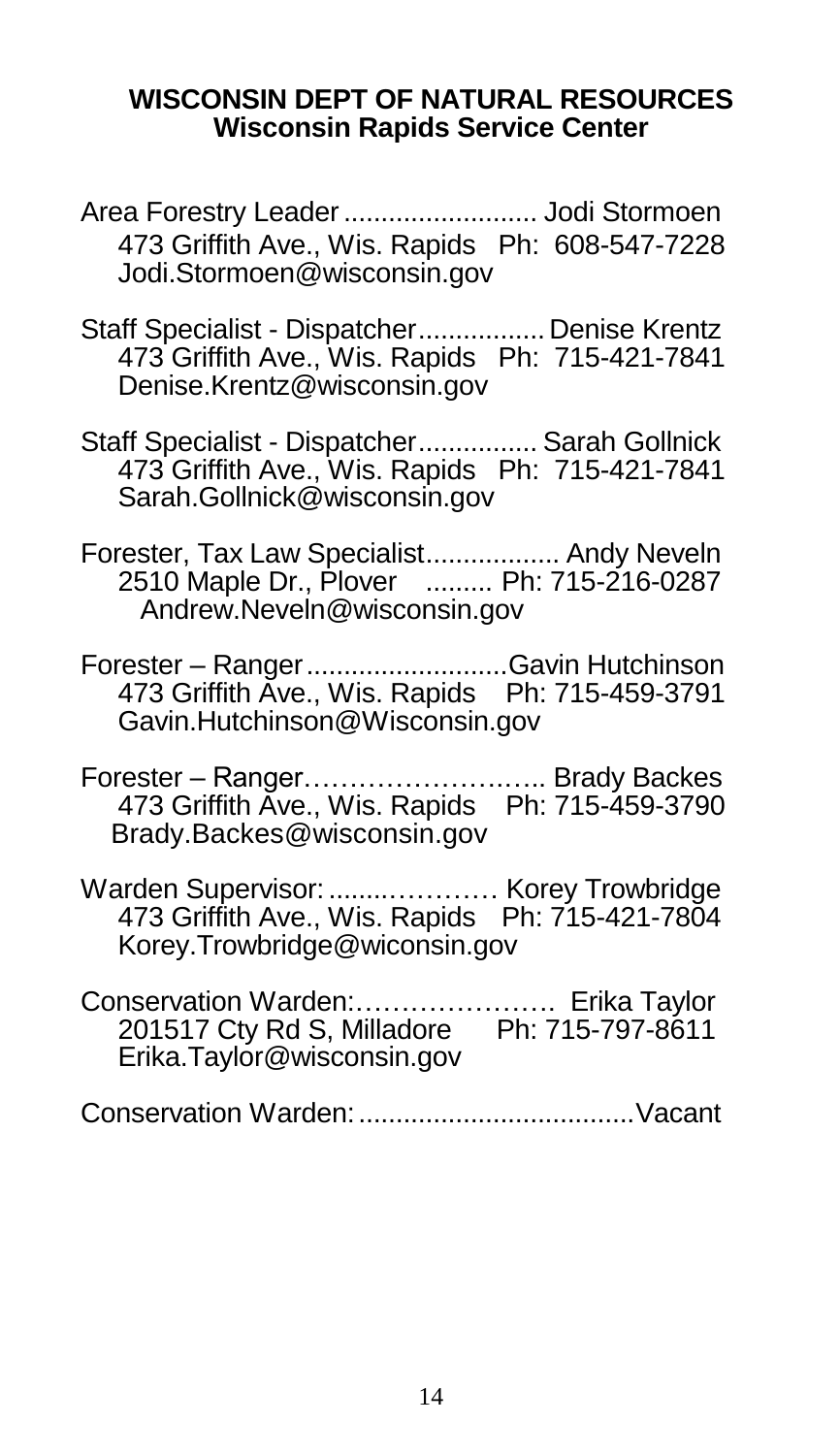# **WISCONSIN DEPARTMENT OF REVENUE**

Income, Sales and Excise Tax Division 731 N First St., Wausau, WI 54403-4700 Phone: (608) 266-2772 Fax: (715) 848-1033 Hours: 7:45 a.m.-4:30 p.m

Equalization Bureau - Wausau District Office David Lockrem, Supervisor 731 N First St.,Ste 6000, Wausau 54403-4700 Phone: (715) 842-5885 Email: eqlwau@revenue.wi.gov

Green Bay District Office Mfg. & Utility Bureau Kurt Keller - District Manger 200 N. Jefferson St. Ste 126, Green Bay 54301-5100 Phone: (920) 448-5191 Fax: (920) 448-5210 Email: mfgtel81@revenue.wi.gov

### **WIS. DEPT OF TRANSPORTATION NORTH CENTRAL REGION Matt Bronson, Deputy Director**

Wisconsin Rapids Office: 1681 2nd Ave. S; Wis. Rapids, 54495 Phone: (715) 421-8302 Email: ncr.dtsd@dot.wi.gov

Rhinelander Office: 510 N. Hanson Lake Rd.; Rhinelander, 54501 Phone: (715) 365-3490 Fax: (715) 365-5780 Email: ncr.dtsd@dot.wi.gov

### **NORTH CENTRAL WISCONSIN REGIONAL PLANNING COMMISSION**

Dennis Lawrence, Exec. Director 210 McClellan St, Ste 210, Wausau 54403 Phone: (715) 849-5510 Fax Number: (715) 849-5110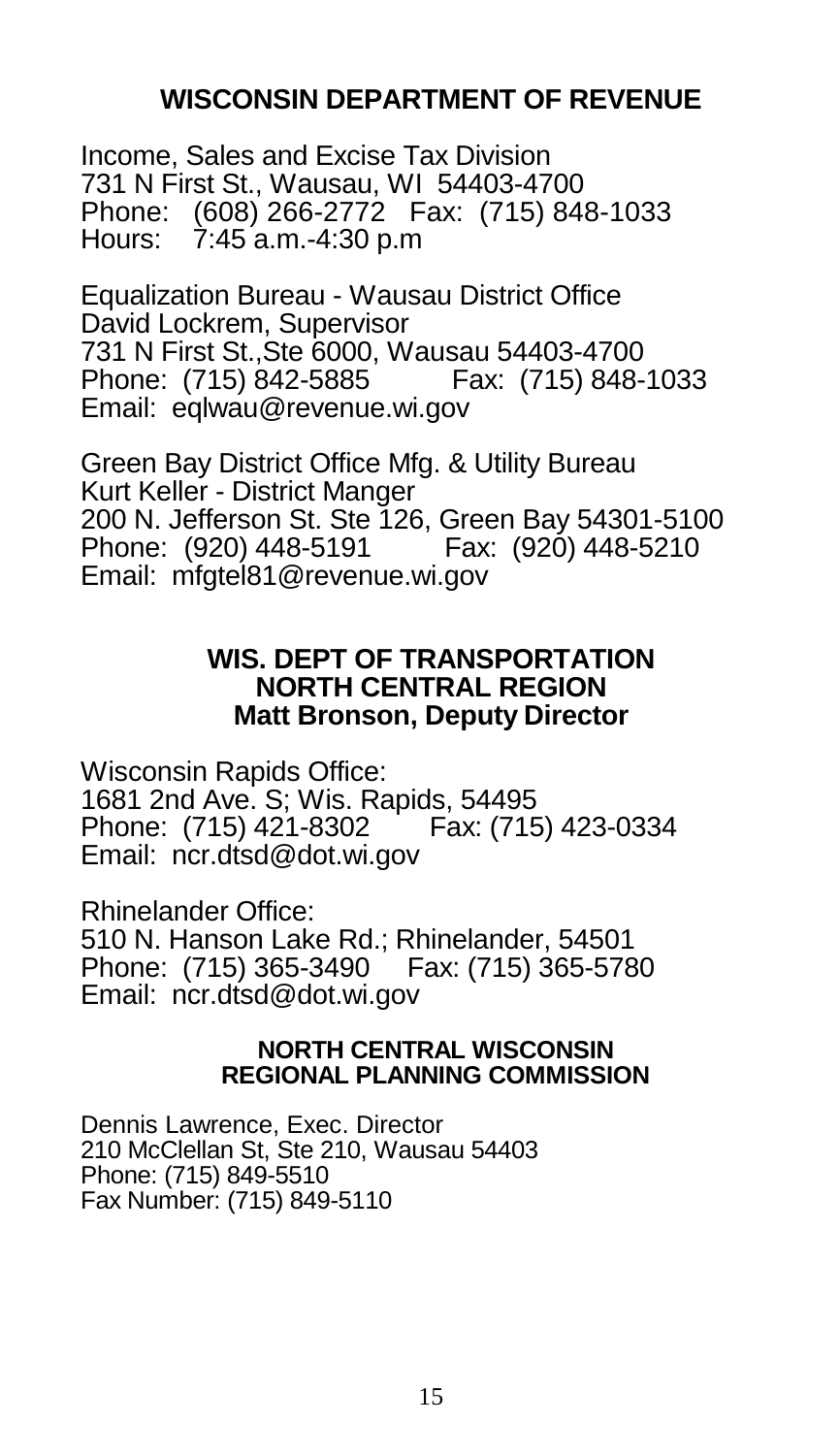### **EXTENSION WOOD COUNTY 715- 421-8440**

- Area Director Jason Hausler Email: jason.hausler@wisc.edu
- Agricultural Educator Matt Lippert Email: matthew.lippert@wisc.edu
- Community Resource Development Educator Vacant
- Cranberry Specialist Allison Jonjak Email: allison.jonjak@wisc.edu
- 4-H Program Educator Laura Huber Email: laura.huber@wisc.edu
- FoodWise Nutrition Coordinator Hannah Wendels Email: Hannah.wendels@wisc.edu
- Horticultural Educator Janell Wehr Email: Janell.wehr@wisc.edu
- Human Development & Relationships Educator Jackie Carattini Email: jackie.carattini@wisc.edu
- Natural Resource Educator Rachael Whitehair Email: rachael.whitehair@wisc.edu

### **FARM SERVICE AGENCY COMMITTEE (WOOD COUNTY)**

Carmen Good, Chairperson.......................715-676-3932 8658 Lincoln Ave, Marshfield 54449

Dale Denk, Vice Chairperson.....................715-652-2143 11907 Rangeline Rd, Auburndale, WI 54412

Ron Arendt, Member .................................715-886-4038 4313 Lynn Hill Rd, Nekoosa 54457 rcarendt@gmail.com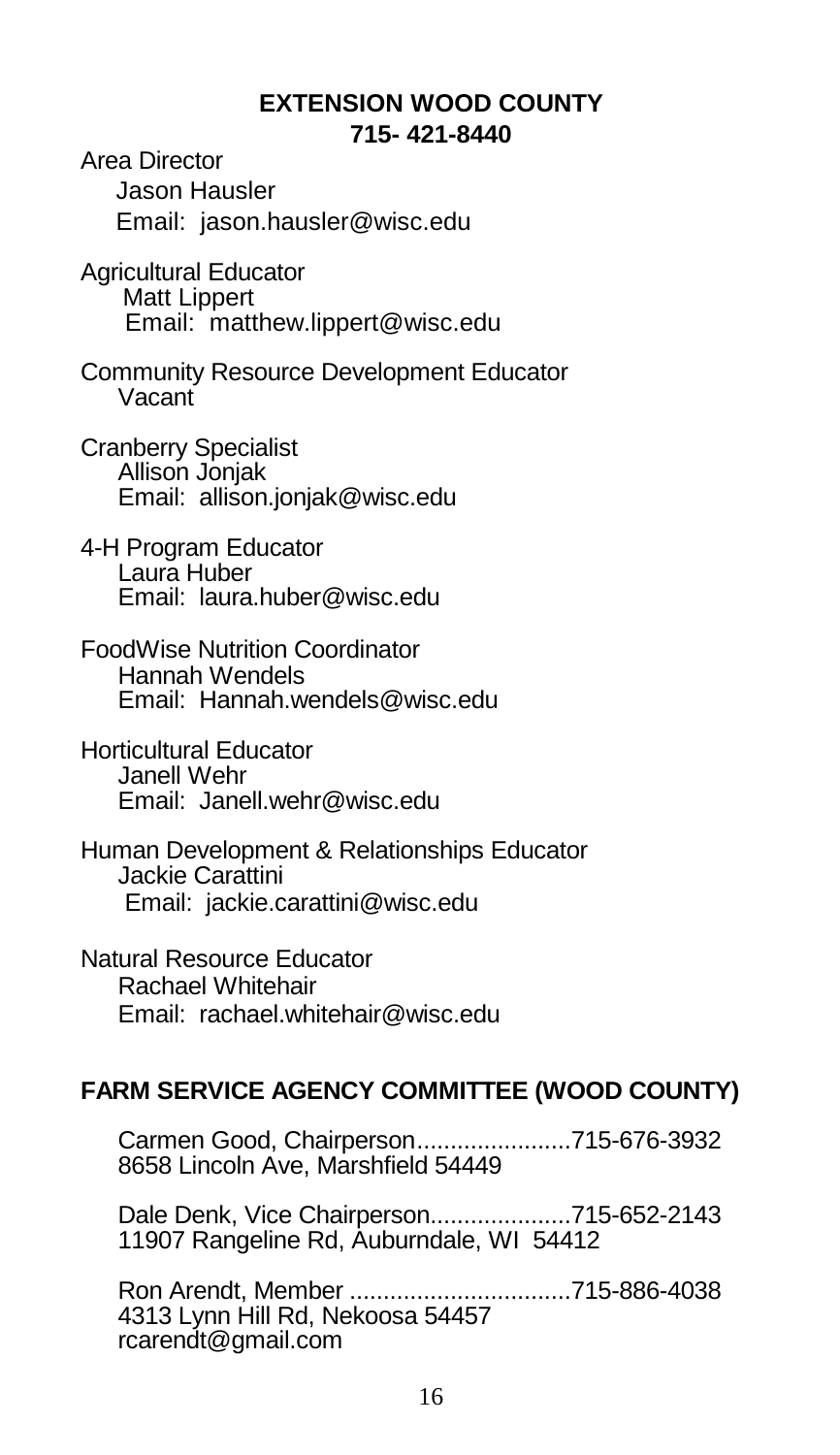# **ELECTED COUNTY OFFICIALS**

| ++CLERK OF CIRCUIT COURT Cindy L. Joosten<br>PO Box 8095 cindy.joosten@wicourts.gov<br>Wisconsin Rapids, 54495-8095<br>Phone - Business: 715-421-8495   |
|---------------------------------------------------------------------------------------------------------------------------------------------------------|
| PO Box 8095 woodcountycoroner@co.wood.wi.us<br>Wisconsin Rapids, 54495-8095<br>$715 - 421 - 8701$<br>Phone:<br>715-459-4333<br>Fax:                     |
| tminer@co.wood.wi.us<br>PO Box 8095<br>Wisconsin Rapids, 54495-8095<br>Phone - Business: 715-421-8460<br>Cell:<br>715-819-6227<br>715-884-2337<br>Home: |
| craig.lambert@da.wi.gov<br>PO Box 8095<br>Wisconsin Rapids, 54495-8095<br>Phone - Business: 715-421-8515                                                |
| +REGISTER OF DEEDS  Tiffany R. Ringer<br>tringer@co.wood.wi.us<br>PO Box 8095<br>Wisconsin Rapids, 54495-8095<br>Phone - Business: 715-421-8450         |
| sbecker@co.wood.wi.us<br>PO Box 8095<br>Wisconsin Rapids, 54495-8095<br>Phone - Business: 715-421-8715<br>Home: 715-459-1743                            |
| PO Box 8095<br>hgehrt@co.wood.wi.us<br>Wisconsin Rapids, 54495-8095<br>Phone - Business: 715-421-8484                                                   |
| +FOUR YEAR TERM EXPIRES JANUARY 6, 2025                                                                                                                 |

**++FOUR YEAR TERM EXPIRES JANUARY 2, 2023**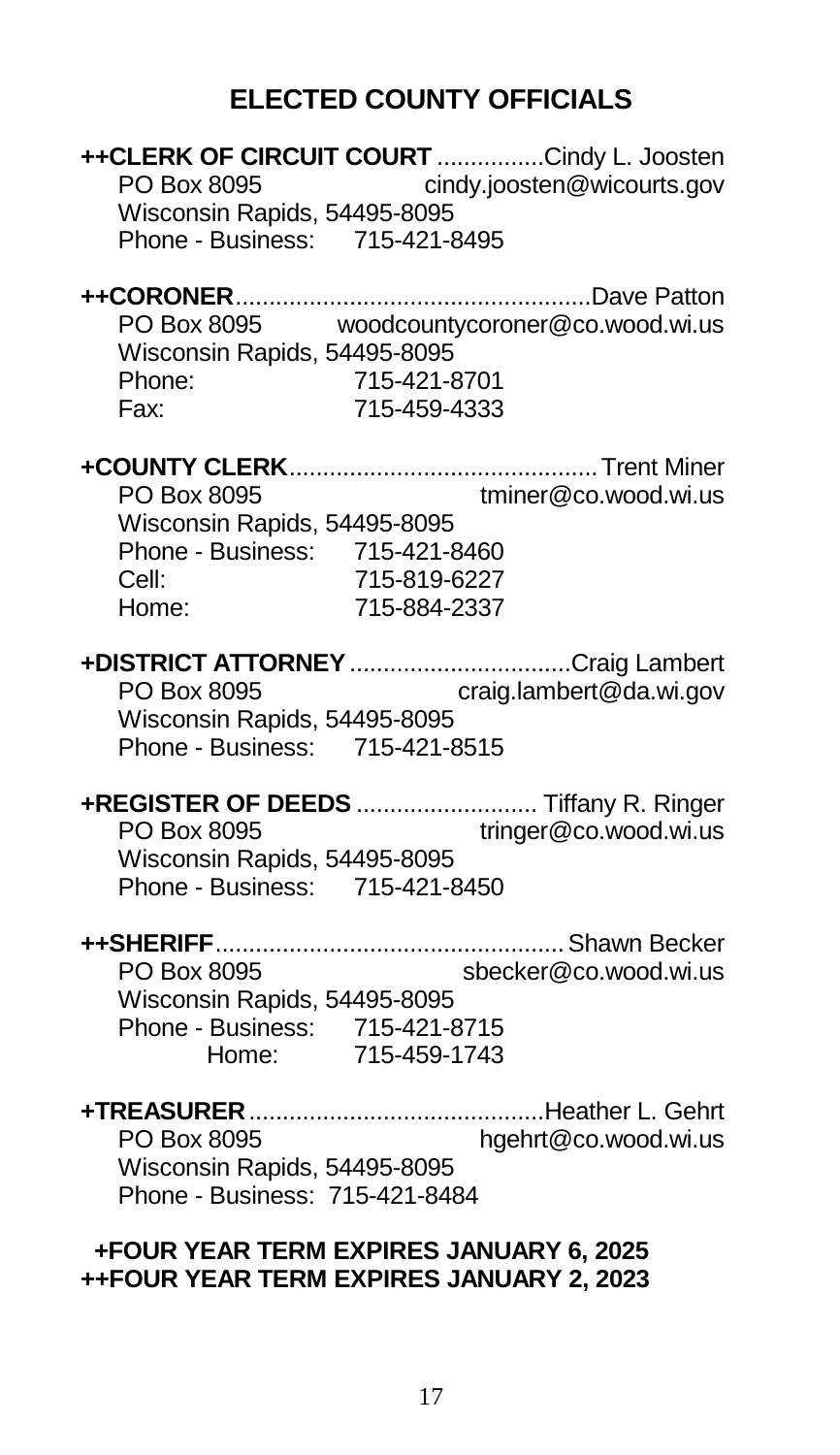# **APPOINTED DEPARTMENT HEADS**

| <b>CHILD SUPPORT AGENCY DIRECTOR Brent Vruwink</b><br>Phone: 715-421-8575<br>byruwink@co.wood.wi.us                                                                                                                                                                                                                                                                                                                                                                                                                                                                                                                                                                               |
|-----------------------------------------------------------------------------------------------------------------------------------------------------------------------------------------------------------------------------------------------------------------------------------------------------------------------------------------------------------------------------------------------------------------------------------------------------------------------------------------------------------------------------------------------------------------------------------------------------------------------------------------------------------------------------------|
| <b>COMMUNICATIONS DIRECTORErik Engel</b><br>Phone: 715-421-8417<br>eengel@co.wood.wi.us                                                                                                                                                                                                                                                                                                                                                                                                                                                                                                                                                                                           |
| CORPORATION COUNSEL Peter Kastenholz<br>Phone: 715-421-8465 pkastenholz@co.wood.wi.us                                                                                                                                                                                                                                                                                                                                                                                                                                                                                                                                                                                             |
| Phone: 715-421-8668 lheideman@co.wood.wi.us                                                                                                                                                                                                                                                                                                                                                                                                                                                                                                                                                                                                                                       |
| Phone: 715-885-8324 ktheiler@co.wood.wi.us                                                                                                                                                                                                                                                                                                                                                                                                                                                                                                                                                                                                                                        |
| <b>EMERG MGMT/ HWY SAFETY DIRSarah Christensen</b><br>Phone: 715-421-8500 schristensen@co.wood.wi.us                                                                                                                                                                                                                                                                                                                                                                                                                                                                                                                                                                              |
| <b>EXTENSION WOOD COUNTY </b> Jason Hausler<br>Phone: 715-421-8440<br>jason.hausler@wisc.edu                                                                                                                                                                                                                                                                                                                                                                                                                                                                                                                                                                                      |
| FACILITIES MANAGER Reuben Van Tassel<br>Phone: 715-421-8404 rvantassel@co.wood.wi.us                                                                                                                                                                                                                                                                                                                                                                                                                                                                                                                                                                                              |
| <b>FAMILY COURT COMMISSIONER  Richard Weymouth</b><br>Phone: 715-697-3458 richard.weymouth@wicourts.gov                                                                                                                                                                                                                                                                                                                                                                                                                                                                                                                                                                           |
| <b>FINANCE DIRECTOR.</b> [ <i>n</i> <sub>1</sub> , <i>n</i> <sub>2</sub> , <i>n</i> <sub>2</sub> , <i>n</i> <sub>2</sub> , <i>n</i> <sub>2</sub> , <i>n</i> <sub>2</sub> , <i>n</i> <sub>2</sub> , <i>n</i> <sub>2</sub> , <i>n</i> <sub>2</sub> , <i>n</i> <sub>2</sub> , <i>n</i> <sub>2</sub> , <i>n</i> <sub>2</sub> , <i>n</i> <sub>2</sub> , <i>n</i> <sub>2</sub> , <i>n</i> <sub>2</sub> , <i>n</i> <sub>2</sub> , <i>n</i> <sub>2</sub> , <i>n</i> <sub>2</sub> , <i>n</i> <sub>2</sub> , <i>n</i> <sub>2</sub> , <i>n</i> <sub>2</sub> , <i>n</i> <sub>2</sub> , <i>n</i> <sub>2</sub> , <i>n</i> <sub>2</sub> , <i>n</i> <sub>2</sub> , <i></i><br>Phone: 715-421-8463 |
| FOREST ADMINISTRATOR Frederick Schubert<br>Phone: 715-421-8549<br>fschubert@co.wood.wi.us                                                                                                                                                                                                                                                                                                                                                                                                                                                                                                                                                                                         |
| <b>HEALTH DEPT.</b><br>Phone: 715-421-8911<br>ssmith@co.wood.wi.us                                                                                                                                                                                                                                                                                                                                                                                                                                                                                                                                                                                                                |
| <b>HIGHWAY COMMISSIONER</b> Roland Hawk<br>Phone: 715-421-8875<br>$r$ hawk $@$ co.wood.wi.us                                                                                                                                                                                                                                                                                                                                                                                                                                                                                                                                                                                      |
| HUMAN RESOURCES DIRECTOR  Kimberly A. McGrath<br>Phone: 715-421-8457<br>kmcgrath@co.wood.wi.us                                                                                                                                                                                                                                                                                                                                                                                                                                                                                                                                                                                    |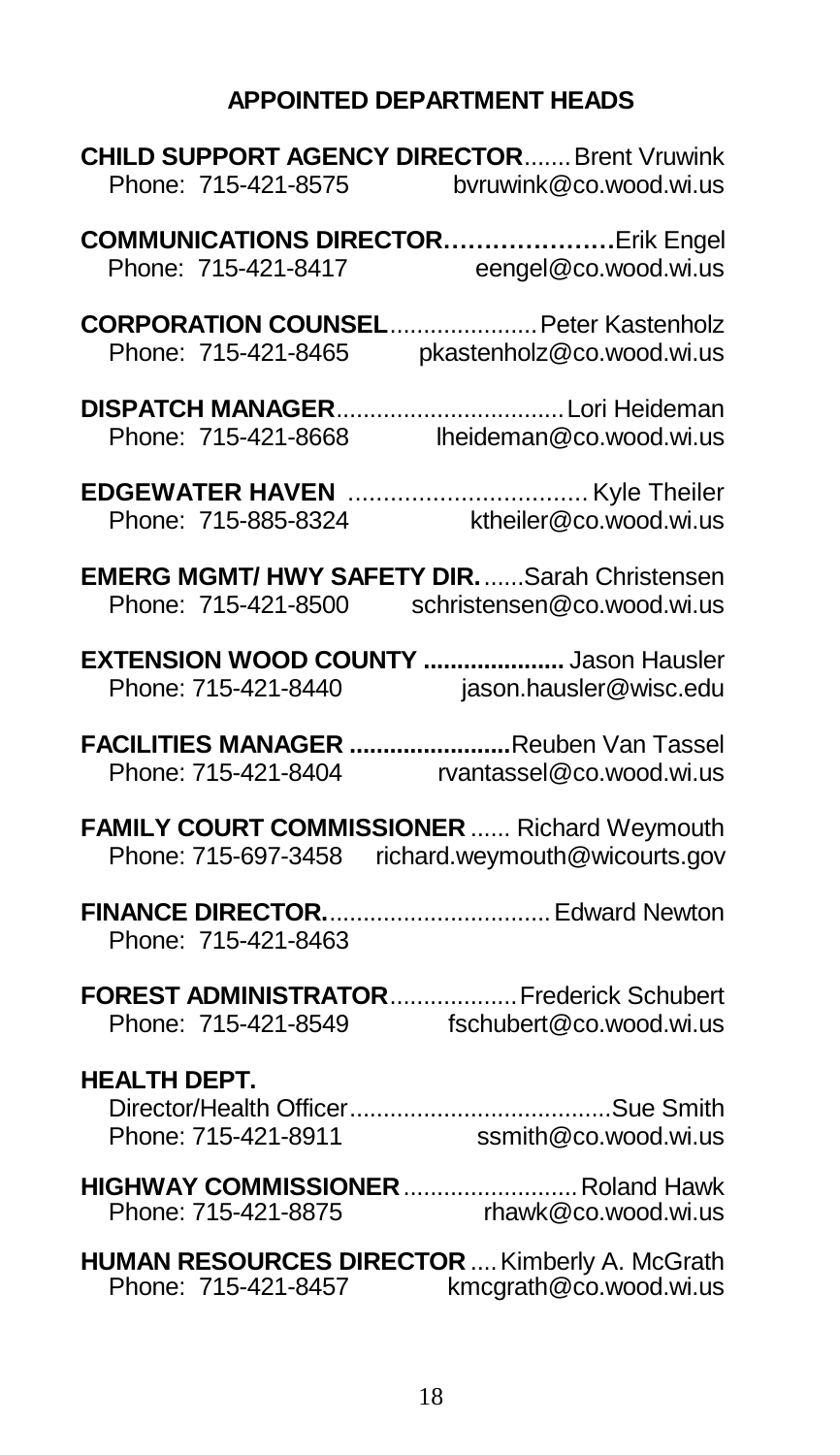| <b>HUMAN SERVICES DIRECTOR Brandon Vruwink</b><br>Phone: 715-421-8600<br>bkyruwink@co.wood.wi.us                                                   |
|----------------------------------------------------------------------------------------------------------------------------------------------------|
| <b>HUMANE OFFICER</b><br>Phone: 715-421-8700 Nanci Olson                                                                                           |
| <b>INFORMATION TECHNOLOGY DIRECTORAmy Kaup</b><br>Phone: 715-421-8435<br>akaup@co.wood.wi.us                                                       |
| LAND & WATER CONSERVATIONIST  Shane Wucherpfennig<br>Phone: 715-421-8578 swucherpfennig@co.wood.wi.us<br>eronag@hotmail.com<br>Phone: 715-498-5222 |
| <b>NORWOOD HEALTH CENTERMarissa Kornack</b><br>Phone: 715-384-2188 Ext. 3229 mkornack@co.wood.wi.us                                                |
| <b>PARKS AND FORESTRY DIRECTOR Chad Schooley</b><br>------<br>Phone: 715-421-8422<br>cschooley@co.wood.wi.us                                       |
| PLANNING & ZONING DIRECTOR Jason Grueneberg<br>Phone: 715-421-8466<br>jgrueneberg@co.wood.wi.us                                                    |
| REGISTER IN PROBATE<br>Mary Anderson<br>Phone: 715-421-8523 Mary.Anderson@wicourts.gov                                                             |
| Kevin Boyer                                                                                                                                        |
| <b>VETERANS SERVICE OFFICER </b><br>Rock Larson<br>Phone: 715-421-8420<br>rlarson@co.wood.wi.us                                                    |
| VICTIM/WITNESS COORDINATORMichele Newman<br>Phone: 715-421-8580 michele.newman@da.wi.gov                                                           |
| <b>WELLNESS COORDINATOR</b><br>Phone: 715-421-8428                                                                                                 |
|                                                                                                                                                    |

# **OTHER OFFICES LOCATED IN COURTHOUSE**

Wood Co. Employees Credit Union Phone 715-421-2313 Ground Floor - Courthouse - Wis. Rapids Email: wcecu@wctc.net **HOURS:** Tuesday - Friday ........... 10:00 a.m. – 3:00 p.m.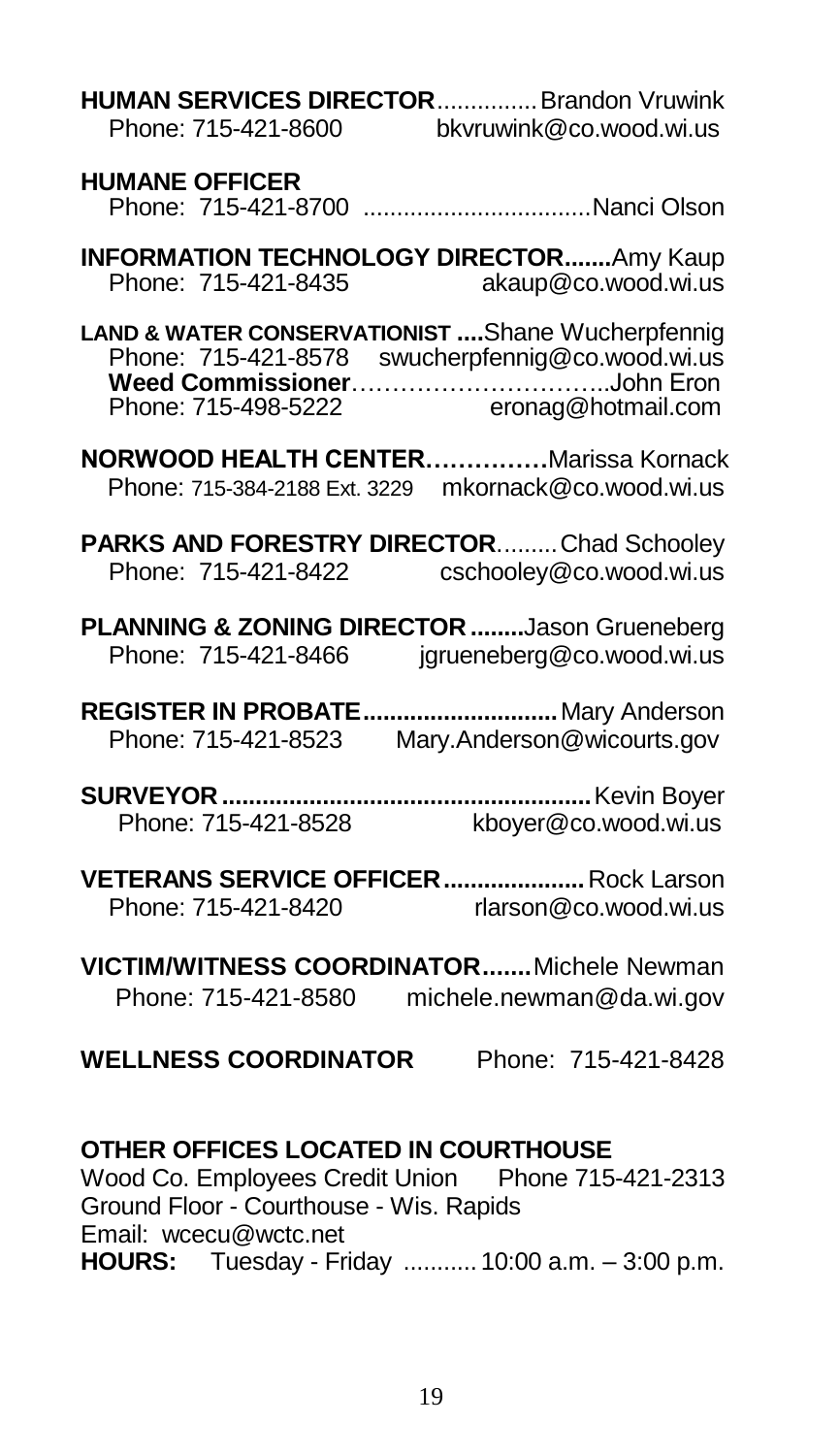### **WOOD COUNTY BOARD OF SUPERVISORS TWO YEAR TERM – EXPIRES APRIL 2024**

| Clendenning, William District 15 |  |
|----------------------------------|--|
|                                  |  |
|                                  |  |
|                                  |  |
|                                  |  |
| LaFontaine, DaveDistrict 01      |  |
|                                  |  |
|                                  |  |
|                                  |  |
|                                  |  |
|                                  |  |
|                                  |  |
|                                  |  |
|                                  |  |
|                                  |  |
|                                  |  |
| Zurfluh, Joseph HDistrict 17     |  |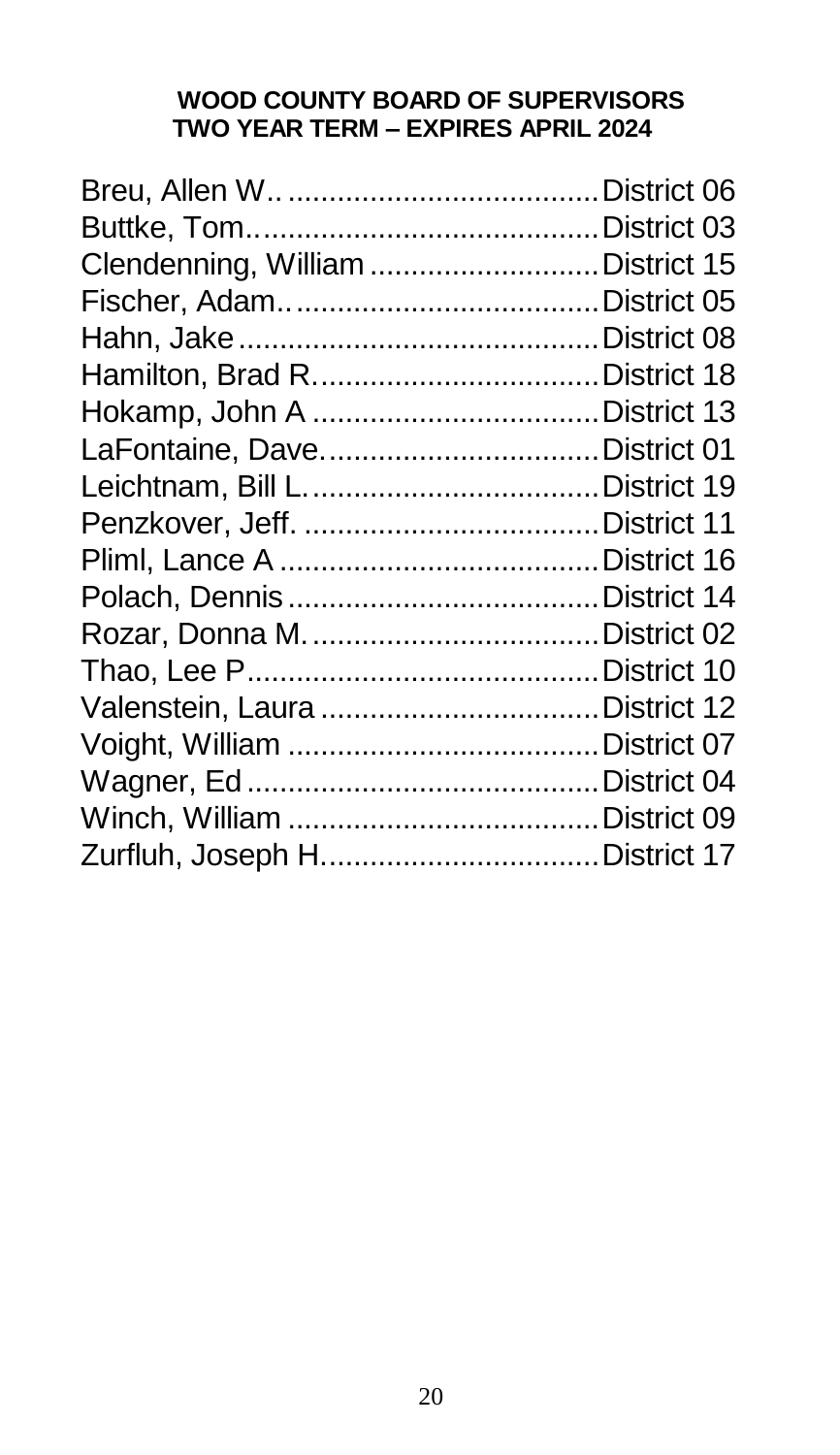| <b>DISTRICT:</b> City of Marshfield – Wards 4 & 13,<br>Town of Lincoln - Wards 1 & 2                                            |  |                                                                                  |
|---------------------------------------------------------------------------------------------------------------------------------|--|----------------------------------------------------------------------------------|
|                                                                                                                                 |  | 11 W Blodgett Mome: 715-387-8121<br>Marshfield, 54449 wcdistrict02@co.wood.wi.us |
| <b>DISTRICT:</b> City of Marshfield - Wards 1-3, 18                                                                             |  |                                                                                  |
|                                                                                                                                 |  |                                                                                  |
| DISTRICT: City of Marshfield - Wards 9,11,14, & 15                                                                              |  |                                                                                  |
|                                                                                                                                 |  |                                                                                  |
| <b>DISTRICT:</b> City of Marshfield-Wards 5, 6, & 17                                                                            |  |                                                                                  |
| <b>District 5</b>                                                                                                               |  | 1323 E 17 <sup>th</sup> St<br>Marshfield, 54449 wcdistrict05@co.wood.wi.us       |
| <b>DISTRICT:</b> City of Marshfield - Wards 7, 8 & 10                                                                           |  |                                                                                  |
| 11075 Stadt Rd<br>uaul Kd. د.<br>Marshfield, 54449                                                                              |  | Home: 715-387-4222<br>Cell: 715-897-1669<br>wcdistrict06@co.wood.wi.us           |
| <b>DISTRICT:</b> Towns of Arpin-Ward 1, Cameron,<br>Marshfield, Richfield-Wards 1 & 3, Village of Hewitt,                       |  |                                                                                  |
|                                                                                                                                 |  | Home: 715-457-0097                                                               |
| <b>DISTRICT:</b> Towns of Arpin-Ward 2, Auburndale,<br>Milladore, Sherry, Villages of Arpin, Auburndale &<br>Milladore - Ward 1 |  |                                                                                  |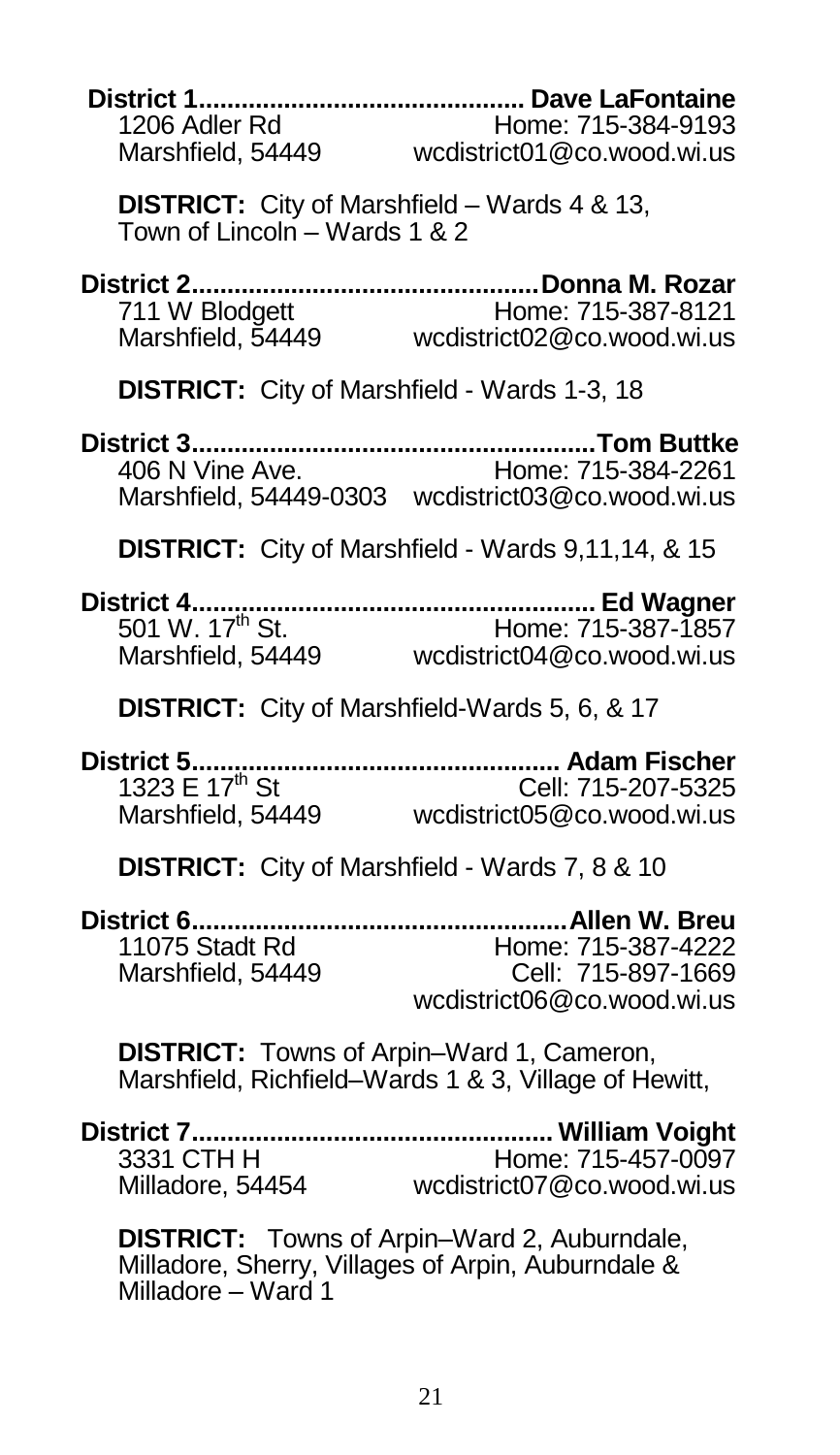| 5611 Scott Ave.                                                       | Jake Hahn.<br>Cell: 715-305-6664<br>Pittsville. 54466wcdistrict08@co.wood.wi.us                        |
|-----------------------------------------------------------------------|--------------------------------------------------------------------------------------------------------|
| <b>DISTRICT:</b> City of Pittsville, Towns of Cary,<br>2. Rock & Wood | Cranmoor, Dexter, Hiles, Remington, Richfield-Ward                                                     |
| 6814 State Hwy 186<br>Vesper, 54489                                   | Home: 715-569-4789<br>wcdistrict09@co.wood.wi.us                                                       |
| Village of Vesper                                                     | <b>DISTRICT:</b> City of Wis. Rapids–Ward 6, Towns of,<br>Hansen, Seneca - Wards 1-3, Sigel - Ward 1 & |
| $1010 11th$ Ave. North<br>Wisc. Rapids, 54495                         | Lee P. Thao<br>Cell: 715-697-0303<br>wcdistrict10@co.wood.wi.us                                        |

**DISTRICT:** City of Wis. Rapids–Ward 1-3, Towns of Rudolph–Wards 1 & 2, Sigel–Ward 2 & Village of **Rudolph** 

# **District 11.................................................Jeff Penzkover** 1231 17th St. N Phone: 715-340-9761 Wisc. Rapids, 54494 wcdistrict11@co.wood.wi.us

**DISTRICT:** City of Wis. Rapids – Wards 11-13 & 17, Town of Grand Rapids – Ward 11 & Village of Biron

**District 12............................................. Laura Valenstein**  $731.3<sup>rd</sup>$  St. South Wisc. Rapids, 54494 wcdistrict12@co.wood.wi.us

**DISTRICT:** City of Wisconsin Rapids–9, 10, 14-16

| 421 $25th$ Ave. South | Home: 715-423-1277         |
|-----------------------|----------------------------|
| Wisc. Rapids, 54495   | wcdistrict13@co.wood.wi.us |

**DISTRICT:** City of Wis. Rapids – Wards 4, 5, 7, 8, 22 & 23, Town of Grand Rapids – Ward 1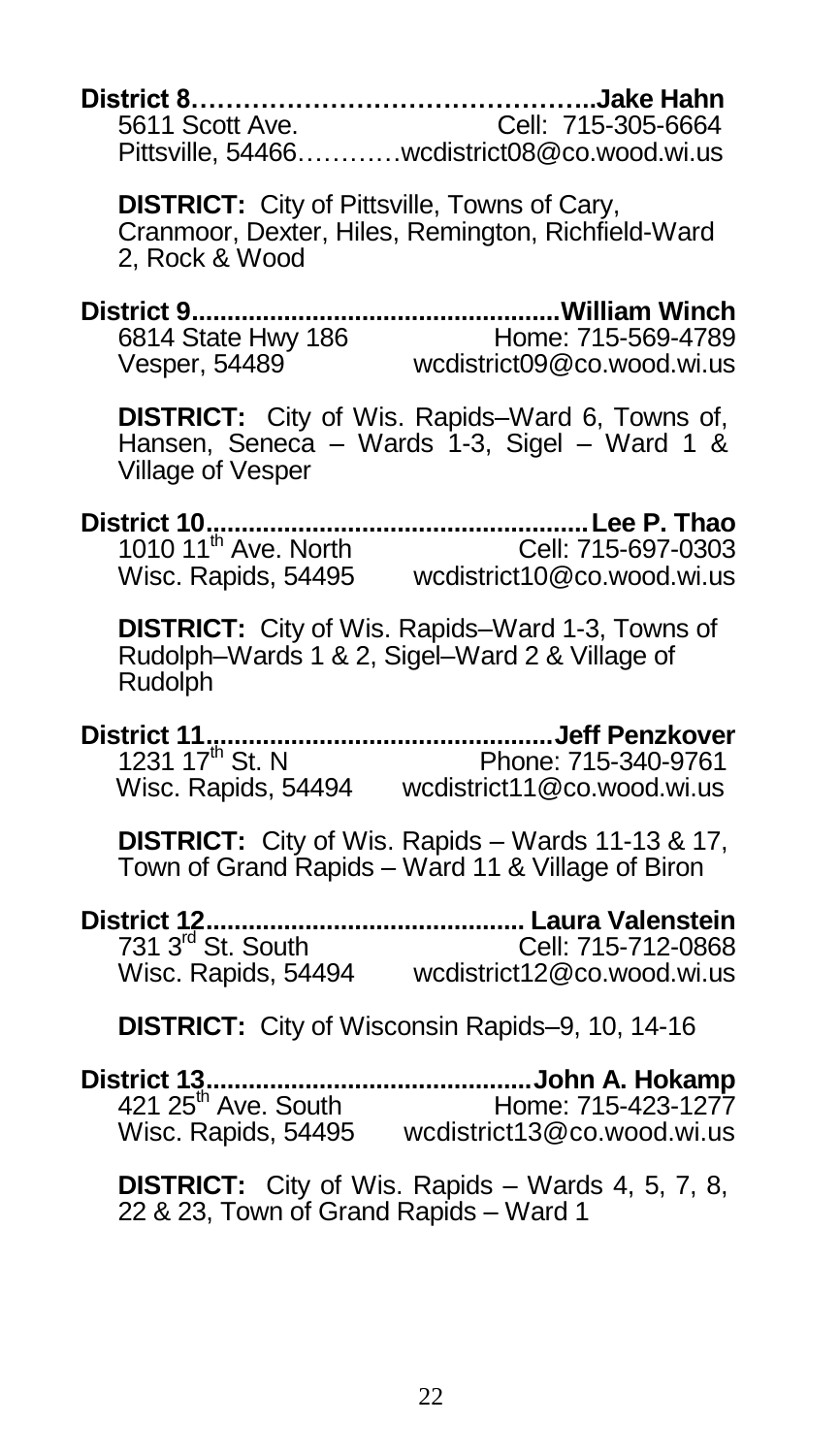Wisc. Rapids, 54494 wcdistrict14@co.wood.wi.us

**District 14................................................. Dennis Polach**  $241 - 14^{\text{th}}$  St S Home: 715-424-1749

**DISTRICT:** City of Wis. Rapids – Wards 18-21, 25 & 26

# **District 15.......................................William Clendenning**

Home: 715-423-2469 Wisc. Rapids, 54494 wcdistrict15@co.wood.wi.us

**DISTRICT:** Town of Grand Rapids–Wards 5, 7-10

**District 16..................................................Lance A. Pliml** 4030 Woodhaven Ct Home: 715-421-4001 Wisconsin Rapids, 54494 Cell: 715-213-4002 lance1@charter.net

**DISTRICT:** City of Wis. Rapids – Wards 24 & 27; Town of Grand Rapids – Wards 2, 3 & 6

**District 17............................................Joseph H. Zurfluh** 1150 Pleasant View Drive Cell : 715-213-6082 Port Edwards, 54469 wcdistrict17@co.wood.wi.us

**DISTRICT:** Towns of Grand Rapids – Ward 4, Saratoga – Wards 4-6 & 9, Village of Pt. Edwards –  $W$ ards $1-3$ 

# **District 18.............................................Brad R. Hamilton**

515 S Section St Cell: 715-213-2984 Nekoosa, 54457 wcdistrict18@co.wood.wi.us

**DISTRICT:** City of Nekoosa – Wards 1-4, Town of Port Edwards – Wards 1-4, Town of Seneca – Ward 4

**District 19............................................. Bill L. Leichtnam** 13413 Hollywood Rd Home: 715-886-5107 Nekoosa, 54457 wcdistrict19@co.wood.wi.us

**DISTRICT:** Town of Saratoga – Wards 1-3, 7, 8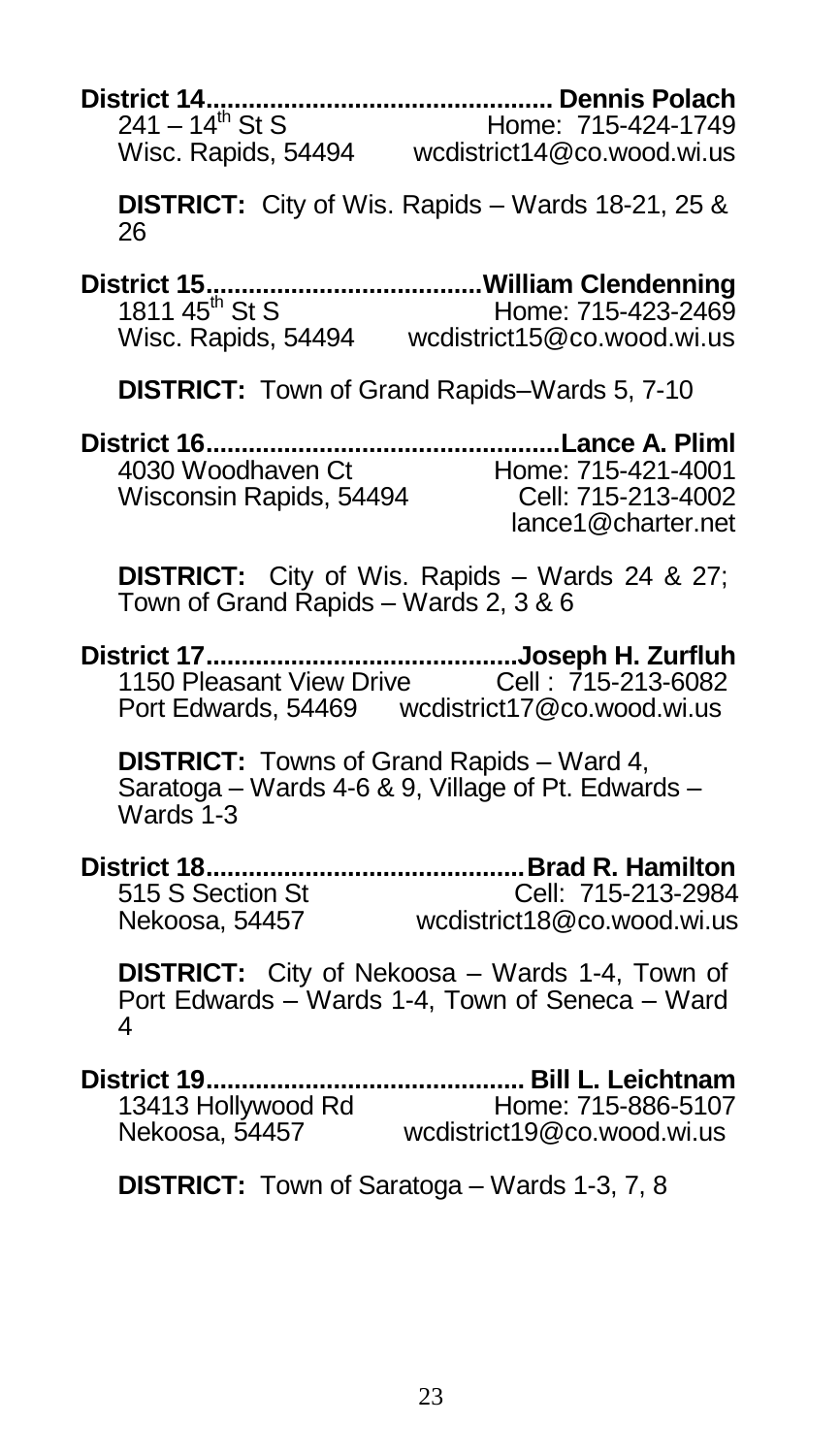### **MAIN COMMITTEES of the WOOD COUNTY BOARD OF SUPERVISORS**

### **2022-2024**

### **OPERATIONS COMMITTEE**

Ed Wagner, Chair Donna Rozar, Vice Chair Adam Fischer Lance Pliml Laura Valenstein

### **HEALTH & HUMAN SERVICES COMMITTEE**

Adam Fischer, Chair Donna Rozar, Vice Chair John Hokamp Lee Thao Tom Buttke Rebecca Spiros, RN-3 year term ends 4/2025 VACANT – 3-year term ends 4/2023 Kristin Iniquez, DO – 3-year term ends 4/2024 Lori Nordman – 3-year term ends 4/2024

# **PUBLIC SAFETY COMMITTEE**

Joseph H. Zurfluh, Chair William Voight, Vice Chair Dennis Polach Brad Hamilton William Winch

### **CONSERVATION, ED. & ECONOMIC DEVPMNT**

Bill Leichtnam, Chair Dave LaFontaine, Vice Chair Tom Buttke Laura Valenstein Jake Hahn Carmen Good, Farm Service Agency Rep.

### **JUDICIAL & LEGISLATIVE COMMITTEE**

Bill Clendenning, Chair Bill Leichtnam, Vice Chair William Voight Ed Wagner Joseph H. Zurfluh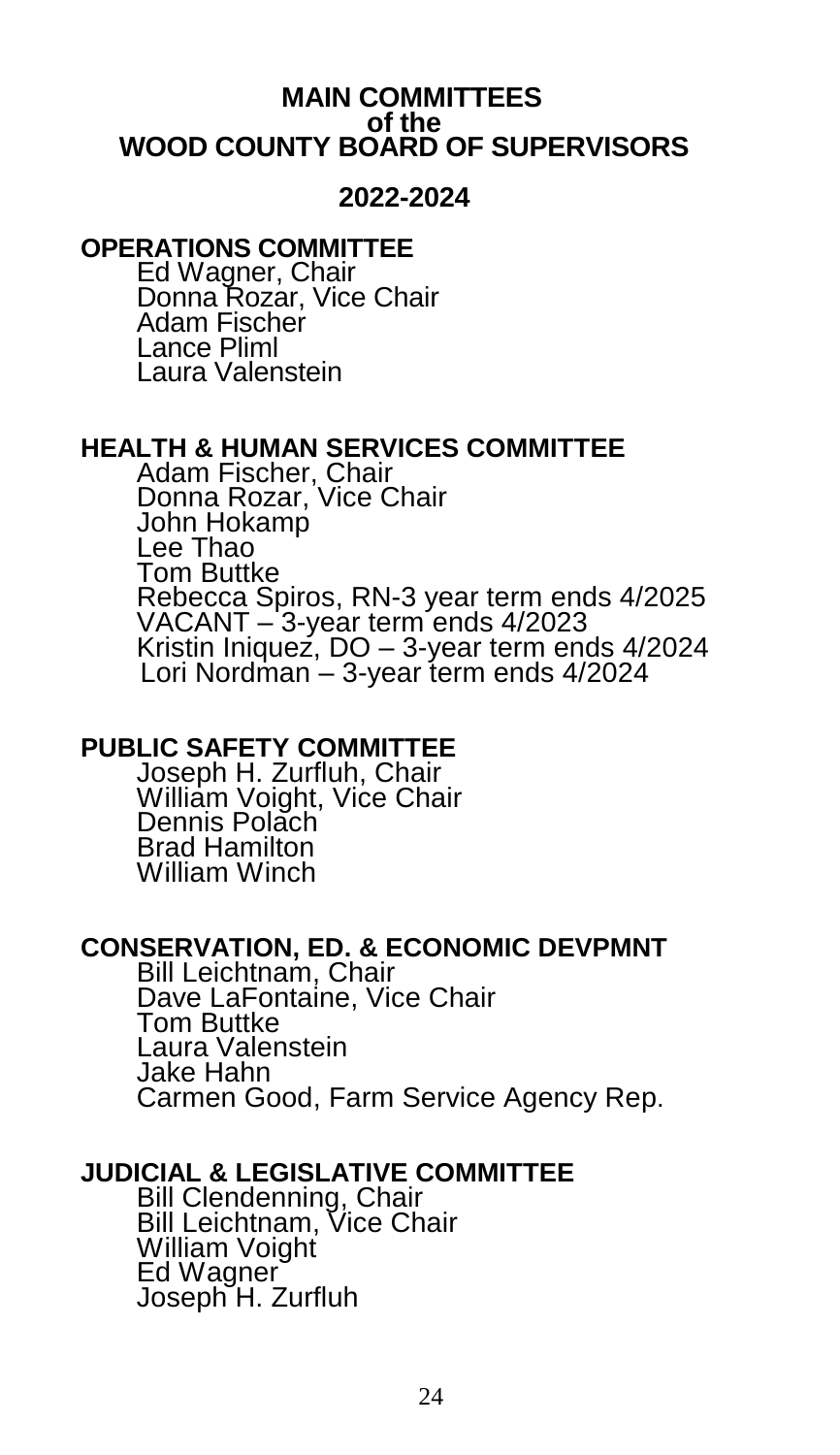# **HIGHWAY INFRASTRUCTURE & RECREATION**

Jake Hahn, Chair Al Breu, Vice Chair John Hokamp Dave LaFontaine Lee Thao

### **PROPERTY & INFORMATION TECHNOLOGY**

Al Breu, Chair Dennis Polach, Vice Chair Brad Hamilton Jeff Penzkover William Winch

### **OTHER APPOINTED COMMITTEES**

### **Aging and Disability Resource Center of Central WI Committee (ADRC)**

Bill Clendenning Adam Fischer

### **Board of Adjustment (Three Year Terms**)

| Kathleen Plucinski Term expires 7/2024     |  |
|--------------------------------------------|--|
| Mark HolbrookTerm expires 7/2022           |  |
|                                            |  |
| Jim Tremelling (Alt #2)Term expires 7/2022 |  |
| Dan Forbes  Term expires 7/2023            |  |
| Robert Ashbeck Term expires 7/2023         |  |
| Bill Winch (Alt #1) Term expires 7/2023    |  |

# **Central Records Advisory Committee**

Joseph H. Zurfluh

### **Civil Service Commission – (5 Year Terms)**

| Michael Meyers, Chairman Term expires 1/1/2027 |  |  |
|------------------------------------------------|--|--|
| Robert LevendoskeTerm expires 1/1/2024         |  |  |
| Gus Mancuso Term expires 1/1/2025              |  |  |
| Lee GarrelsTerm expires 1/1/2023               |  |  |
| David Laude Term expires 1/1/2026              |  |  |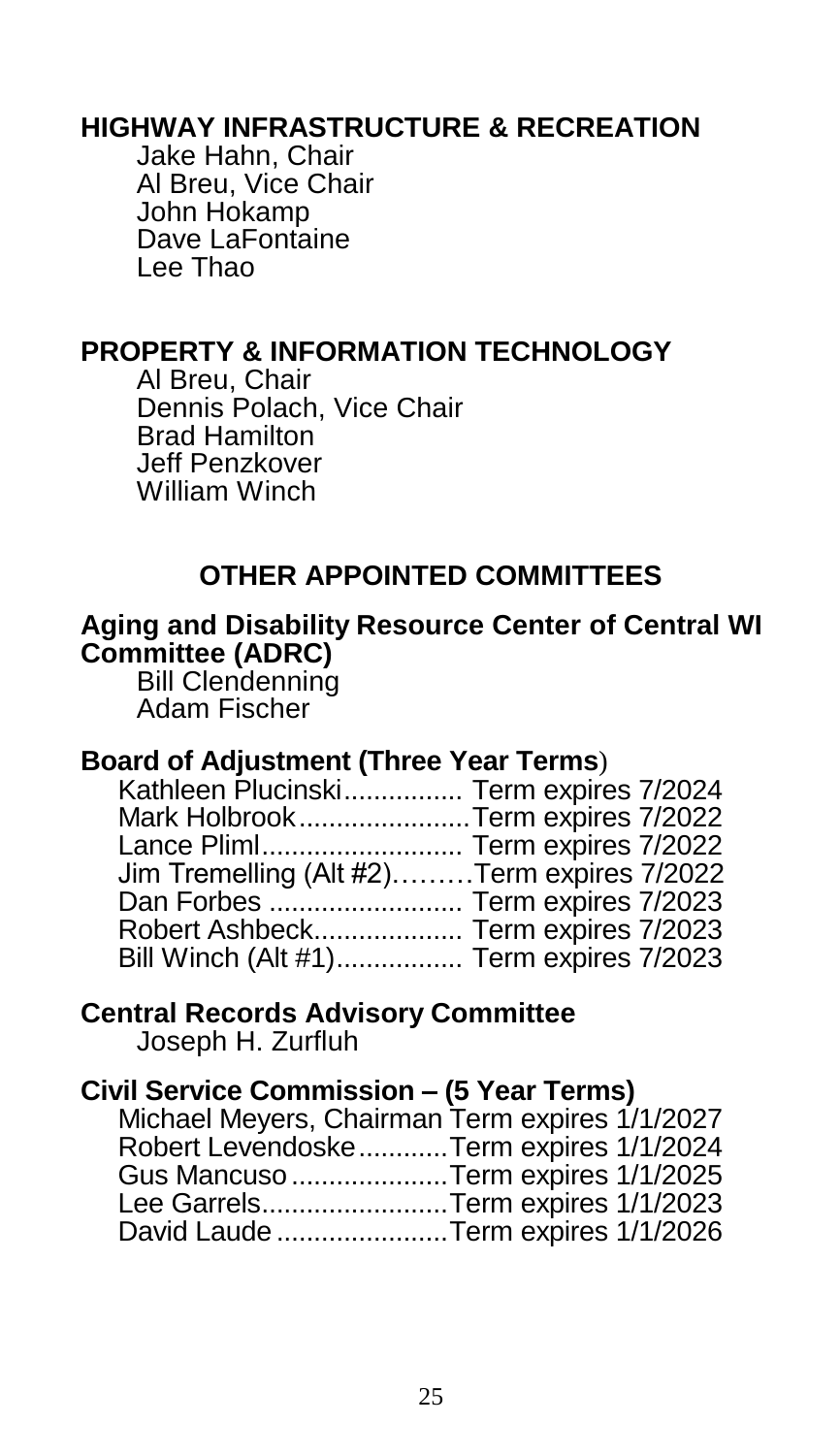# **Criminal Justice Task Force**

Circuit Court Judge(s) Clerk of Court County Board Chairperson District Attorney (Lead) Probation and Patrol Representative Public Defender Representative **Sheriff** 

### **Ethics Committee – Three Year Terms**

| Laura ClarkTerm expires 1/1/2025      |  |  |
|---------------------------------------|--|--|
| Jake Hahn Term expires 1/1/2023       |  |  |
| Matt Susa Term expires 1/1/2023       |  |  |
| Robert WhitrockTerm expires 1/1/2024  |  |  |
| Jeffrey Conradt Term expires 1/1/2024 |  |  |

### **Fair Boards:**

**Board of Marshfield Fairground Commission** Peter Hendler Tom Witzel

Natasha Tomkins Tom Buttke William Winch Jeff Penzkover

#### **Central Wisconsin State Fair Board of Directors**

| Sandy Leonhard  President    |
|------------------------------|
| Kara McManus  Vice-President |
|                              |
| Kari Schwingle   Secretary   |
|                              |
|                              |
|                              |
|                              |
| Jeff Viergutz<br>Scott Karl  |
|                              |

# **Golden Sands Resource Conservation & Dvlpmnt.**

Bill Clendenning

# **Land Information Council** (2-Yr Terms ending 4/30/24)

Heather Gehrt Kevin Boyer Nancy Marti **Allen Breu** Paul Bernard

Bill Leichtnam Brian Spranger Tiffany Ringer Lori Heideman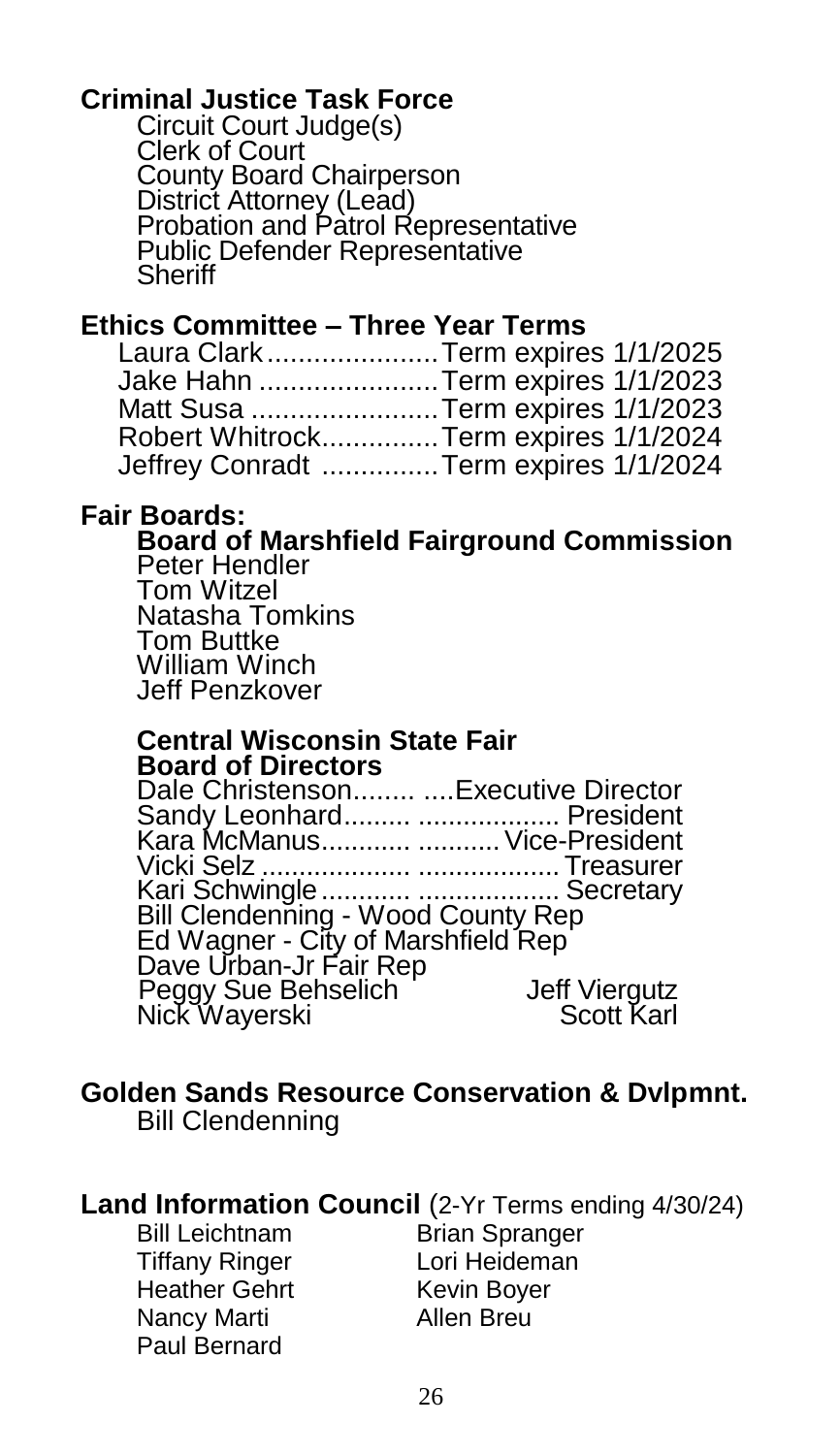# **Liaison Officer**

Adam Fischer

# **Liaison Officer to HoChunk Nation**

Adam Fischer

# **Library Boards:**

# McMILLAN MEMORIAL LIBRARY BOARD-3 Yr Term:

Craig Broeren Eric Montag William Clendenning Kim Heniadis<br>Scott Kellogg Karen Schill Scott Kellogg<br>Susan Feith Douglas Machon

Elizabeth St. Myers<br>Eric Montag **Ryan Austin** 

| SOUTH CENTRAL LIBRARY SYSTEM BD-3 Yr Term |                                        |
|-------------------------------------------|----------------------------------------|
|                                           | Susan Feith Term expires 12/2023       |
|                                           | Bill Clendenning  Term expires 12/2022 |

| WOOD COUNTY LIBRARY BOARD-3 Yr Term |                                            |
|-------------------------------------|--------------------------------------------|
|                                     | Dave Barth, ChairTerm ends May 2023        |
|                                     | William Voight, V/Chair Term ends May 2023 |
|                                     | Susan Feith, SecretaryTerm ends May 2024   |
|                                     | Brad HamiltonTerm ends May 2023            |
|                                     | Linda SchmidtTerm ends May 2023            |
|                                     | Joseph H. ZurfluhTerm ends May 2023        |
|                                     | Betsy ManclTerm ends May 2024              |
|                                     |                                            |

### **Local Emergency Planning Committee–Hazardous Waste**

Sarah Christensen, Chair **Bill Winch** Sheriff Dept Representative

# **North Central Community Action Program**

Laura Valenstein.................................... Term indefinite

# **North Central ITBEC (International Trade, Business & Economic Development Council)**

**Brad Hamilton** 

### **North Central Wisc. Workforce Development Board** John Hokamp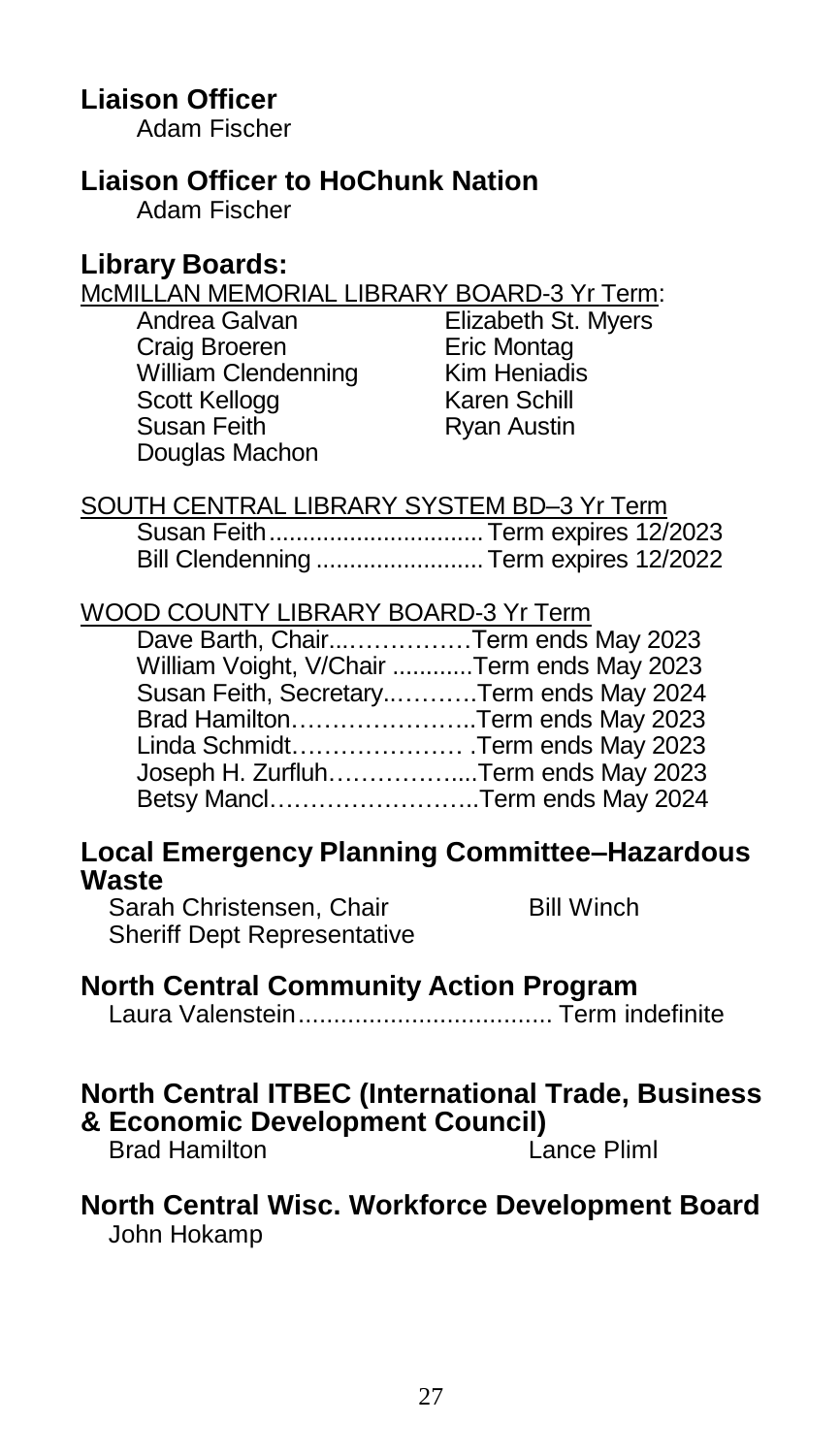### **Northeast Wisconsin Public Safety Communications (NEWCOM)**

William Winch

### **Security and Facilities Committee**

William Winch

### **State Wildlife Advisory Committee-3 Year Terms**

| Dale Weis, Chair Term expires 6/30/2023         |                                                                         |
|-------------------------------------------------|-------------------------------------------------------------------------|
| Marie Luchterhand Term expires 6/30/2023        |                                                                         |
|                                                 |                                                                         |
| Dawn Schmutzer Term expires 6/30/2024           |                                                                         |
|                                                 |                                                                         |
| Jim Winkler Term expires 6/30/2024              |                                                                         |
| Scott McAuley Term expires 6/30/2022            |                                                                         |
| Mike Wipfli Term expires 6/30/2022              |                                                                         |
| Leo Kiedrowski Term expires 6/30/2022           |                                                                         |
| Dennis Polach (2-Years). Term expires 4/16/2024 |                                                                         |
|                                                 | Curt Pluke Term expires 6/30/2023<br>Nathan Voit Term expires 6/30/2024 |

### **Traffic Safety Commission**

Sarah Christensen, Chair Sheriff Dept Rep<br>Peter Kastenholz Coroner Peter Kastenholz<br>Joseph H. Zurfluh Joseph H. Zurfluh Nekoosa Police Chief<br>DOT Engineer Pt. Edwards Police Ch Pt. Edwards Police Chief.<br>Pittsville Police Chief. DOT/BOTS Specialist<br>Director/Health Officer Director/Health Officer Marshfield Police Chief<br>
WRPS Transportation Dir. Wis. Rapids Police Chief WRPS Transportation Dir. Wis. Rapids Police Chief Senate Rep Trans. Comm. Marshfield Fire Chief Wood Cty Fire Fighters Assoc. Grand Rapids Police Chief Wisconsin State Patrol

### **University Commission**

County Representatives: City Representatives:<br>Donna Rozar Michael Feirer Al Breu Nick Poeschel Jake Hahn **Back Back Back State Hahn**<br>Lance Pliml, non-voting Lois TeStrake, r

Michael Feirer Lois TeStrake, non-voting

### **Veterans Service Commission – 3 Year Term**

| Tom Heiser Term expires 11/1/2023        |  |
|------------------------------------------|--|
| Beverly A. GhiloniTerm expires 11/1/2024 |  |
| Mitch Waite Term expires 11/1/2022       |  |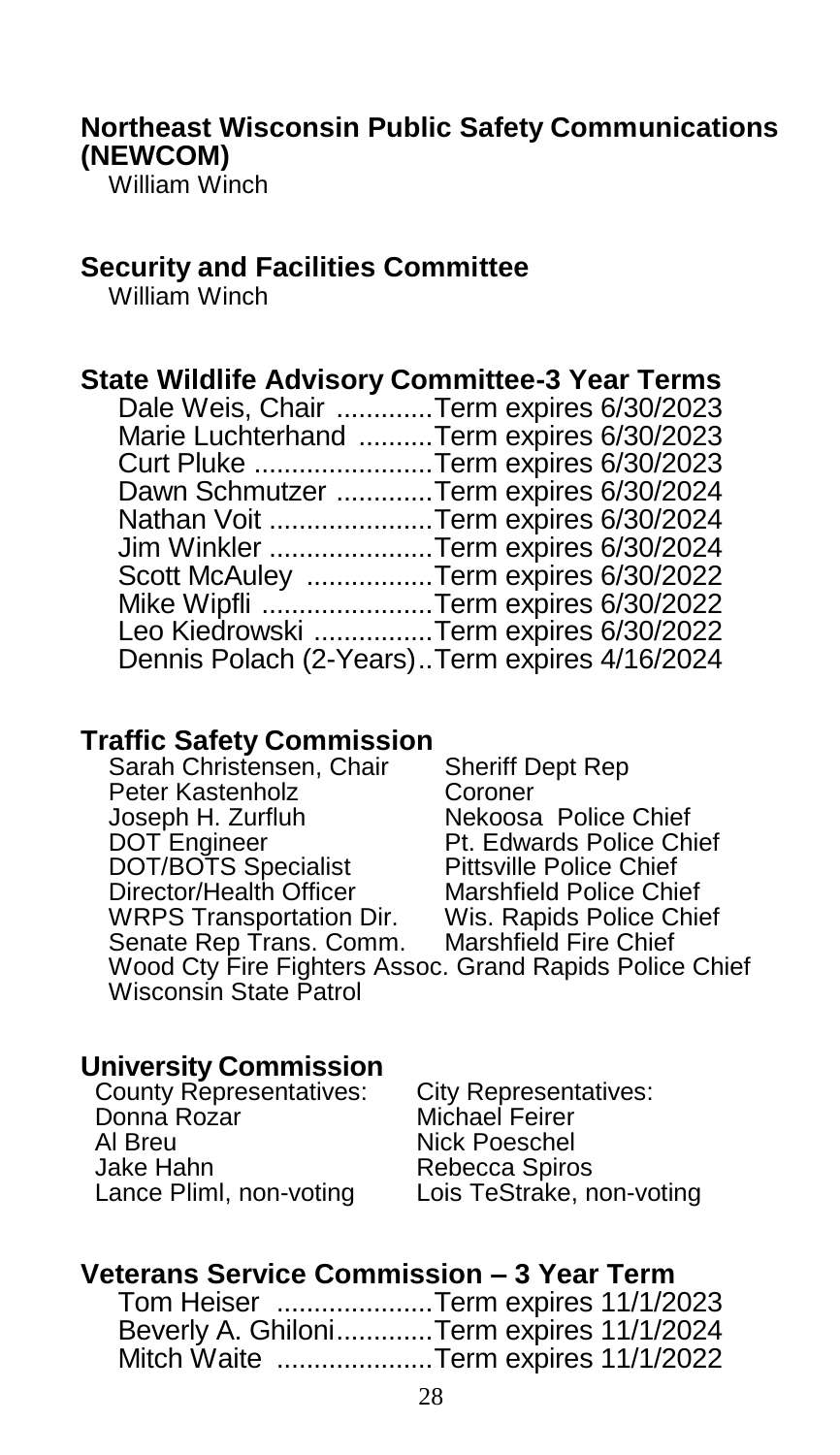### **Wood County Board Chaplain**

Joseph H. Zurfluh

# **Wood County Board Parliamentarian**

Ed Wagner

# **Wood County CDBG Housing Committee** (2-Yr

| Staggered Terms)                     |  |
|--------------------------------------|--|
| Jake Hahn, Chair Term expires 4/2024 |  |
| Al BreuTerm expires 4/2024           |  |
| Nathan Weidman Term expires 4/2024   |  |
| VACANTTerm expires 4/2023            |  |
| Laura Francis Term expires 4/2023    |  |
|                                      |  |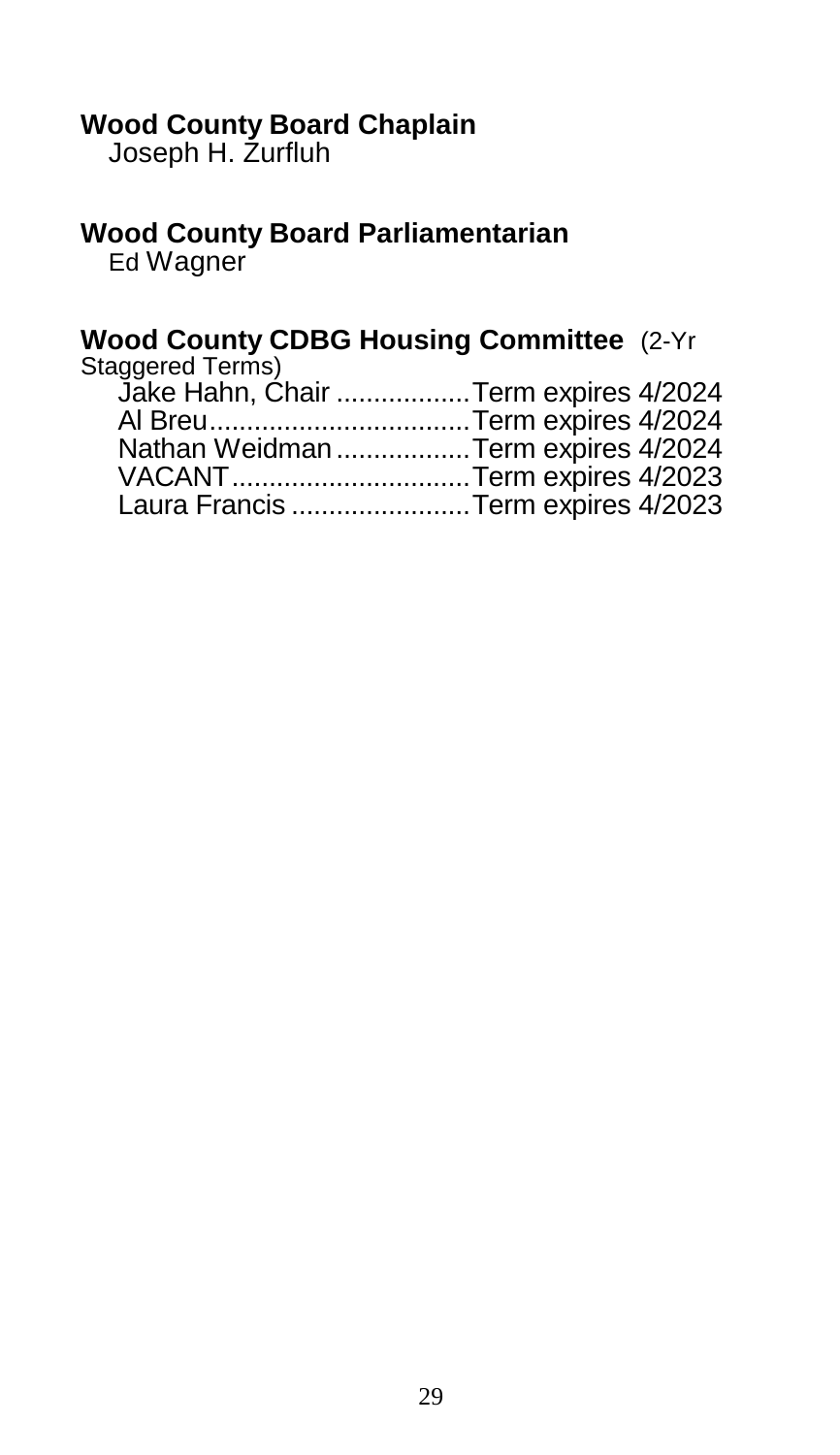# **TOWN OF ARPIN**

Meets at Arpin Fire Dept. 8090 Church Rd, Arpin, WI

# **CHAIRPERSON:**

Larry Shupe, 7583 Arpin Sherry Road<br>Vesper, 54489 715-459-4447 Vesper, 54489

# **SUPERVISORS (Numbered Seats):**

#1 Dennis Gehrke, 8774 State Hwy 186 715-652-2079

#2 Rick Bouma, 6599 Pine Rd Arpin, 54410 715-305-5588

# **CLERK:**

Shelly Grimm, 7458 County Rd E<br>Arpin, 54410 Arpin, 54410 Email: arpintownclerk@gmail.com

# **TREASURER:**

 Karmen Bouma, 6599 Pine Rd Arpin, 54410 715-305-5399 Email: arpintreasurer@gmail.com

# **ASSESSOR:**

Patrick J. Hart, DBA Hart Appraisals PO Box 42 Tomah 54660 608-372-2964 Email: Packers1313@centurytel.net

# **Building Inspector:**

Dan Hansen, Central WI Bldg Inspections, LLC 7777 Hetze Rd Milladore, 54454 715-347-7866 Email: owendanhansen@gmail.com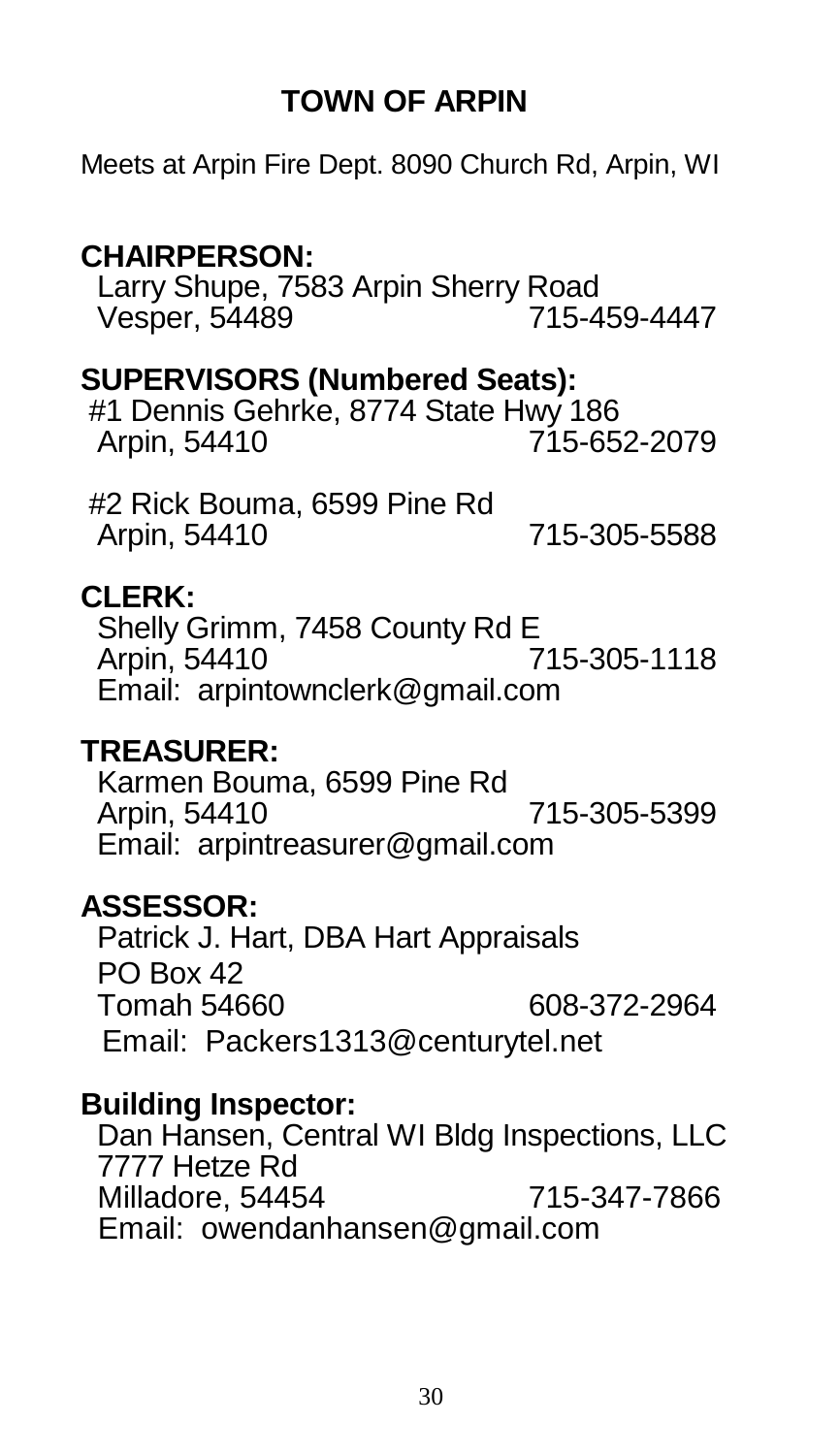# **TOWN OF AUBURNDALE**

Town Hall: 10963 North Road, Auburndale, WI

# **CHAIRPERSON:**

John I. Bauer, 6282 W Yellowstone Dr Auburndale, 54412 Cell: 715-310-1660

# **SUPERVISORS:**

 #1 Richard Austin, 10702 N County Rd M Auburndale, 54412 Cell: 715-897-9475

 #2 Steve Seidl, 11107 Rock Inn Rd Auburndale, 54412 Email: seidl\_steve@yahoo.com

# **CLERK**:

 Jan Kaiser, 11145 County Rd K Auburndale, 54412 715-897-6345 Email: jan.kaiser.m@gmail.com

# **TREASURER:**

 James Aue, 5579 E Tower Dr 715-652-3263 Auburndale, 54412 Cell: 715-897-5493 Email: aubtreas@gmail.com

# **ASSESSOR:**

 Jeremy Kurtzweil, 1501 N Hume Ave Marshfield, 54449 Email: artemis1@charter.net

# **Building Inspector:**

James Rogney, 5786 Sugar Maple Rd<br>Auburndale, 54412<br>**15-652-3174** Auburndale, 54412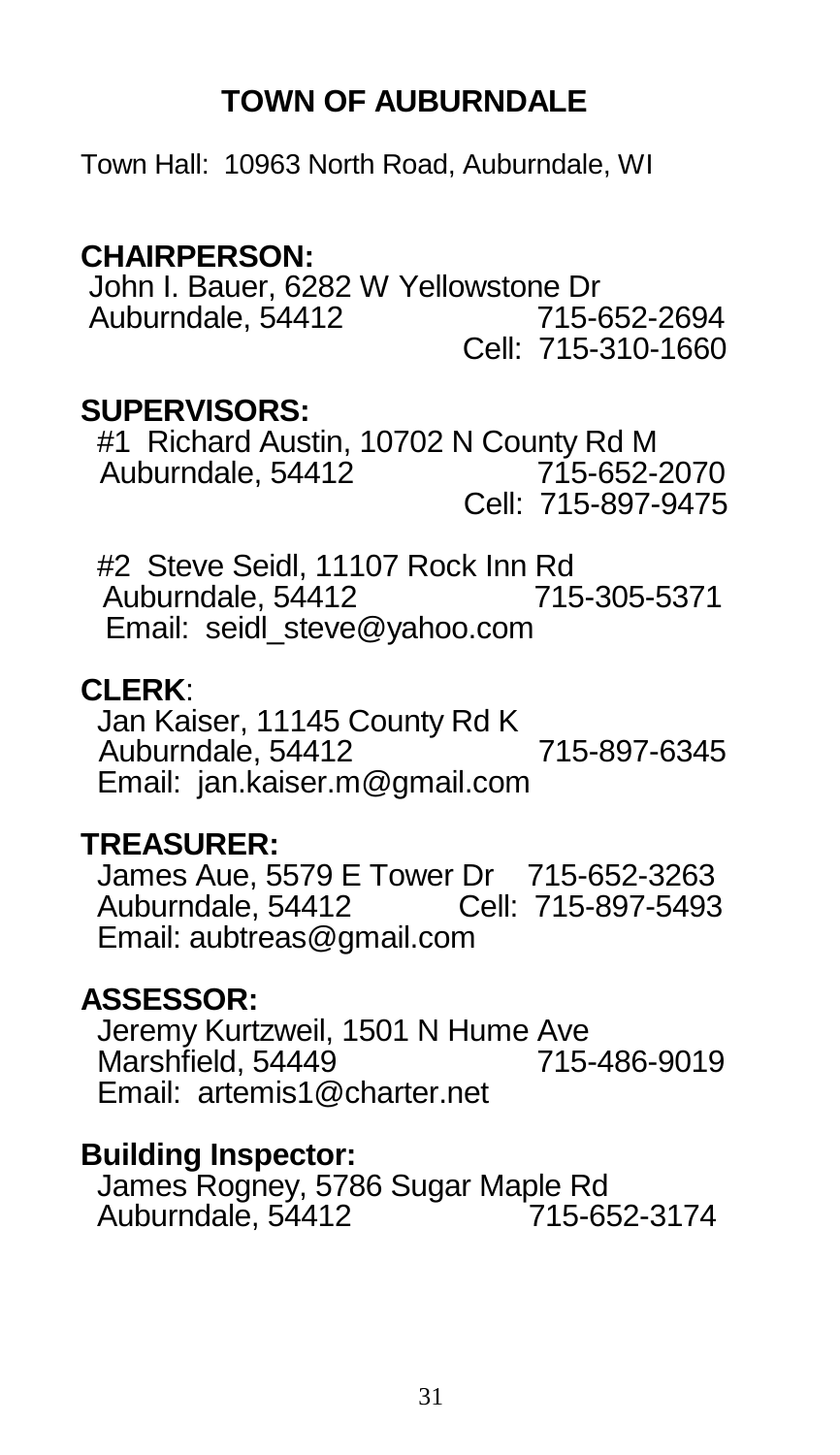# **TOWN OF CAMERON**

Town Hall: 9301 Mill Creek Dr., Marshfield, WI

# **CHAIRPERSON:**

 Jim Tremelling, 9004 Mill Creek Dr Marshfield, 54449

# **SUPERVISORS:**

#1 Ronnie Beers, 9884 S Washington Ave Marshfield,  $54449$ 

#2 Dave Weis, 9918 Frederick Ln Marshfield, 54449

# **CLERK:**

Danielle Hall, 9548 County Rd BB<br>Marshfield, 54449 715-573-6876 Marshfield, 54449 Email: townofcameronclerk@gmail.com

# **TREASURER:**

 Shari L. Immerfall, 9804 S Washington Ave Marshfield, 54449 715-676-3717

### **ASSESSOR:**

 Pauls & Associates, PO Box 2190 Wausau, 54402 715-848-9300

### **UDC Building Inspector:**

 Al Breu, 11075 Stadt Rd Marshfield, 54449 715-387-4222

### **Zoning Administrator:**

 Ernie Nikolai, 9505 County Rd BB Marshfield, 54449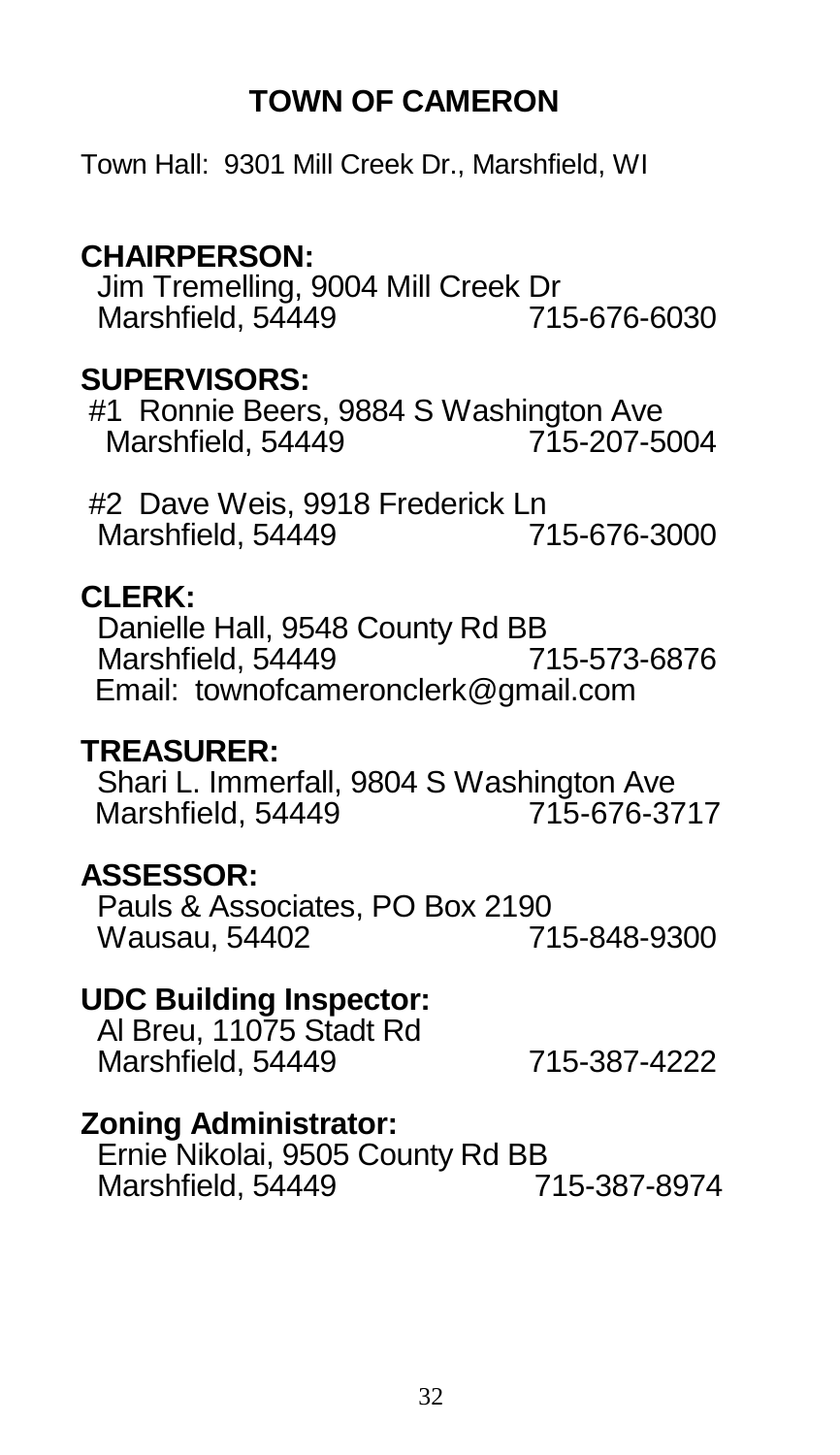# **TOWN OF CARY**

Town Hall: 5688 Accola Road, Pittsville, WI Website: www.townofcarywis.org

# **CHAIRPERSON:**

 Mark Gosh, 10209 Dabrowski Ln Pittsville, 54466 Email: carytownchair1@gmail.com

# **SUPERVISORS – NUMBERED SEATS**

 #1 Dennis Brunner, 11461 State Hwy 73 W Pittsville, 54466 715-884-6697 Email: debrunner@tds.net

 #2 Dale Zawislan, 10274 Dabrowski Ln Pittsville, 54466 Email: daleandrosez@yahoo.com

# **CLERK:**

 Jean Gansch, 5673 Yetter Rd Pittsville, 54466 715-884-2962 Email: carytownclerk2@gmail.com

### **TREASURER:**

 Carey Rucker, 5838 County Rd B Pittsville, 54466 715-451-4026 Email: Carytreasurer1@gmail.com

# **ASSESSOR:**

 Gerald Wegner, 11568 State Hwy 54 Pittsville, 54466<br>Home: 715-884-7340 Email: jerrywegner50@gmail.com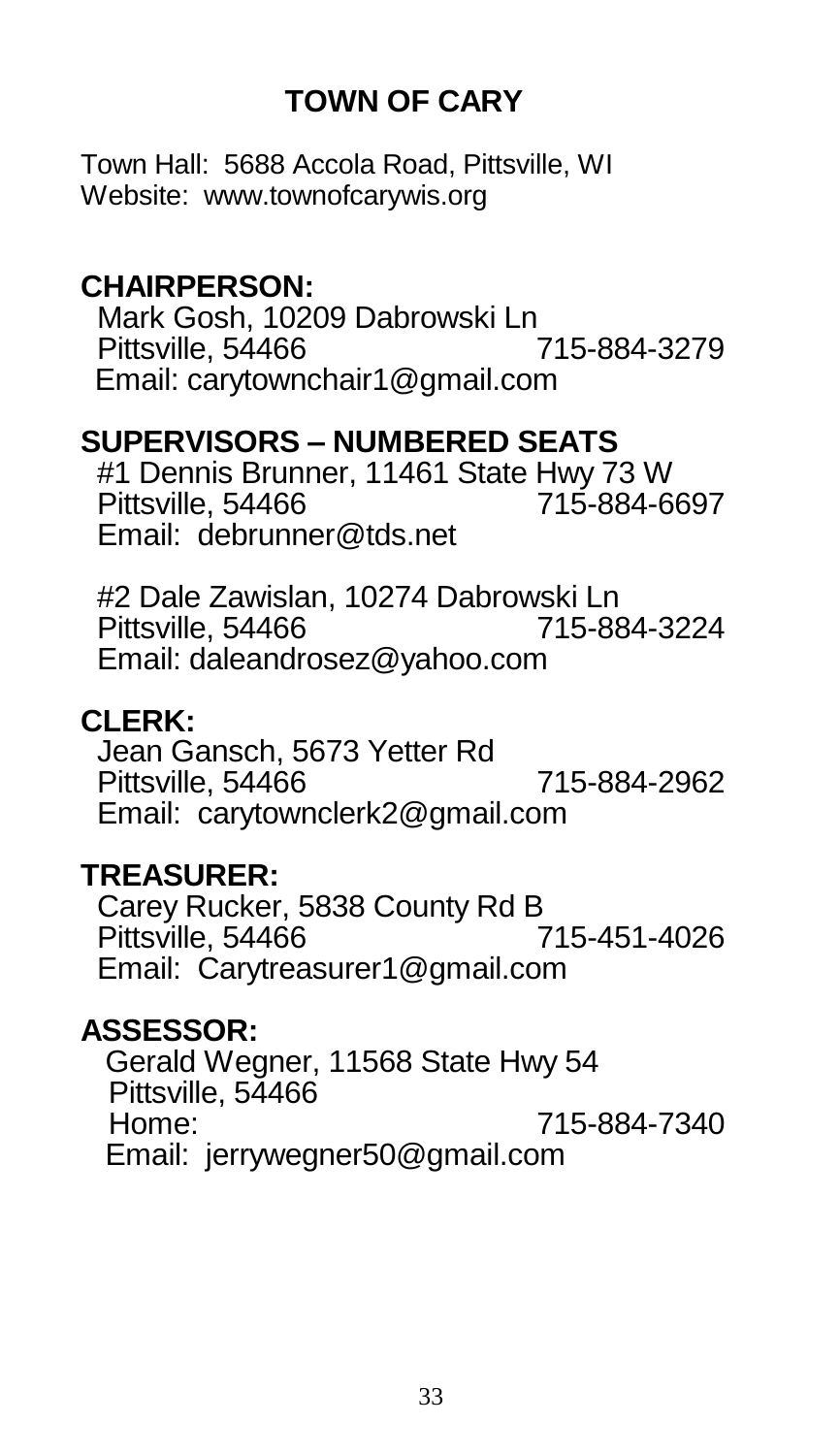# **TOWN OF CRANMOOR**

Meets at: Visitor Center at Glacial Lake Cranberries, 2466C County Road D, Wisconsin Rapids, WI

# **CHAIRPERSON**:

Phil Brown, 2466 County Rd D Wisconsin Rapids, 54495 715-570-7445 Email: chairperson@townofcranmoor.gov

# **SUPERVISORS:**

Warren Brockman, 3990A Hemlock Trl Wisconsin Rapids, 54495 715-423-0378 Email: supervisor1@townofcranmoor.gov

Lisa Rezin, 4798 State Hwy 54 W Wisconsin Rapids, 54495 715-887-2910 Email: supervisor2@townofcranmoor.gov

# **CLERK**:

Fawn Gottschalk, 412 Daly Ave Wisconsin Rapids, 54494<sup>'</sup> 715-422-1221 Email: clerk@townofcranmoor.gov

# **TREASURER**:

Robert Detlefsen, 6140 State Hwy 173 Wisconsin Rapids, 54495 715-459-8499 Email: treasurer@townofcranmoor.gov

# **ASSESSOR: (Appointed)**

Patrick Hart, Hart Appraisals, PO Box 42 Tomah, 54660 Fax: 608-372-2964 Email: Packers1313@centurytel.net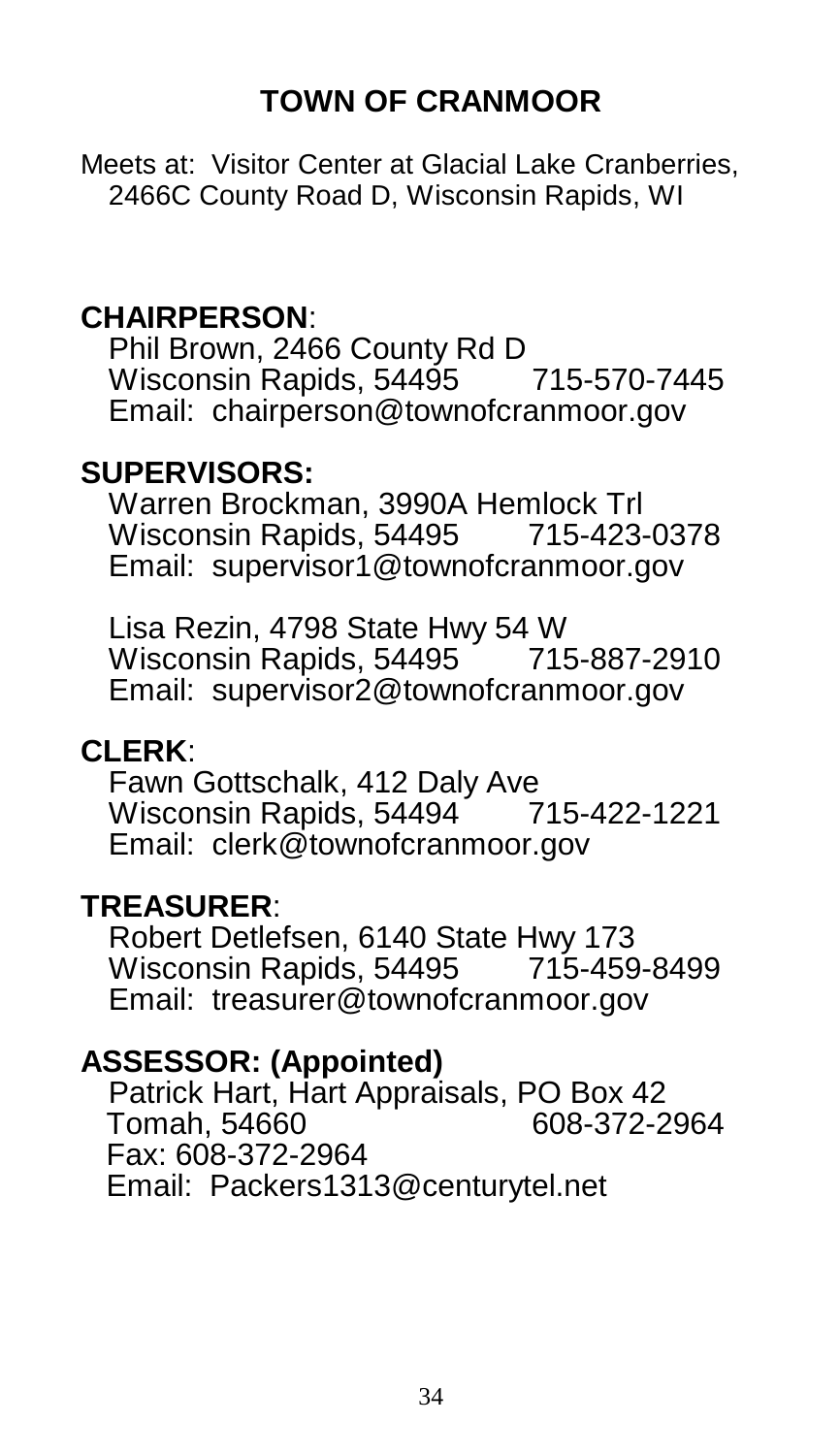# **TOWN OF DEXTER**

Town Hall: 3730 Town Hall Rd, Pittsville, WI

# **CHAIRPERSON:**

Daniel Schooley, 8479 Dexter Wood Rd<br>Pittsville, 54466 Pittsville, 54466 Email: dn\_schooley@yahoo.com

# **SUPERVISORS:**

Dennis Palmer, 9210 Hoffman Rd<br>Pittsville, 54466 715-884-6458 Pittsville, 54466

Ronald Cournoyer, 4813 Dairy Rd<br>Pittsville, 54466 715-884-2582 Pittsville, 54466 Email: cournoyer@tds.net

# **CLERK:**

Caroline Merk, 7861 State Hwy 54 W<br>Wisconsin Rapids, 54495 715-884-2565 Wisconsin Rapids, 54495 E-mail: Dexterwood01@gmail.com

# **TREASURER:**

 Joan Scheve, 9572 Hoffman Rd Pittsville, 54466 Email: joanscheve@yahoo.com

#### **ASSESSOR and ZONING OFFICIAL: (Elected)** Charles Lilley, 2941 State Hwy 80<br>Wisconsin Rapids, 54495 715-884-6592 Wisconsin Rapids, 54495 Email: Lilley6@tds.net

# **UDC INSPECTOR:**

Phil Deffenbaugh 715-490-2536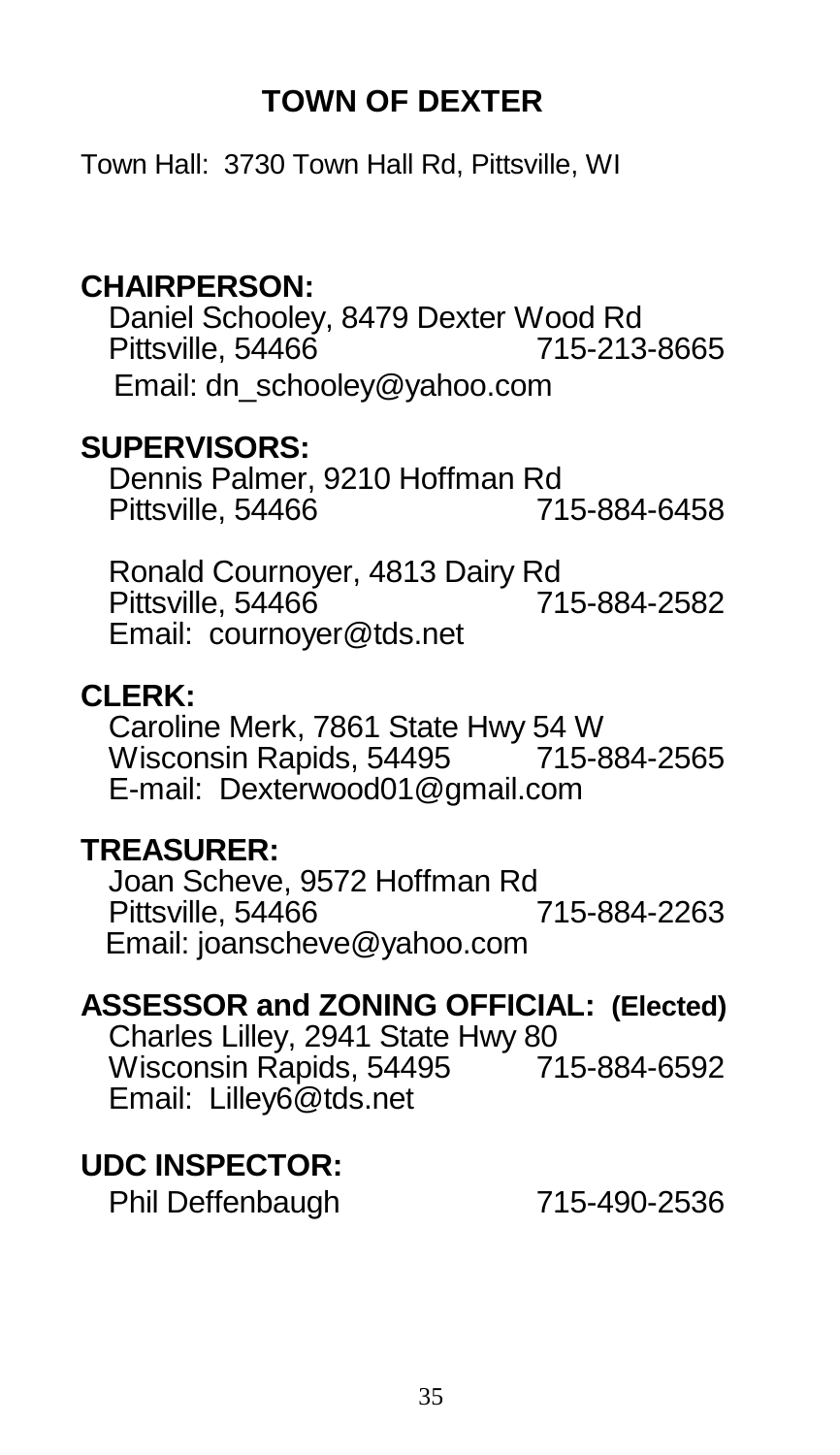## **TOWN OF GRAND RAPIDS**

Town Hall: 2410 48<sup>th</sup> St S, Wisconsin Rapids, WI Website: www.townofgrandrapids.org

#### **CHAIRPERSON:**

| Jeremy Eichhorn, 6931 Lisa Ln<br>Wisconsin Rapids, 54494                                                                                           | 715-218-1879 |
|----------------------------------------------------------------------------------------------------------------------------------------------------|--------------|
| <b>SUPERVISORS:</b><br>Bill Clendenning, 1811 45 <sup>th</sup> St S<br>Wisconsin Rapids, 54494                                                     | 715-423-2469 |
| Amber France, 4920 Prairie View Dr<br>Wisconsin Rapids, 54494                                                                                      | 715-218-6278 |
| Patty Lumby, 1221 56 <sup>th</sup> St S<br>Wisconsin Rapids, 54494                                                                                 | 715-423-2449 |
| Andrew Simon, 5121 Prairie Ridge Dr<br>Wisconsin Rapids, 54494                                                                                     | 715-459-2044 |
| <b>CLERK (Appointed):</b><br>Lisa Dotter, 2410 48 <sup>th</sup> St S<br>Wisconsin Rapids, 54494<br>Fax: 424-0688<br>Email: clerk@grandrapidswi.org | 715-424-1821 |

#### **TREASURER (Appointed):**

Vacant

#### **MULTI-JURISDICTIONAL JUDGE:** (4-Yr Term Ending 4/30/24)

(Towns of Grand Rapids & Saratoga) Honorable Nicholas Abts 2410 48<sup>th</sup> St. S Wisconsin Rapids, 54494 715-424-1830

#### **ASSESSOR:**

 John Bodouski, 3005 W Brewster St Appleton WI 54914 Bowmar Appraisal, Inc. 66 and 10 and 10 and 10 and 10 and 10 and 10 and 10 and 10 and 10 and 10 and 10 and 10 and 10 and 10 and 10 and 10 and 10 and 10 and 10 and 10 and 10 and 10 and 10 and 10 and 10 and 10 and 10 and 10

#### **BUILDING INSPECTOR:**

Central Wisconsin Bldg Inspections LLC, Dan Hansen-Owner<br>Milladore, 54454<br>715-347-7866 Milladore, 54454 Email: owendanhansen@gmail.com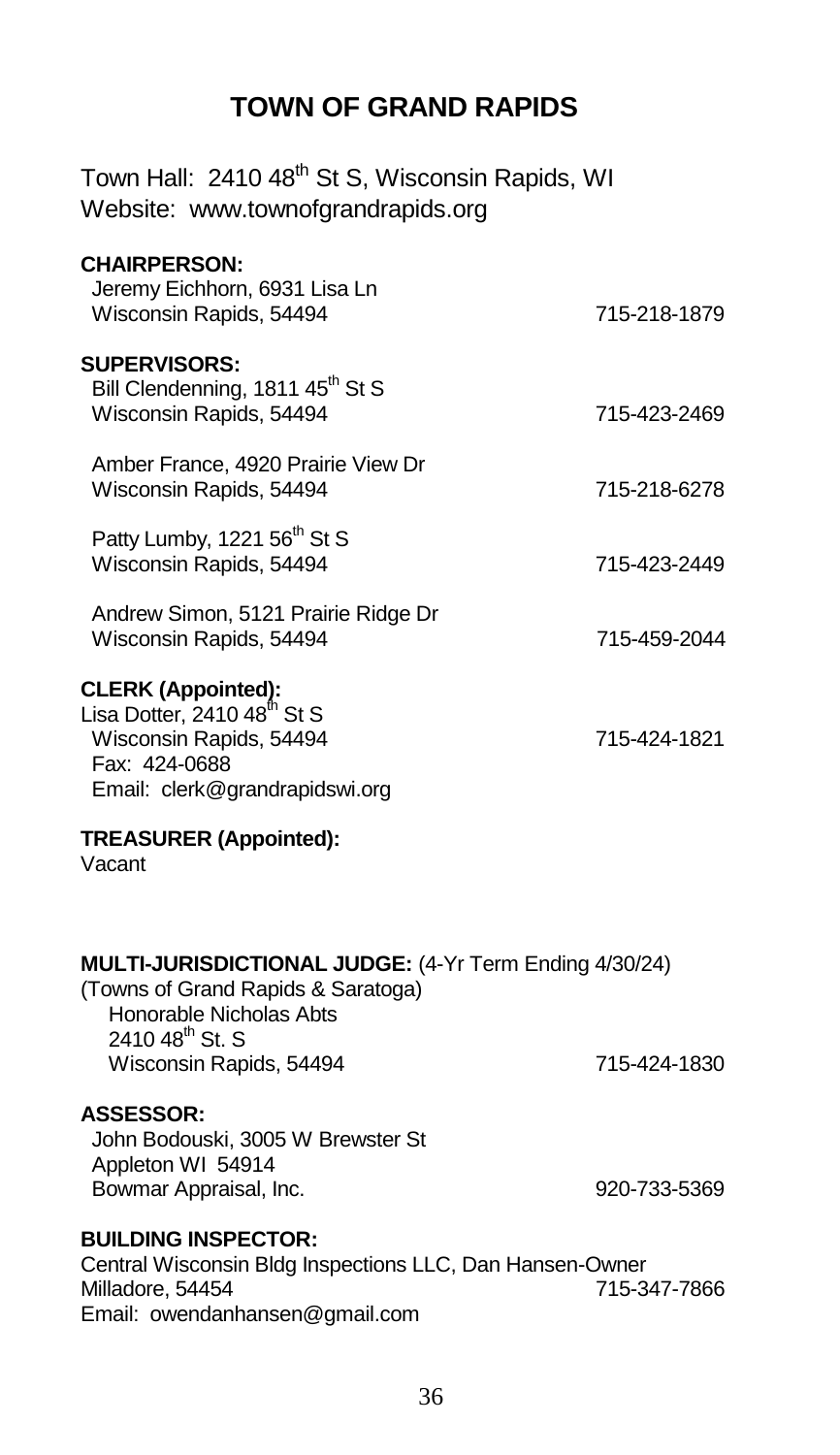# **TOWN OF HANSEN**

Town Garage: 5640 Spruce Rd; Vesper, WI Website: townofhansen.com

# **CHAIRPERSON:**

 Brian Brock, 5800 Grant Rd Vesper, 54489 715-869-7724 Email: hansenchairperson@gmail.com

### **SUPERVISORS:**

 Wayne Brock, 6945 North Rd Vesper, 54489 715-569-4172

Paul Goldberg, 7196 North Rd Arpin, 54410<sup>-</sup> 715-569-4706 Email: paulchargoldberg@yahoo.com

# **CLERK:**

 Diane Kohls, 5846 Cty Trk C Vesper, 54489 715-569-4750 Email: hansenclerk@gmail.com

# **TREASURER:**

 Pamela Martinson, 6265 Johnson Ln Vesper, 54489 715-572-2175 Home: 715-569-4393 Email: hansentreasurer@gmail.com

# **ASSESSOR:**

Pauls & Associates PO Box 2190 Wausau, 54402 715-848-9300 Email: bapauls@gmail.com

# **BUILDING INSPECTOR:**

Central Wisconsin Bldg Inspections LLC, Dan Hansen Milladore, 54454 Email: owendanhansen@gmail.com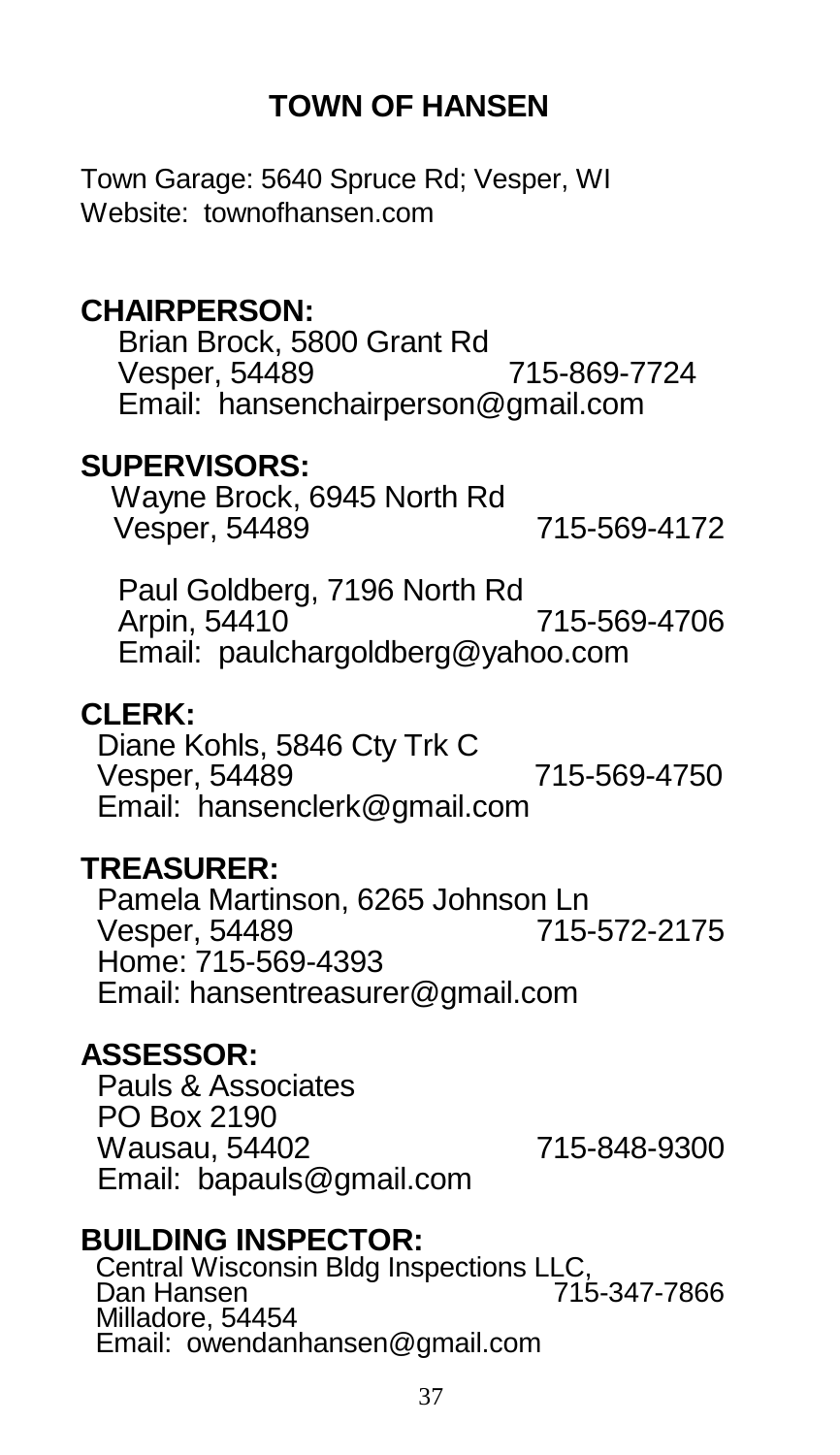# **TOWN OF HILES**

Town Hall: 10108 County Road V, Pittsville, WI Website: townofhiles.com

# **CHAIRPERSON:**

Tom Gardner, 11114 Hay Creek Rd Pittsville, 54466 Hm : 715-884-8020 715-572-0703 Email: tom@haycreekpallet.com

# **SUPERVISORS (Numbered Seats):**

**#1** Jeff Costigan, 9999 Hoffman Rd Pittsville, 54466 262-227-0420 Email: jeffrycostigan@gmail.com

**#2** Mark Gudel, 10013 County Road E Pittsville, 54466 Email: dexterwoodmg@gmail.com

# **CLERK:**

Kimm Wojtalewicz, 9903 County Rd E S Pittsville, 54466 Email : kbmeis18@gmail.com

# **TREASURER:**

Soraya Krostag, 10498 Ivy Dow Rd Pittsville, 54466 715-451-5699 Email: soraya1992@gmail.com

# **ASSESSOR: (Elected)**

 Gerald Wegner, 11568 State Hwy 54 Pittsville, 54466<br>Home: 715-884-7340 Cell: 715-252-4873 Email: jerrywegner50@gmail.com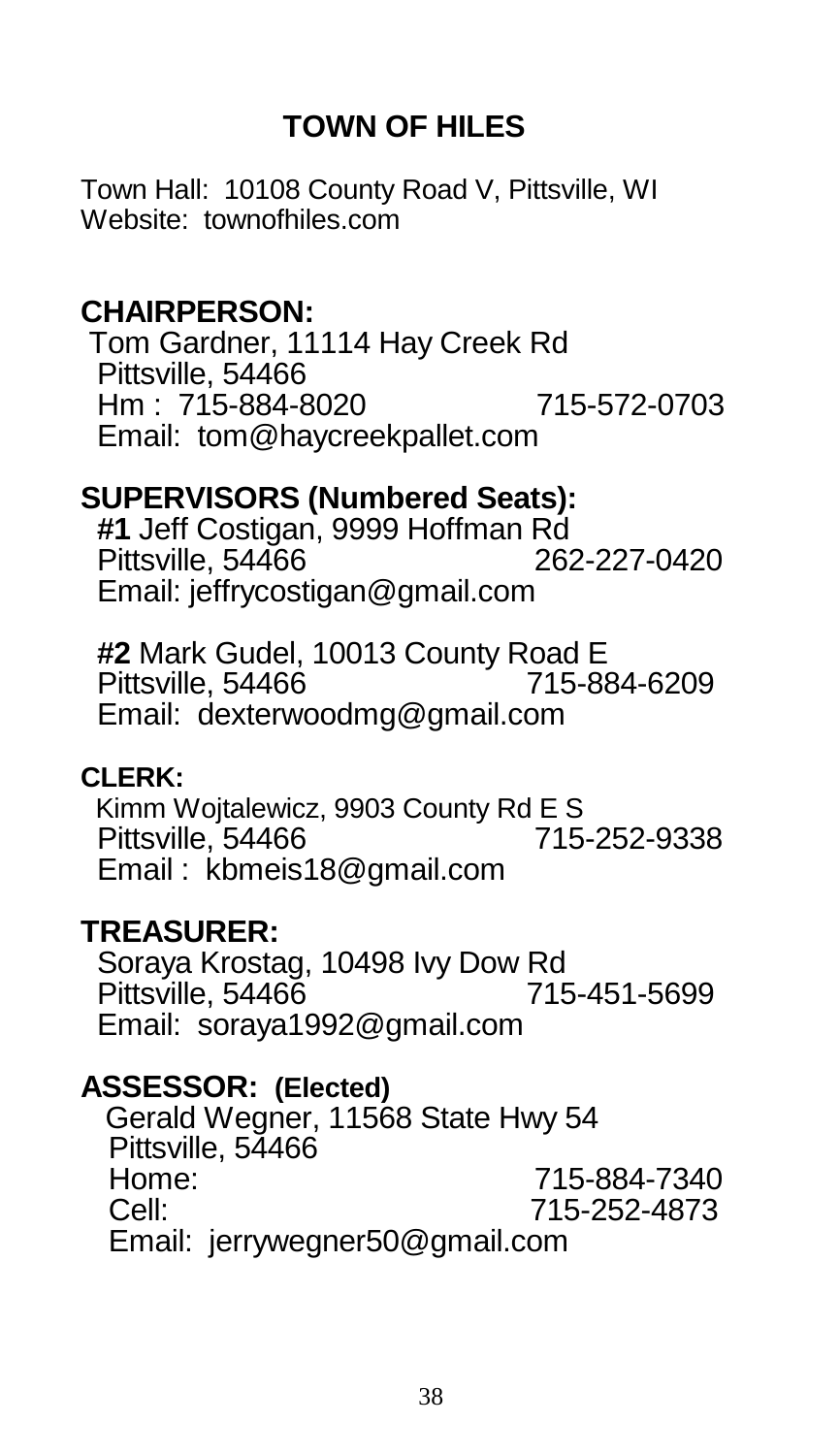# **TOWN OF LINCOLN**

Town Hall: 10905 Falcon Rd, Marshfield, WI Website: townoflincolnwc.com

| <b>CHAIRPERSON:</b><br>David Rogers, 10907 Millcreek Dr<br>Marshfield, 54449<br>Email: townlincolnchairman@gmail.com         | 715-650-0655 |
|------------------------------------------------------------------------------------------------------------------------------|--------------|
| <b>SUPERVISORS:</b><br>#1 Dalton Tysver, 10859 Yellow River Rd<br>Marshfield, 54449<br>Email: lincolnwcsupdt@gmail.com       | 715-650-7790 |
| #2 Randy Schueller, 10641 Cty Rd H<br>Marshfield, 54449<br>Email: wclincolnsuprs@gmail.com                                   | 715-659-0708 |
| #3 Matt Joiner, 11513 Franklin Rd<br>Marshfield, 54449<br>Email: lincolnwcsup3@gmail.com                                     | 715-650-2272 |
| #4 Josh Mauritz, 10573 Wills Run<br>Marshfield, 54449<br>Email: lincolnwcsup4@gmail.com                                      | 715-387-0411 |
| <b>CLERK:</b><br>Kathleen Altmann-Drinka, 11938 Rainbow Rdg Rd<br>Marshfield, 54449<br>Email: townoflincolnclerkwc@gmail.com | 715-384-2574 |
| <b>DEPUTY CLERK:</b><br>Geraldine Altmann, 11959 Rainbow Rdg Rd<br>Marshfield, 54449                                         | 715-384-5775 |
| <b>TREASURER:</b><br>Janet M. Bell, 9796 Yellow River Rd<br>Marshfield, 54449<br>Email: lincolntreasurer.wc@gmail.com        | 715-384-8963 |
| <b>ASSESSOR:</b><br>Kurt Moeller, 225780 Rib Mountain Dr #165<br>Wausau, 54401<br>Email: kurt.moeller@gmail.com              | 715-298-2061 |
| <b>BUILDING INSPECTOR:</b><br>Al Breu, 11075 Stadt Rd<br>Marshfield, 54449                                                   | 715-387-4222 |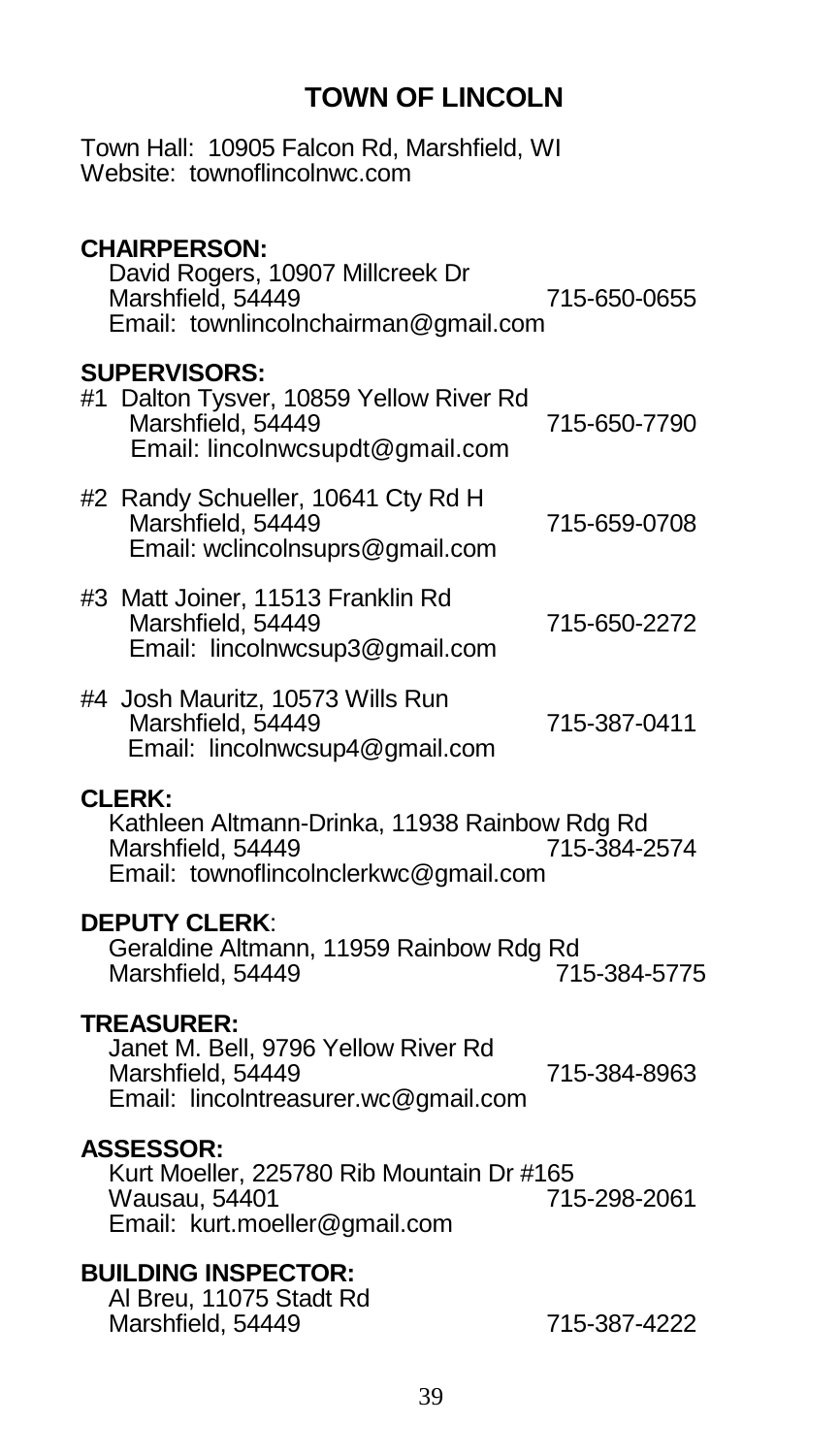# **TOWN OF MARSHFIELD**

Town Hall: 11133 Main St, Hewitt, WI

# **CHAIRPERSON:**

Allen W Breu, 11075 Stadt Rd<br>Marshfield, 54449 715-387-4222 Marshfield, 54449 Email: breutown@frontier.com

# **SUPERVISORS: (Numbered seats)**

 **# 1** John Salzmann, 12034 County Rd T Marshfield, 54449 Email: evergreendairy2@gmail.com

**#2** Jeff Heeg, 7380 Klondike Dr Arpin, 54410 Email: iheeg@live.com

# **CLERK:**

Janet Meyer, 11191 Milling Lane<br>Marshfield, 54449, 715-384-5638 Marshfield, 54449 Email: clerk@tn.marshfield.wi.gov

# **TREASURER:**

Renee Danhof, 9899 Stadt Rd Marshfield, 54449 715-591-7847 Email: townofmfld\_treasurer@outlook.com

# **ASSESSOR:**

Greg D Schmidt, 4960 Fairview Rd<br>Edgar, 54426 1715-687-3445 Edgar, 54426 Email: schmidtgregd@gmail.com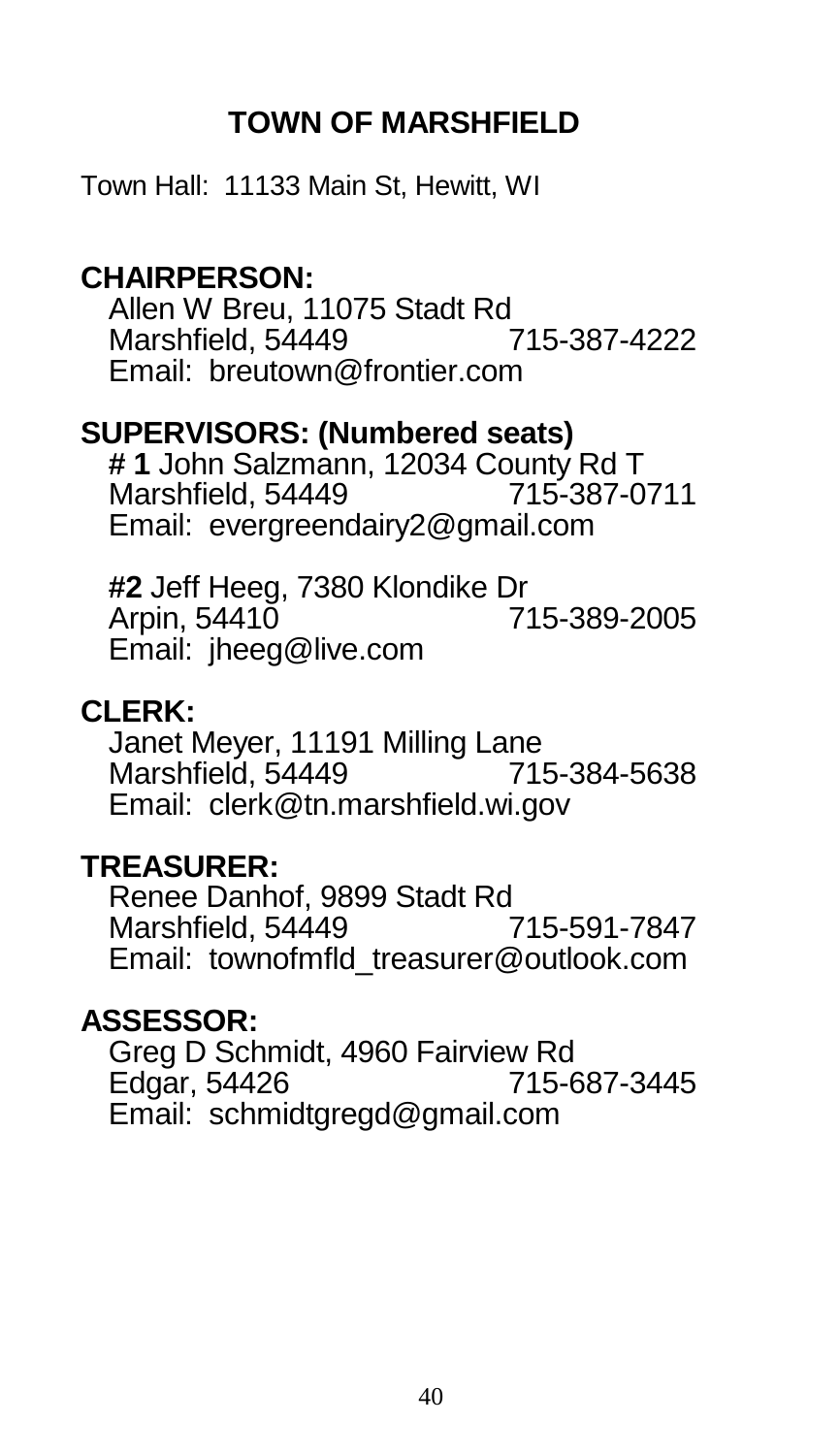# **TOWN OF MILLADORE**

Town Hall: 3720 County Rd P, Milladore, WI Website: townofmilladore.com

# **CHAIRPERSON:**

Connie Milz, 2905 County Rd P<br>Milladore, 54454 715-457-3106 Milladore, 54454 Email: TOMchair21@gmail.com

# **SUPERVISORS:**

 Henry Nigh, 11288 Mayflower Rd Milladore, 54454 715-652-3210

 Leon Kundinger, 4458 Becker Rd Auburndale, 54412 715-652-2500

# **CLERK:**

Christine Hollar, PO Box 46 Blenker, 54415 608-332-2162 Email: clerk@tn.milladore.wi.gov

# **TREASURER:**

 Kenneth Manlick, PO Box 56 Blenker, 54415 715-652-3944 Email: tnofmilladore@hotmail.com

# **ASSESSOR:**

Kurt Moeller 225780 Rib Mountain Dr #165 Wausau, 54401 Email: kurt.moeller@gmail.com

# **BUILDING INSPECTOR:**

 Dan Hansen, 7777 Hetze Rd Milladore, 54454 715-347-7866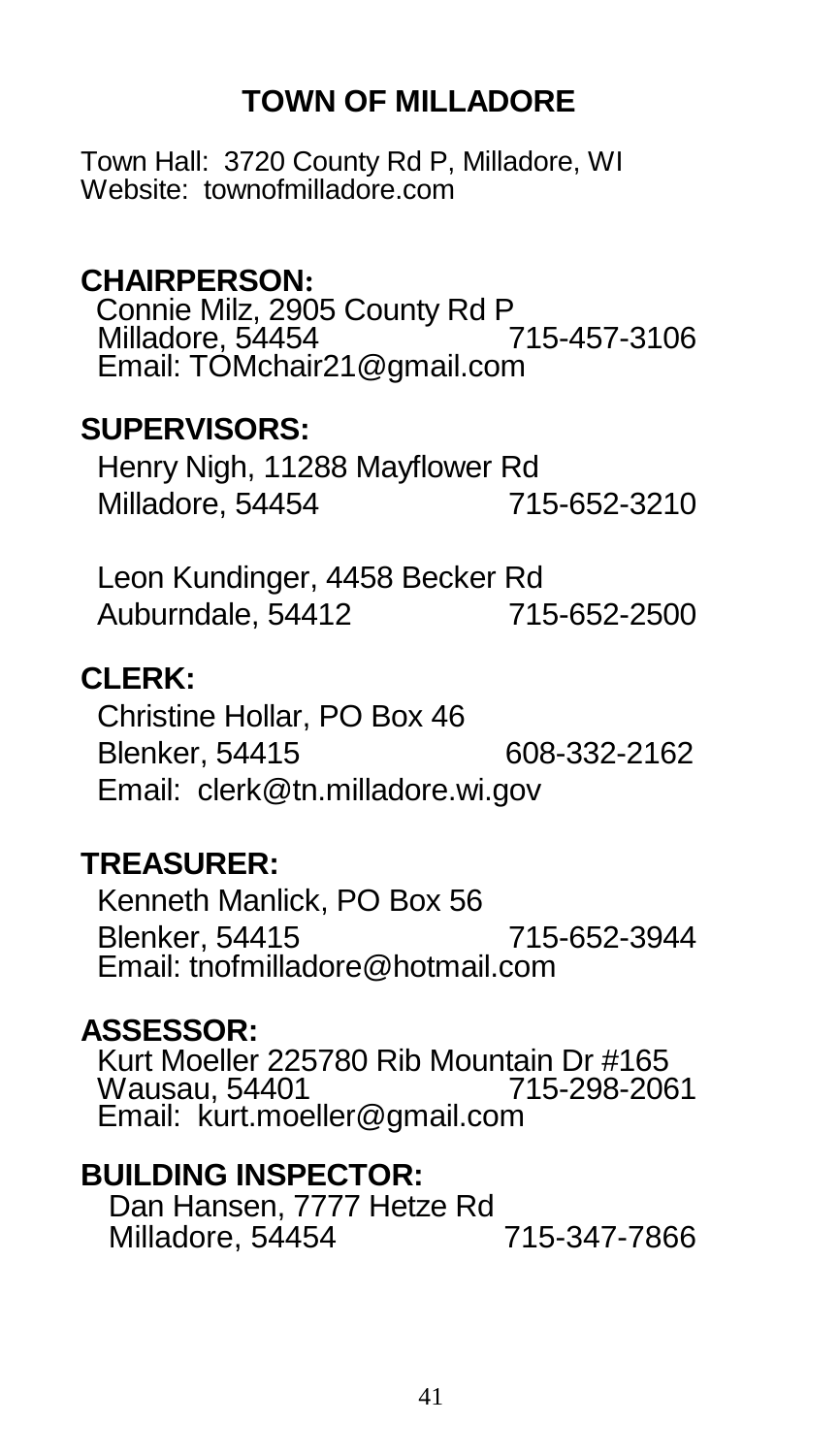# **TOWN OF PORT EDWARDS**

Town Hall: 2000 County Road G, Nekoosa, WI Website: www.townofportedwardswi.org

# **CHAIRPERSON:**

Randy Moody, 226 Nessa Ln Nekoosa, 54457 715-886-5252 Cell: 715-323-3061 Email: porttownchairman@solarus.net

# **SUPERVISORS:**

Tim Schmidt, 4193 Harley Ln Nekoosa, 54457 715-570-2358 Email: tjs2767@gmail.com

Jeff O'Donnell, 5176 Creamery Rd Nekoosa, 54457 Email: porttownsup2@solarus.net

# **CLERK:**

 Michelle Sorenson, 236 Nessa Ln Nekoosa, 54457 715-886-5540 Email: porttownclerk@solarus.net

# **TREASURER:**

 Kathy Reese, 4534 Lynn Hill Rd Nekoosa, 54457 Email: porttowntreasurer@solarus.net

# **ASSESSOR:**

 Jeremy Kurtzweil, 1501 N Hume Ave Marshfield, 54449 Email: artemis1@charter.net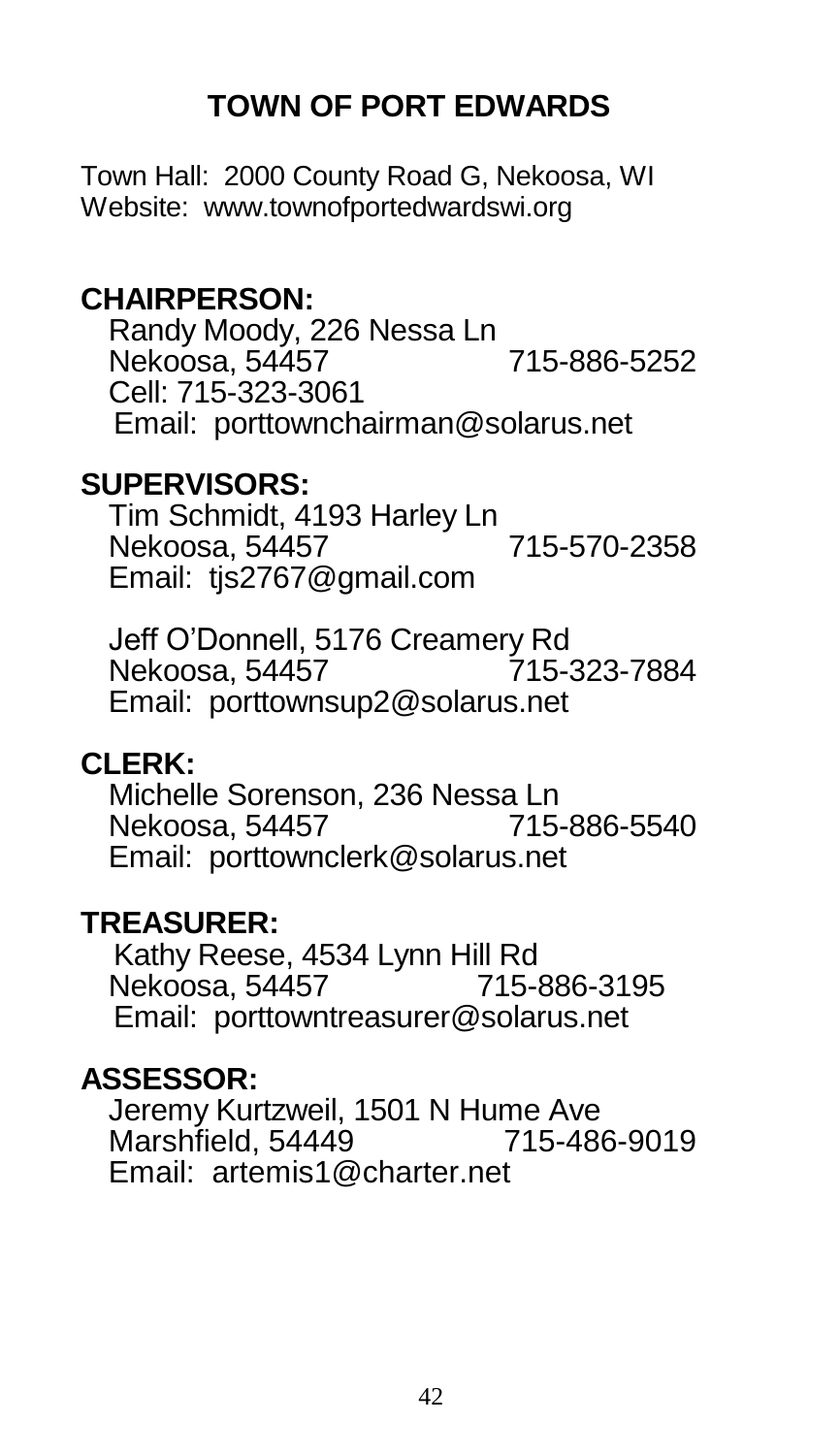# **TOWN OF REMINGTON**

Town Hall: 1596 State Hwy 80, Babcock, WI Website: www.townofremingtonwi.com

# **CHAIRPERSON:**

Kathleen Plucinski, PO Box 203<br>Babcock 54413 715-323-2803 Babcock, 54413 Email: kplucinski@townofremingtonwi.com

# **SUPERVISORS:**

Travis Simonson, PO Box 112 Babcock, 54413 608-387-1078 Email: tsimonson@townofremingtonwi.com

Robert Diedrick, PO Box 163 Babcock, 54413 715-323-0775 Email: bdiedrick@townofremingtonwi.com

# **CLERK:**

 Kathy Diedrick, PO Box 163 (767 McKeel Rd) Babcock, 54413 715-323-0301 Email: kdiedrick@townofremingtonwi.com

# **TREASURER:**

 Brenda Haasl, PO Box 7 Babcock, 54413 715-323-2603 Email: bhaasl@townofremingtonwi.com

# **ASSESSOR:**

 Jeremy Kurtzweil 1501 N Hume Ave Marshfield, 54449 715-486-9019 Email: artemis1@charter.net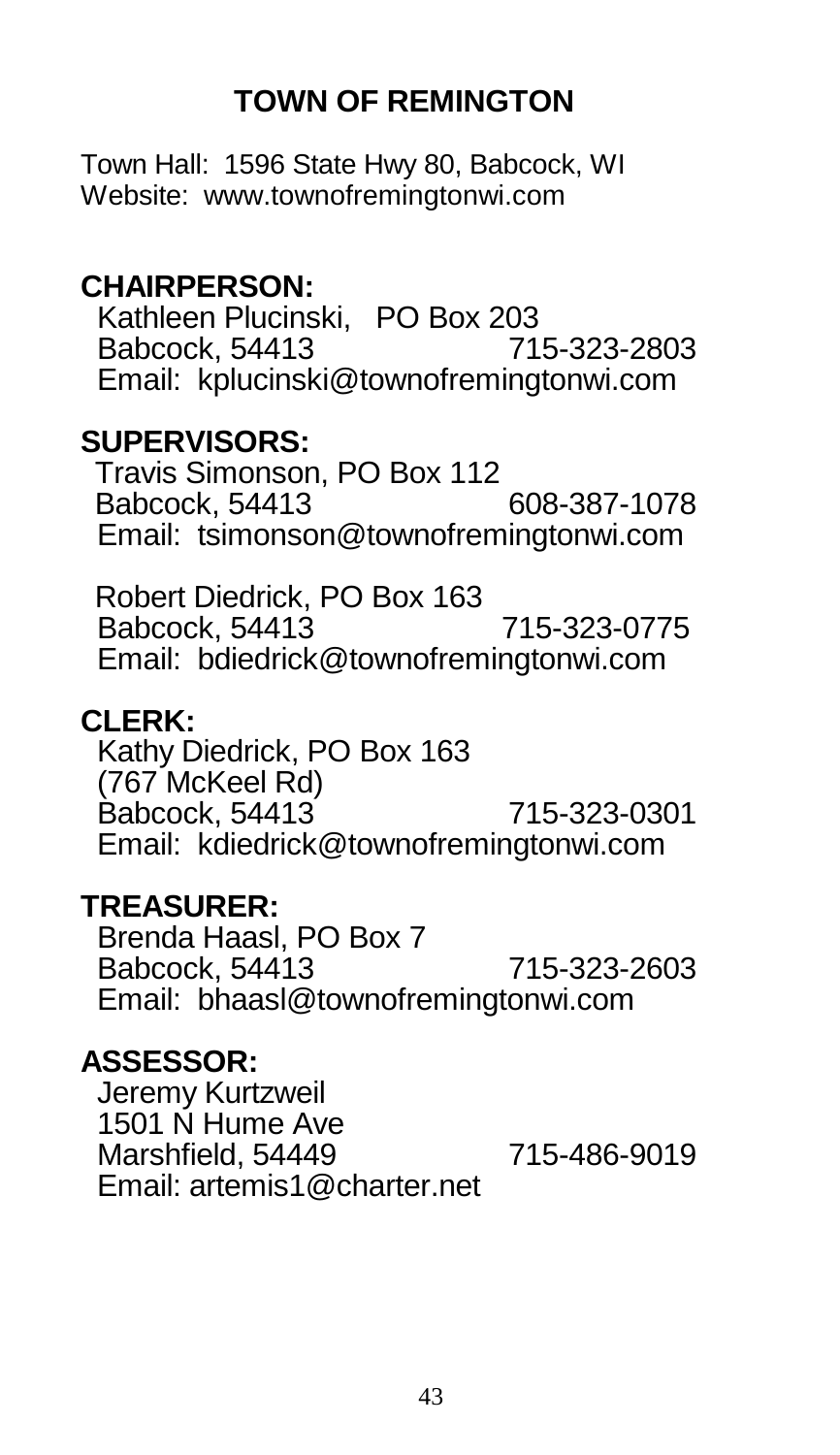# **TOWN OF RICHFIELD**

Town Hall: 8478 Richfield Dr, Marshfield, WI Website: townshipofrichfield.com

# **CHAIRPERSON:**

Dave Steinmetz, 8639 Richfield Dr<br>Marshfield, 54449 715-650-3610 Marshfield, 54449 Email: chairperson@townshipofrichfield.com

# **SUPERVISORS (Numbered Seats):**

 #1 Chris McDaniel, 8620 Richfield Dr Marshfield, 54449 Email: supervisor1@townshipofrichfield.com

 #2 Jack Pernsteiner, 7400 Richfield Dr Arpin, 54410 Email: supervisor2@townshipofrichfield.com

# **CLERK:**

Vacant

# **TREASURER:**

Tammi Pernsteiner, 7400 Richfield Dr<br>Arpin, 54410 715-652-3344 Arpin, 54410 Email: tofrichfieldtreas@gmail.com

### **ASSESSOR:**

Kurt Moeller, 225780 Rib Mountain Dr #165 Wausau, 54401 715-298-2061 Email: kurt.moeller@gmail.com

# **BUILDING INSPECTOR:**

Dan Hansen, Central WI Bldg Inspections, LLC 7777 Hetze Rd, Milladore, 54454 owendanhansen@gmail.com 715-347-7866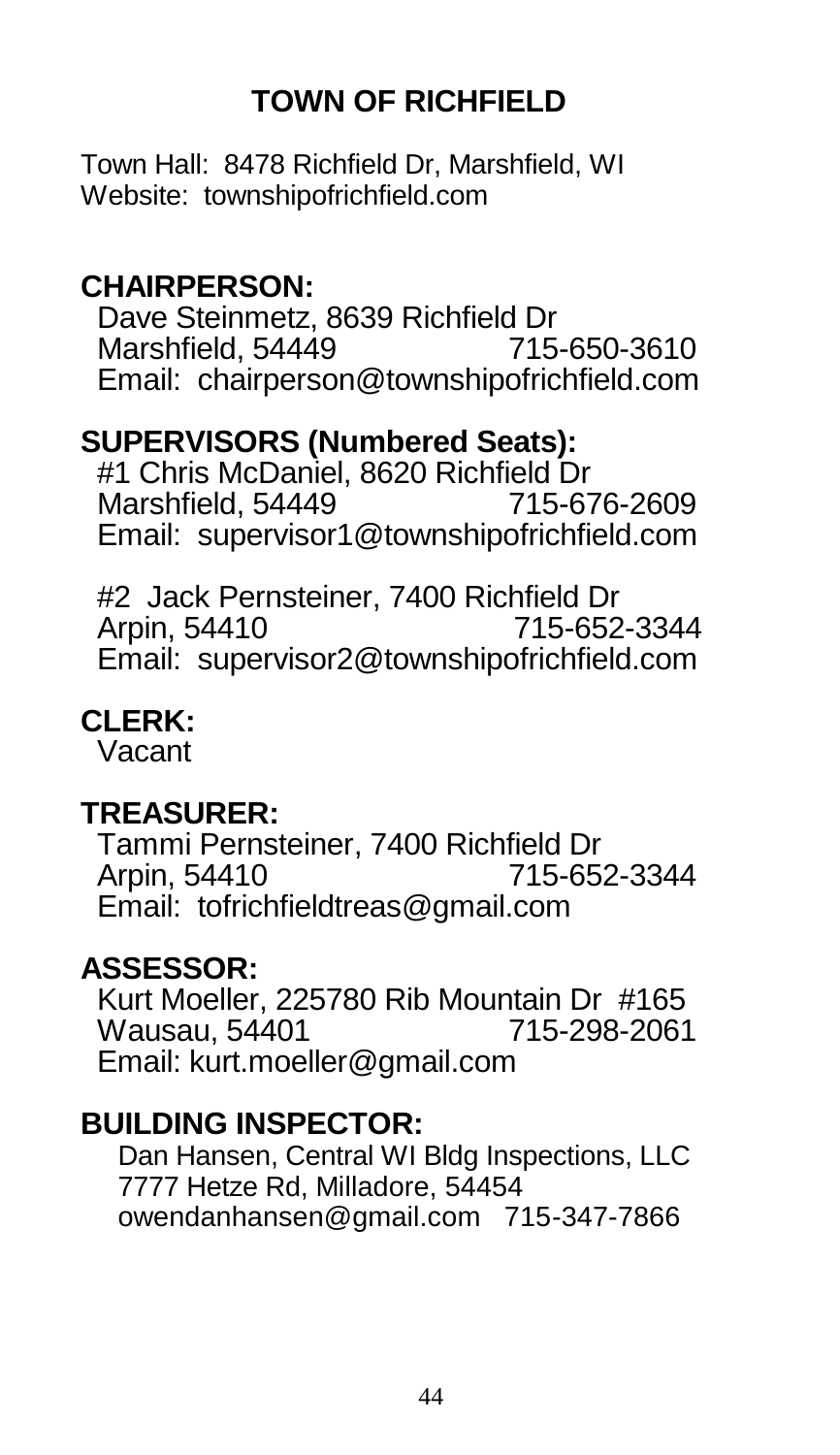# **TOWN OF ROCK**

Town Hall: 10970 County Road N, Marshfield, WI Website: www.townofrock.com

#### **CHAIRPERSON:**

Pete Winistorfer, 9962 Cary Rock Rd<br>Pittsville. 54466 715-937-8788 Pittsville, 54466 townofrockchair@gmail.com

#### **SUPERVISORS:**

 Louis Krainz, 11057 Cty Rd N Marshfield, 54449 715-676-3970

Mark Katzenberger, 10951 Patton Dr<br>Marshfield, 54449 715-676-3612 Marshfield, 54449

 John Zahradka, 11618 Eisenhower Dr 715-305-5761

 Jason Krenn, 8300 County Rd V Marshfield, 54449 715-676-0226

#### **CLERK:**

 Jill Wrensch, 10166 MacArthur Dr Marshfield, 54449 715-676-2428 Email: townofrockclerk@gmail.com

#### **TREASURER: (Appointed)**

 Lisa M. Anderson, PO Box 39 Marshfield, 54449 651-383-3054 Email: townshipofrocktreasurer@gmail.com

#### **CONSTABLE: (Elected)**

 Bob Reed, 9461 Falcon Rd Marshfield, 54449 715-305-7465

#### **ASSESSOR:**

 Gerald Wegner, 11568 State Hwy 54 Pittsville, 54466 Home Telephone: 715-884-7340 Email: jerrywegner50@gmail.com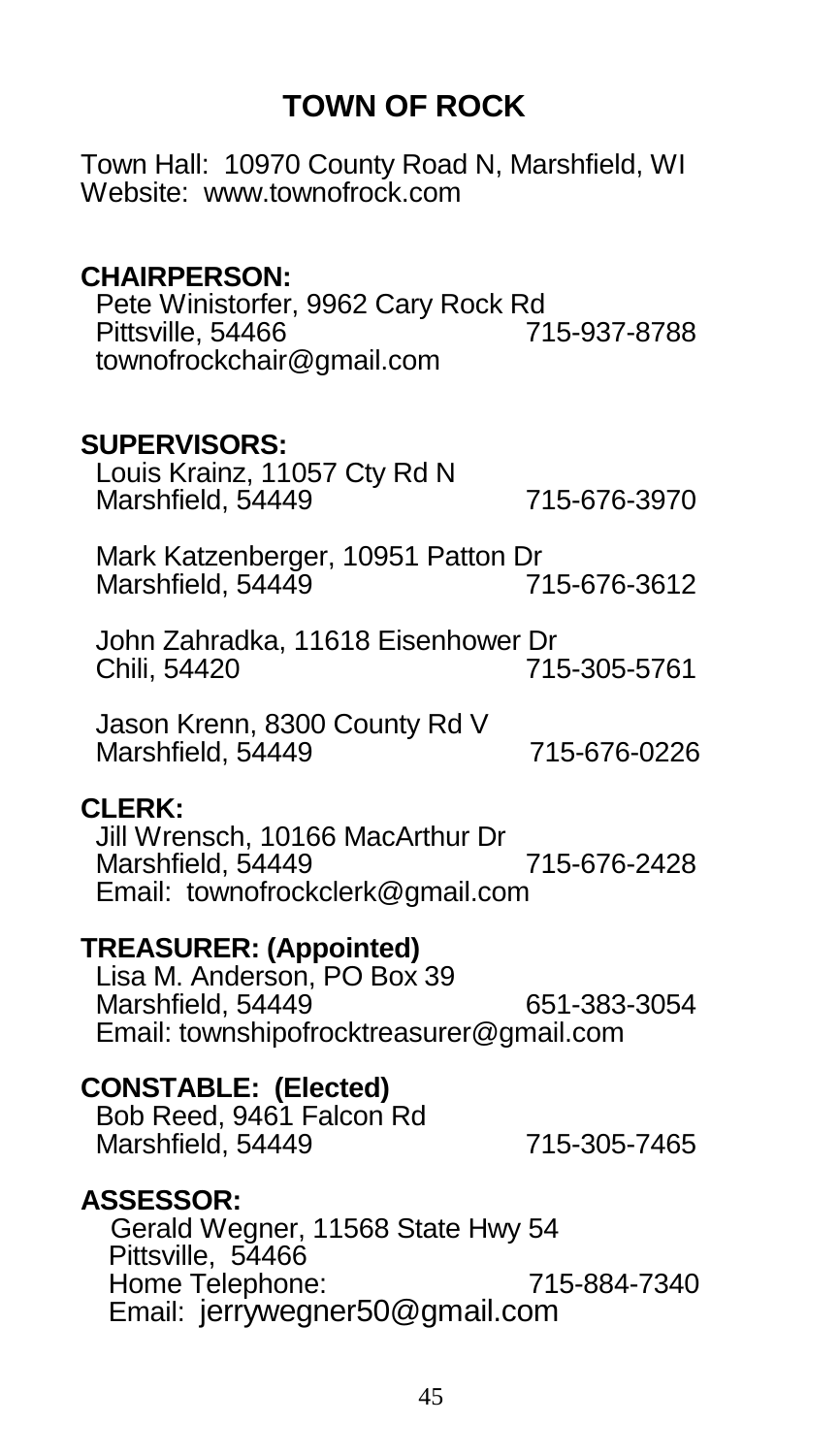# **TOWN OF RUDOLPH**

Town Hall: 6432 2<sup>nd</sup> Ave, Rudolph, WI Website: www.townofrudolph.com

# **CHAIRPERSON:**

Randy Nieman, 945 County Rd C<br>Rudolph, 54475 **1988** 715-213-4841 **Rudolph, 54475** Email: gmhill@tznet.com

# **SUPERVISORS (Numbered Seats):**

 #1 Brian Young, 2020 Plum Rd Rudolph, 54475 715-435-4563

 $#2$  Lars Larsen, 6115  $5<sup>th</sup>$  Ave Rudolph, 54475 715-572-2046 Email: glassman1221@gmail.com

### **CLERK:**

 Amy Arnold, 2206 Pine Rd Rudolph, 54475 715-570-7736 Email: jeffamy54475@yahoo.com

# **TREASURER:**

Amy Hulce, 5247 Fountain Ave<br>Wisconsin Rapids 54495 715-459-9386 Wisconsin Rapids 54495 Email: amyhulce@yahoo.com

# **ASSESSOR:**

 Claude Riglemon Appraisal 21716 Aspen Ave Warrens, WI 54666 608-378-3003 Email: clauder@centurytel.net

# **BUILDING INSPECTOR:**

Dale Bates 715-340-1933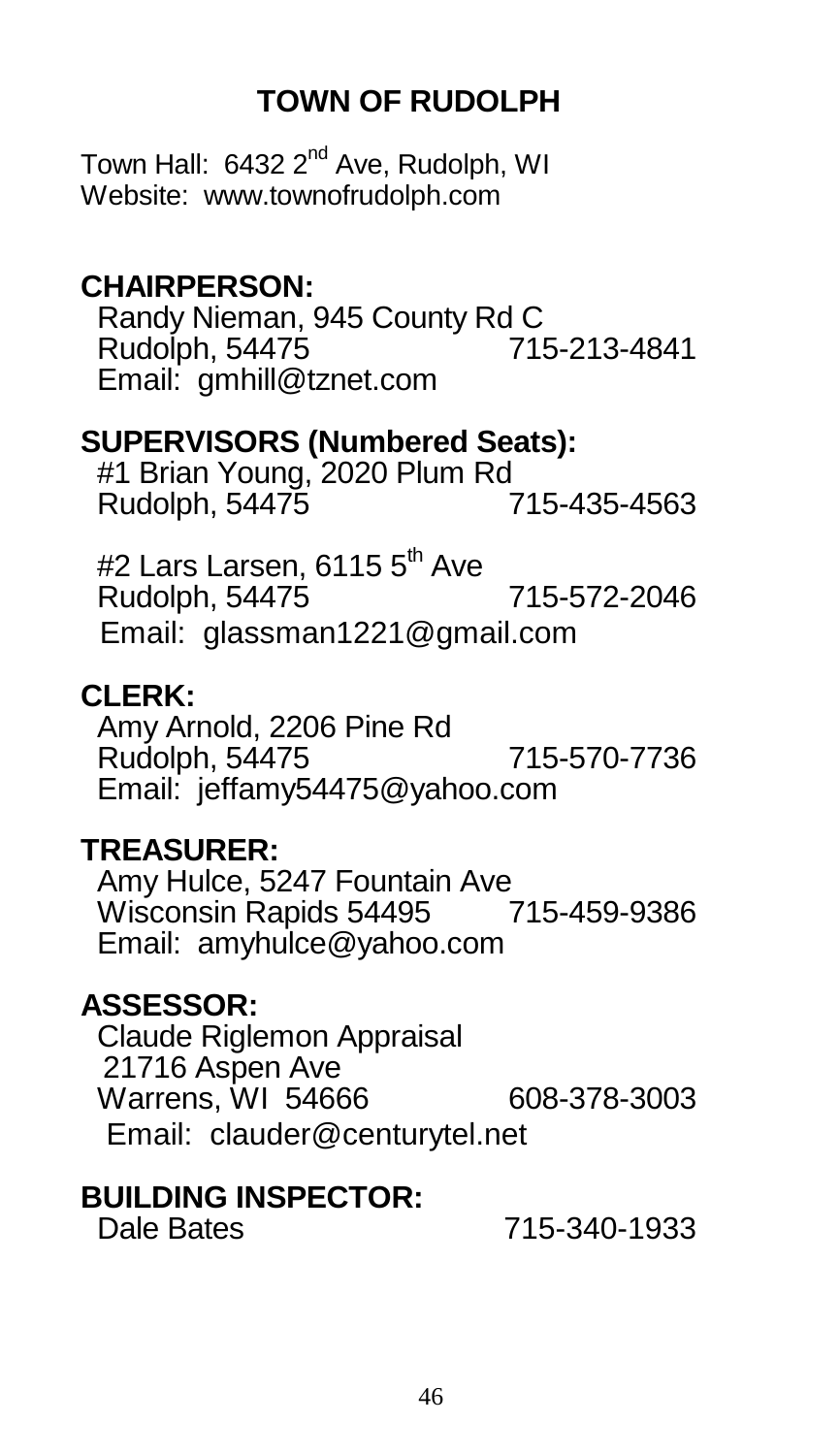# **TOWN OF SARATOGA**

Town Hall: 1120 State Hwy 73 S, Wisconsin Rapids, WI Website: saratogawisconsin.org

| <b>CHAIRPERSON:</b><br>Terry A. Rickaby, 9555 Hollywood Rd<br>Nekoosa, 54457                                                                          | 715-886-4097 |
|-------------------------------------------------------------------------------------------------------------------------------------------------------|--------------|
| <b>SUPERVISORS:</b>                                                                                                                                   |              |
| Rhonda Carrell, 2320 Evergreen Ave<br>Wisconsin Rapids, 54494                                                                                         | 715-325-2467 |
| Josh McDonald, 4310 Evergreen Ave<br>Wisconsin Rapids, 54494                                                                                          | 715-451-1202 |
| Bill Leichtnam, 13413 Hollywood Rd<br>Nekoosa, 54457                                                                                                  | 715-886-5107 |
| Gail Kretschmer, 14885 Bell Rd<br>Wisconsin Rapids, 54494                                                                                             | 715-325-5678 |
| <b>CLERK:</b><br>Heidi Kawleski, 1120 State Hwy 73 S<br>Wisconsin Rapids, 54494<br>Fax: 715-325-5249<br>Email: saratogaclerk@wctc.net                 | 715-325-5204 |
| <b>TREASURER:</b><br>Billie Jo Kester, 1120 State Hwy 73 S<br>Wisconsin Rapids, 54494<br>Fax: 715-325-5249<br>Email: treasurer@saratogawi.org         | 715-325-5204 |
| MULTI-JURISDICTIONAL JUDGE: (4 yr. term ends 4/30/24)<br>(Towns of Grand Rapids & Saratoga)<br>Honorable Nicholas Abts<br>2410 48 <sup>th</sup> St. S |              |
| Wisconsin Rapids, 54494                                                                                                                               | 715-424-1830 |
| <b>CONSTABLE:</b><br>Brandon Burroughs, 485 Pine Tree Dr<br>Nekoosa, 54457                                                                            | 715-510-0091 |
| <b>ASSESSOR:</b><br>Claude Riglemon Appraisal, 21716 Aspen<br>Warrens, 54666                                                                          | 608-378-3003 |
| <b>BUILDING INSPECTOR:</b><br>Josh Volz, 811 Center St<br>Wisconsin Rapids, 54494                                                                     | 715-421-9945 |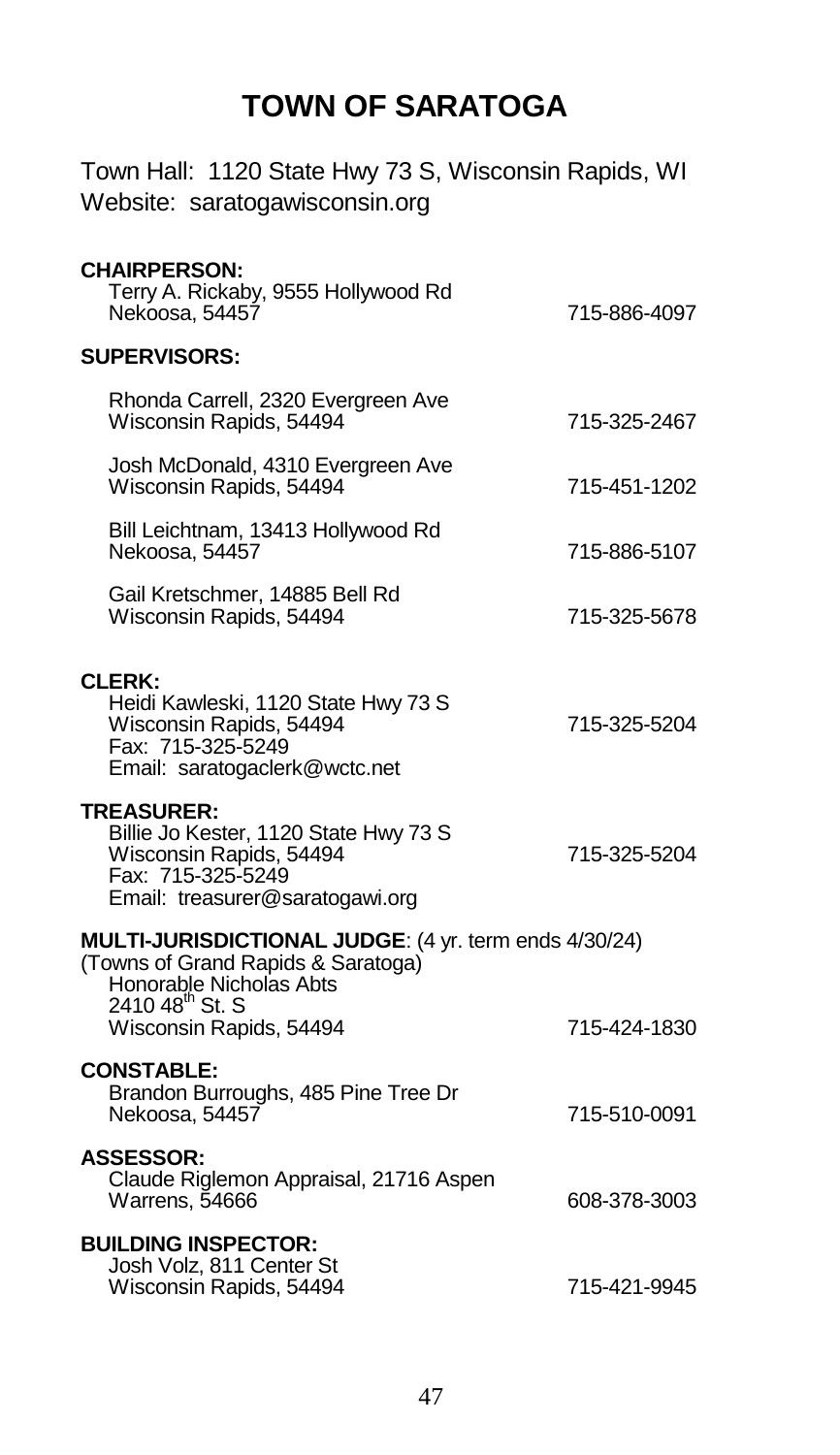# **TOWN OF SENECA**

Town Hall: 3540 County Rd Q, Wisc Rapids WI Website: www.townofsenecawi.com

# **CHAIRPERSON:**

Dean Oilschlager, 3441 State Hwy 73<br>Wisc, Rapids 54495 715-323-4326 Wisc. Rapids 54495 Email: townofsenecasuper@gmail.com

### **SUPERVISORS:**

Tom Wolf, 3891 Leonard Rd. Wisc. Rapids, 54495 262-328-7174

Dave Carolfi, 3343 State Hwy 73<br>Wisc Rapids 54495 715-323-4980 Wisc. Rapids 54495 Email: davidcarolfi3343@gmail.com

# **CLERK: (Appointed)**

Veronica Witter, 4121 Mapledale Ct<br>Wisc. Rapids, 54494 715-213-3007 Wisc. Rapids, 54494 Email: townofsenecaclerk@gmail.com

# **TREASURER: (Appointed)**

 Bernadette Carolfi, 3343 State Hwy 73 Wisc. Rapids, 54495 715-315-0545 Email: senecatreasurer@gmail.com

# **ZONING OFFICIAL/BUILDING PERMITS:**

David Alnes, 4028 Woodridge Trace Wisc. Rapids, 54495

### **ASSESSOR:**

 Pauls & Associates PO Box 2190 Wausau, 54402-2190 715-848-9300 Fax: 715-848-9400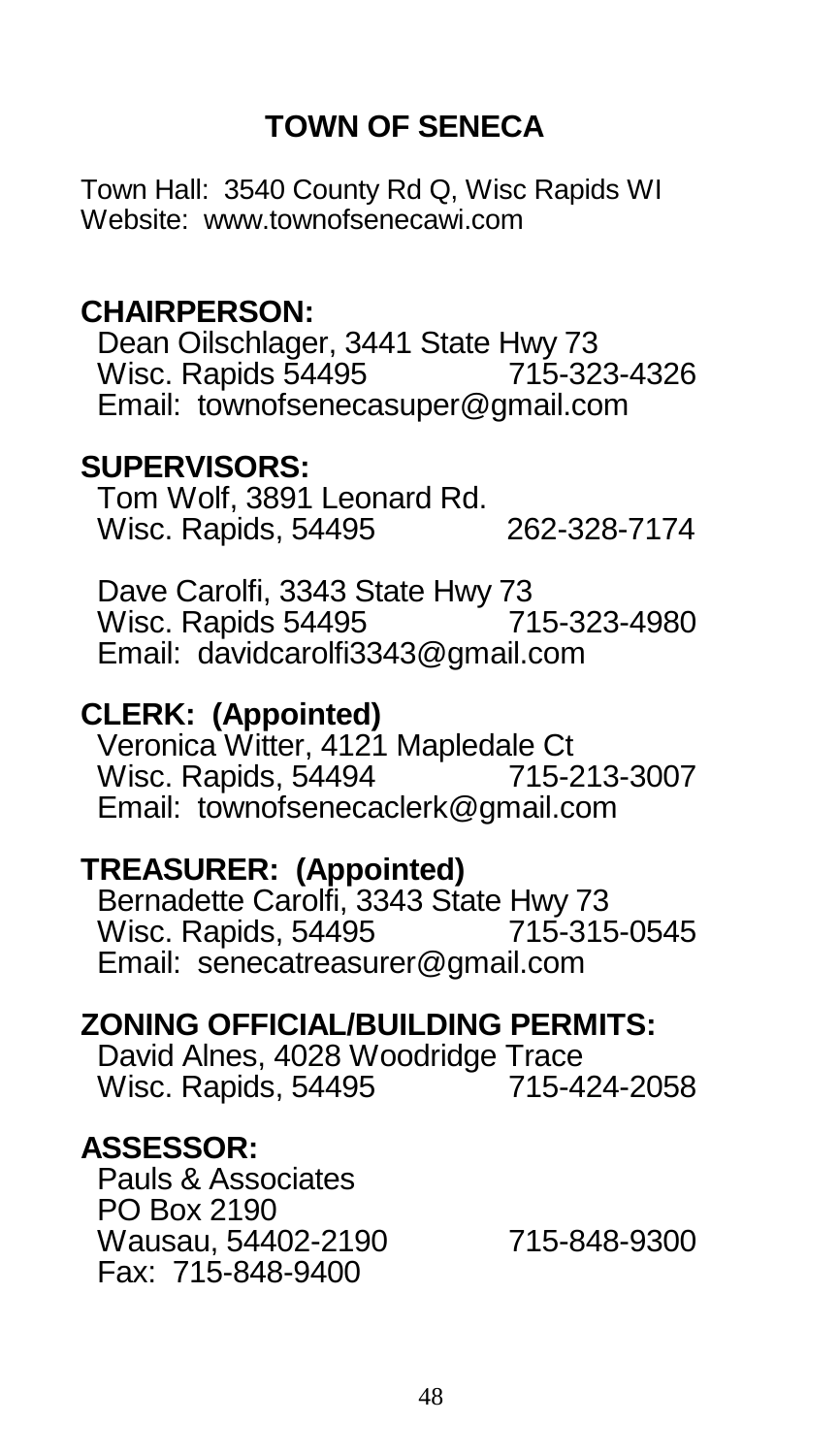# **TOWN OF SHERRY**

Town Hall: 9285 Second St, Milladore, WI Website: www.townofsherry.com

#### **CHAIRPERSON:**

Dave Homb, 8755 County Road S Milladore, 54454 715-207-2443 Email: sherrytownchairman@gmail.com

#### **SUPERVISORS:**

| Jeff Bean, 4382 Dairy Rd   |              |
|----------------------------|--------------|
| Arpin, 54410               | 715-305-5444 |
| Email: jrbean61@icloud.com |              |

 Les Holtz, 7809 County Rd F Arpin, 54410 715-323-4275 Email: holtzgrassyridge@hotmail.com

#### **CLERK:**

Rosie Ewoldt, 7992 County Rd F Arpin, 54410 715-630-5150 Email: clerk@townofsherry.wi.gov

#### **TREASURER:**

 Linda Haas, 7706 County Rd F Arpin, 55410 715-569-4562 Email: sherrytowntreasurer@gmail.com

#### **ASSESSOR:**

 Pauls & Associates PO Box 2190 Wausau, 54402 715-848-9300

#### **RESIDENTIAL BUILDING INSPECTOR:**

 Dan Hansen, Central WI Bldg Inspections, LLC 7777 Hetze Rd Milladore, 54454 715-347-7866 Email: owendanhansen@gmail.com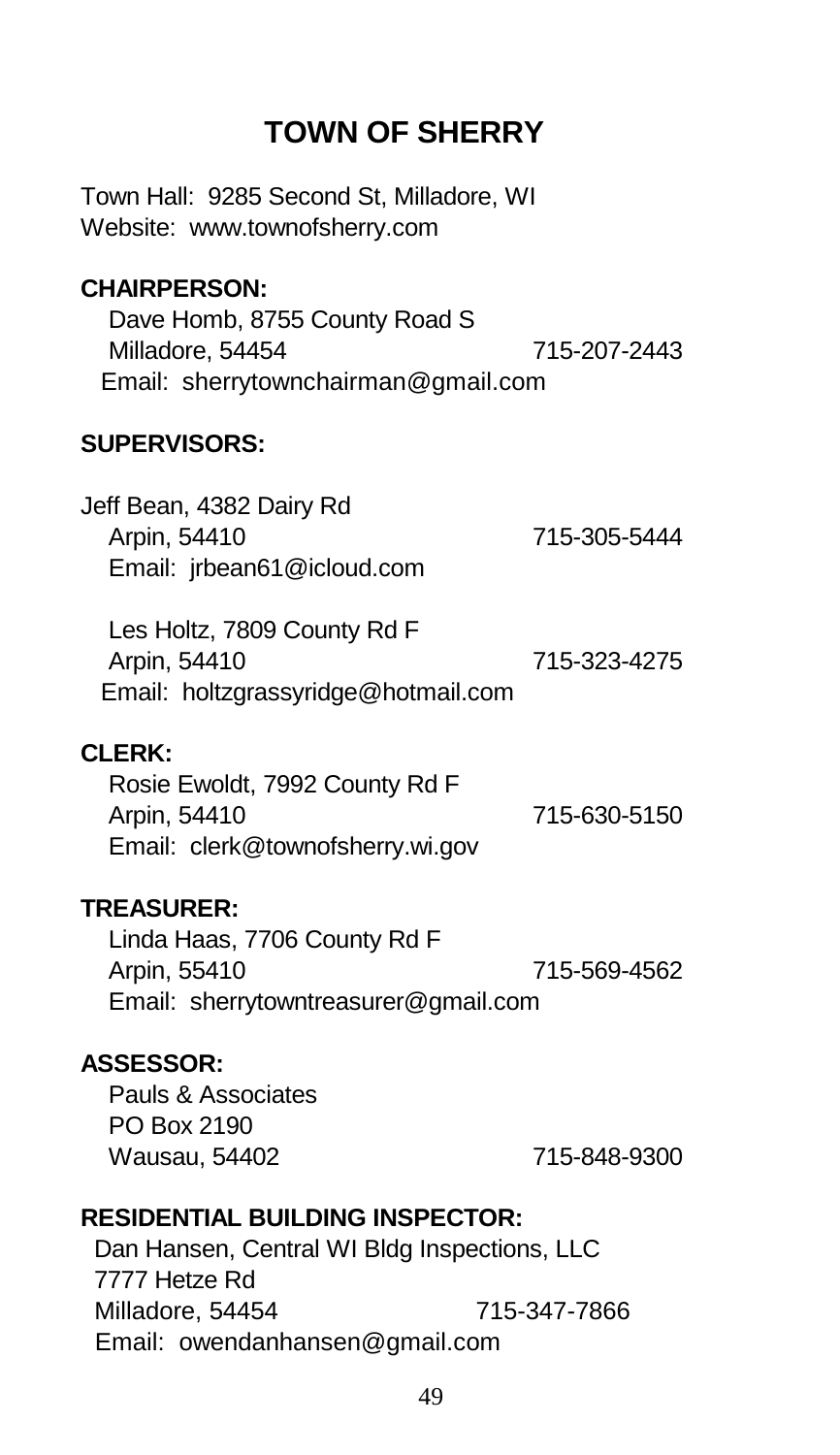# **TOWN OF SIGEL**

Town Hall: 3678 Town Hall Rd, Wisc Rapids, WI

# **CHAIRPERSON:**

Dick Goodwin, 2788 Townhall Rd<br>Wisc Rapids, 54495 715-435-3784 Wisc Rapids, 54495 Email:sigelchairman@townofsigelwoodwi.gov

# **SUPERVISORS:**

- #1 Thomas Nieman, 6403 County Rd S Rudolph, 54475 715-435-3757
- #2 Larry Pelot, 3400 Brostowitz Rd Wisc Rapids, 54495 715-435-3493

# **CLERK:**

Sandra Nieman, 6403 County Rd S **Rudolph, 54475** Email: sigelclerk@townofsigelwoodwi.gov

# **TREASURER:**

Dawn Larson, 6053 County Rd S<br>Wisc Rapids, 54495 715-459-1519 Wisc Rapids, 54495 Email: sigeltreasurer@townofsigelwoodwi.gov

# **ASSESSOR:**

 Pauls & Associates PO Box 2190 Wausau, 54402 715-848-9300

# **ZONING PERMITS:**

Anthony Spranger, 3314 County Rd C Wisc Rapids, 54495 Email : anthonysanvil@hotmail.com

# **BUILDING INSPECTOR:**

Dan Hansen, Central WI Bldg Inspections, LLC 7777 Hetze Rd<br>Milladore, 54454 715-347-7866 Email: owendanhansen@gmail.com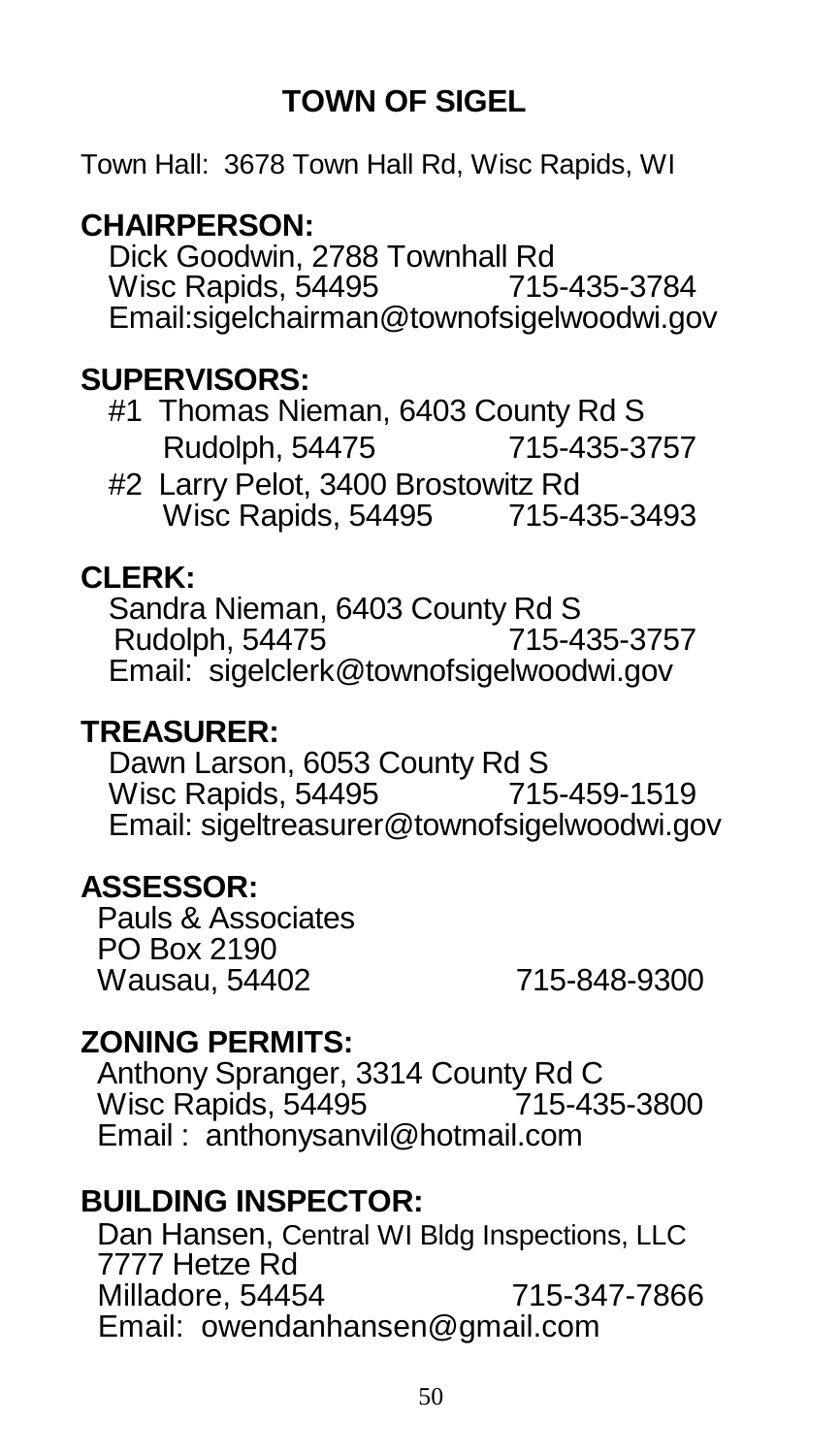# **TOWN OF WOOD**

Town Hall: 8210 Main St, Pittsville, 54466 Website: www.townofwoodwi.com

# **CHAIRPERSON:**

 Roger Tritz, 7770 Hilltop Rd Pittsville, 54466 715-884-2116

### **SUPERVISORS:**

Richard Redmond, 7776 Grant Rd<br>15-475-715 715-884-2892

Harvey Petersen, 8912 County Road B Pittsville, 54466

# **CLERK:**

Patricia Krueger, 6011 County Road A<br>Pittsville, 54466 715-884-6634 Pittsville, 54466 Email: townofwoodclerk@gmail.com

# **TREASURER:**

Ralph Tritz, 7772 Sunset Rd Pittsville, 54466 715-884-6523

### **ASSESSOR:**

Pauls & Associates PO Box 2190 Wausau, 54402 715-848-9300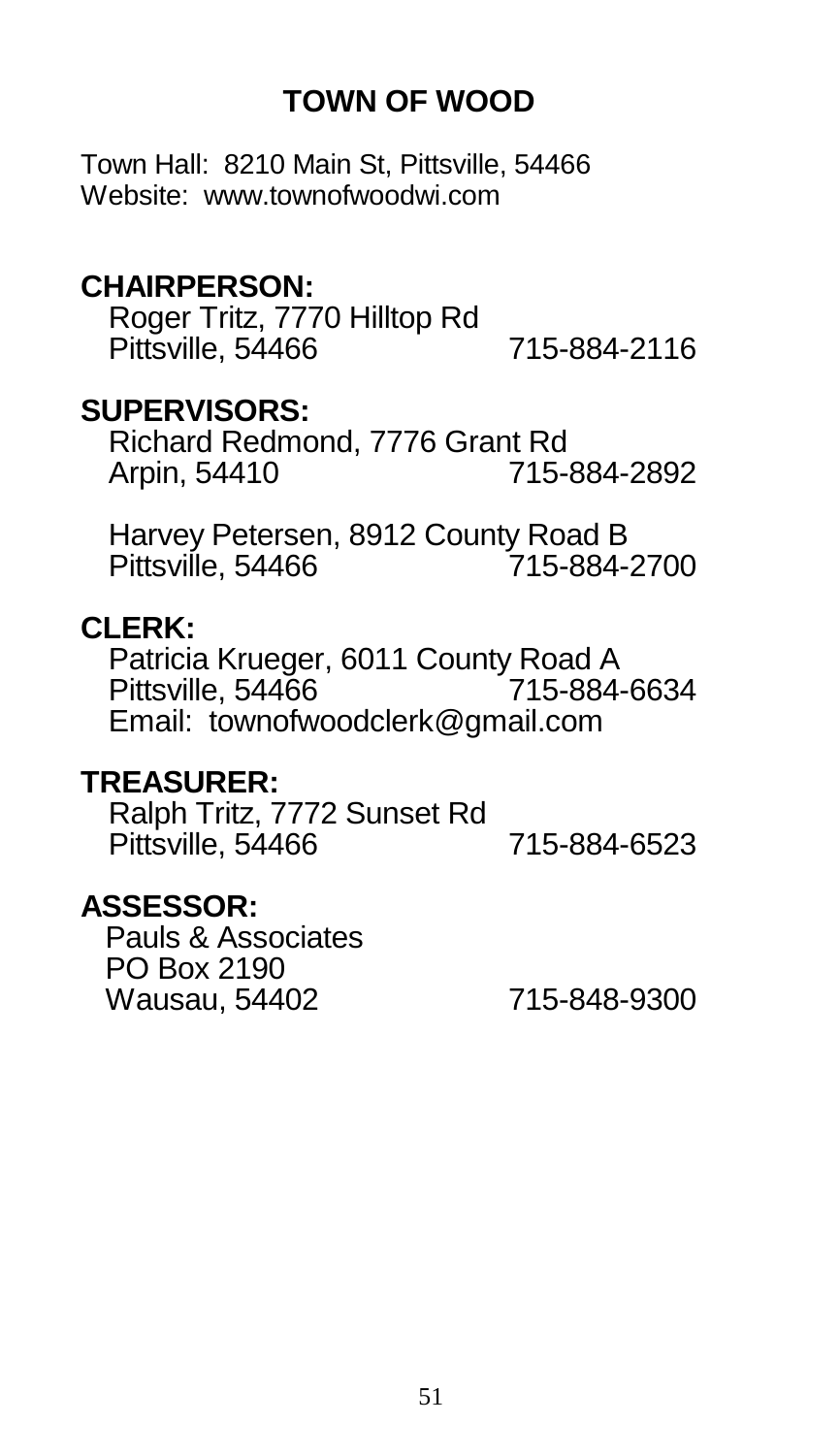# **VILLAGE OF ARPIN**

| Village Hall: 6190 Main St, Arpin, WI                                                                         |              |
|---------------------------------------------------------------------------------------------------------------|--------------|
| <b>PRESIDENT:</b><br>Jack Esser, 8005 Hwy 186<br>Arpin, 54410<br>essertrucking@gmail.com                      | 715-897-3001 |
| <b>TRUSTEES:</b><br>Kevin Albrecht, 6477 County Rd N<br>Arpin, 54410<br>tkalbrecht@tds.net                    | 715-305-3529 |
| Daniel Mrotek, 8045 Hwy 186<br>Arpin, 54410<br>dgmrotek@tds.net                                               | 715-486-6726 |
| Tim Esser, 6190 County Rd N<br>Arpin, 54410<br>villageofarpin@gmail.com                                       | 715-652-2010 |
| Libby Block, 6321 Hilltop Ln<br>Arpin, 54410<br>libby2159@yahoo.com                                           | 715-652-2159 |
| <b>CLERK/TREASURER (Appointed):</b><br>Jill Richardson, PO Box 38<br>Arpin, 54410<br>villageofarpin@gmail.com | 715-652-2010 |
| <b>ASSESSOR:</b><br>Pauls & Assoc.<br>PO Box 2190<br>Wausau, 54402                                            | 715-848-9300 |
| <b>BUILDING INSPECTOR:</b><br>Dan Hansen, Central WI Bldg Inspections, LLC<br>7777 Hetze Rd, Milladore, 54454 |              |

owendanhansen@gmail.com 715-347-7866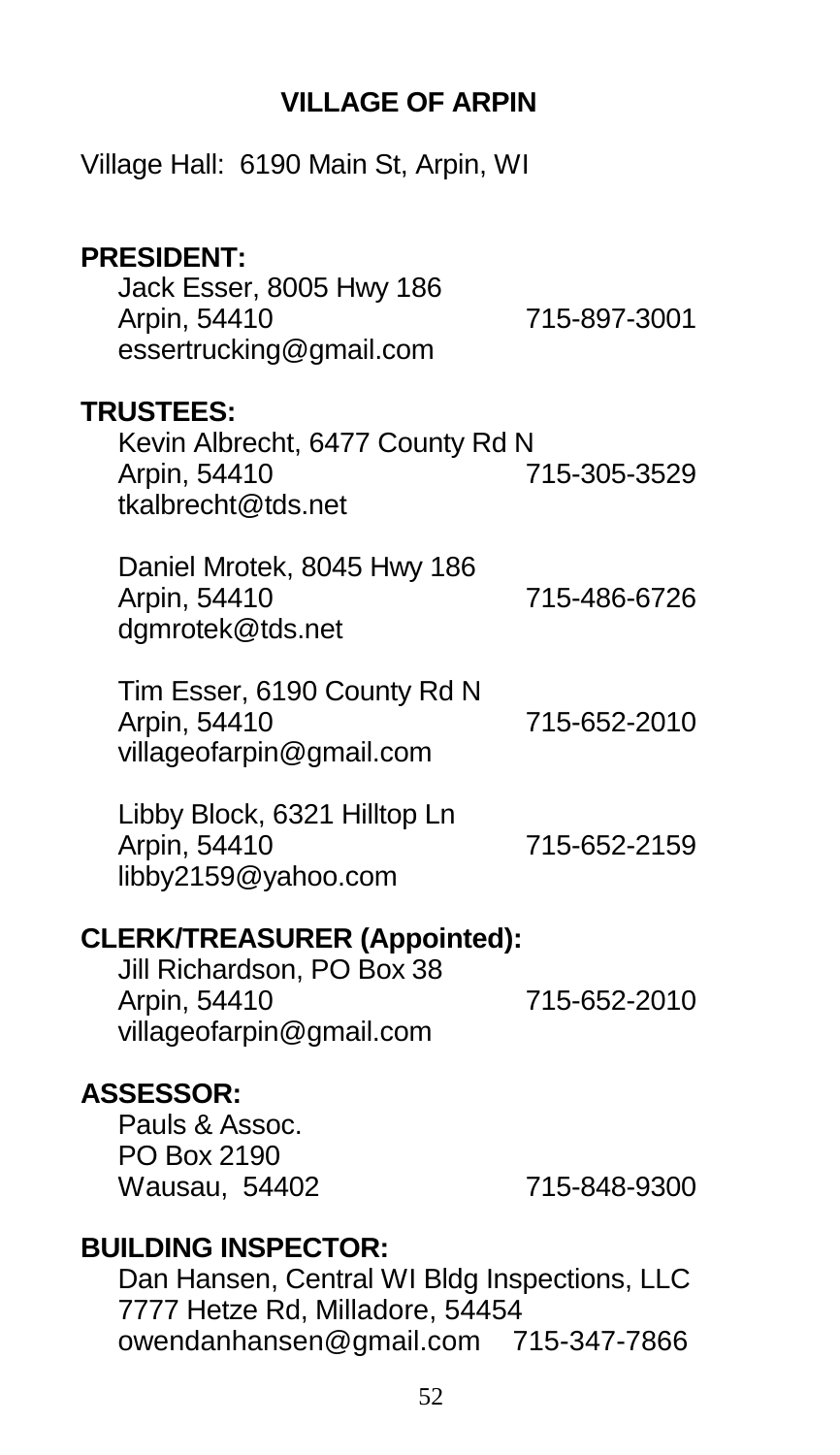# **VILLAGE OF AUBURNDALE**

| Village Hall: 5988 1st Street, Auburndale, WI<br>Website: www.auburndale.wi.com                                               |              |
|-------------------------------------------------------------------------------------------------------------------------------|--------------|
| <b>PRESIDENT:</b><br>Kevin Yeske, 10568 Popple Ave<br>Auburndale, 54412                                                       | 715-652-3202 |
| <b>TRUSTEES:</b><br>Terry Marten, 10508 Leo Ave<br>Auburndale, 54412                                                          | 715-652-3069 |
| RJ Curtin 5532 Main St<br>Auburndale, 54412                                                                                   | 715-652-0154 |
| Debora Stoflet, 10642 Roseville Ave<br>Auburndale, 54412                                                                      | 715-652-3386 |
| Rick Schmutzer, 5615 Sunflower St<br>Auburndale, 54412                                                                        | 715-652-6232 |
| Dale Anderson, 5934 Main St<br>Auburndale, 54412                                                                              | 715-652-2210 |
| Tyson Weiler, 10624 Hilgart Ave,<br>Auburndale, 54412                                                                         | 715-305-3605 |
| <b>CLERK:</b><br>Lynn Lingford, PO Box 36,<br>Auburndale, 54412<br>Email: barrylynn318315@gmail.com                           | 715-652-3387 |
| <b>TREASURER:</b><br>Dale Marth, 10614 Birch Ave<br>Auburndale, 54412<br>Email: dmarth@tds.net                                | 715-652-3695 |
| <b>ASSESSOR:</b><br>Greg D. Schmidt, Property Tax Assessor<br>4960 Fairview Rd, Edgar, 54426<br>Email: schmidtgregd@gmail.com | 715-687-3445 |
| <b>CHIEF FIRE INSPECTOR / FIRE CHIEF:</b><br>$T_{\alpha}$ dd Daraa 11007 Chi Dd M                                             |              |

| Todd Bores, 11387 Cty Rd M |              |
|----------------------------|--------------|
| Auburndale, 54412          | 715-652-3001 |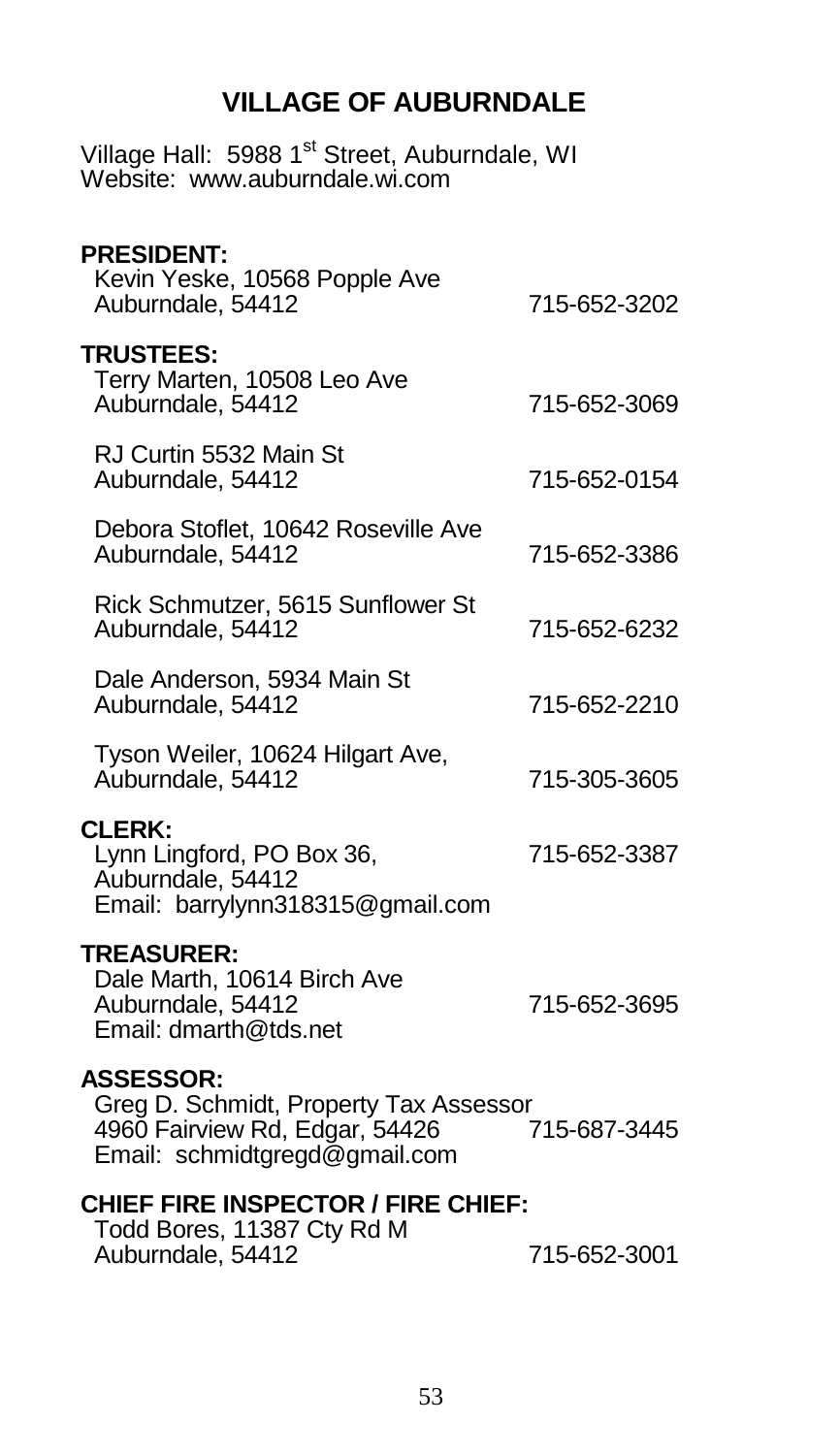# **VILLAGE OF BIRON**

Village Hall: 451 Kahoun Rd, Wisconsin Rapids, WI Website: biron.wi.gov

| <b>PRESIDENT:</b><br>Jon Evenson, 211 Shore Acres Dr, Wisc. Rapids 54494<br>Email: president@biron.wi.gov                                                     | 715-459-8348        |
|---------------------------------------------------------------------------------------------------------------------------------------------------------------|---------------------|
| <b>TRUSTEES:</b><br>Tammy Steward, 240 Eagle Rd, Wisc. Rapids 54494<br>Email: tsteward@biron.wi.gov                                                           | 715-423-0171        |
| Patty Gapen, 1042 S Biron Dr, Wisc. Rapids 54494<br>Email: pgapen@biron.wi.gov                                                                                | 715-423-6550        |
| Jamie Biegel, 1060 Center St, Wisc. Rapids, 54494<br>Email: jbiegel@biron.wi.gov                                                                              | 715-213-4130        |
| Dan Muleski, 2526 31 <sup>st</sup> St N Wisc. Rapids 54494<br>Email: dmuleski@biron.wi.gov                                                                    | 715-423-8703        |
| Mike Guillemot, 2551 N Biron Dr, Wisc Rapids, 54494<br>Email: mquillemot@biron.wi.gov                                                                         | 630-740-5771        |
| Mark Honkomp 220 Cranberry Rd, Wisc. Rapids, 54494<br>Email: mhonkomp@biron.wi.gov                                                                            | 715-424-3646        |
| <b>CLERK (Appointed):</b><br>Anne Arndt, 451 Kahoun Rd, Wisc. Rapids 54494<br>Fax: 715-423-6582<br>Email: clerk@biron.wi.gov                                  | Phone: 715-423-6584 |
| <b>TREASURER:</b><br>Pam Witt, 451 Kahoun Rd, Wisc. Rapids 54494<br>Email: treasurer@biron.wi.gov                                                             | 715-423-6545        |
| <b>ASSESSOR:</b><br>Pauls & Associates, PO Box 2190,<br>Wausau 54402                                                                                          | 715-848-9300        |
| <b>PUBLIC WORKS SUPERVISOR AND</b><br><b>WATER SUPERINTENDENT</b><br>Zach Trzebiatowski, 451 Kahoun Rd, Wisc. Rapids 54494<br>Email: publicworks@biron.wi.gov | 715-323-2001        |
| <b>BUILDING INSPECTOR:</b><br>Josh Volz                                                                                                                       | 715-421-9845        |

Email: jvolz22@gmail.com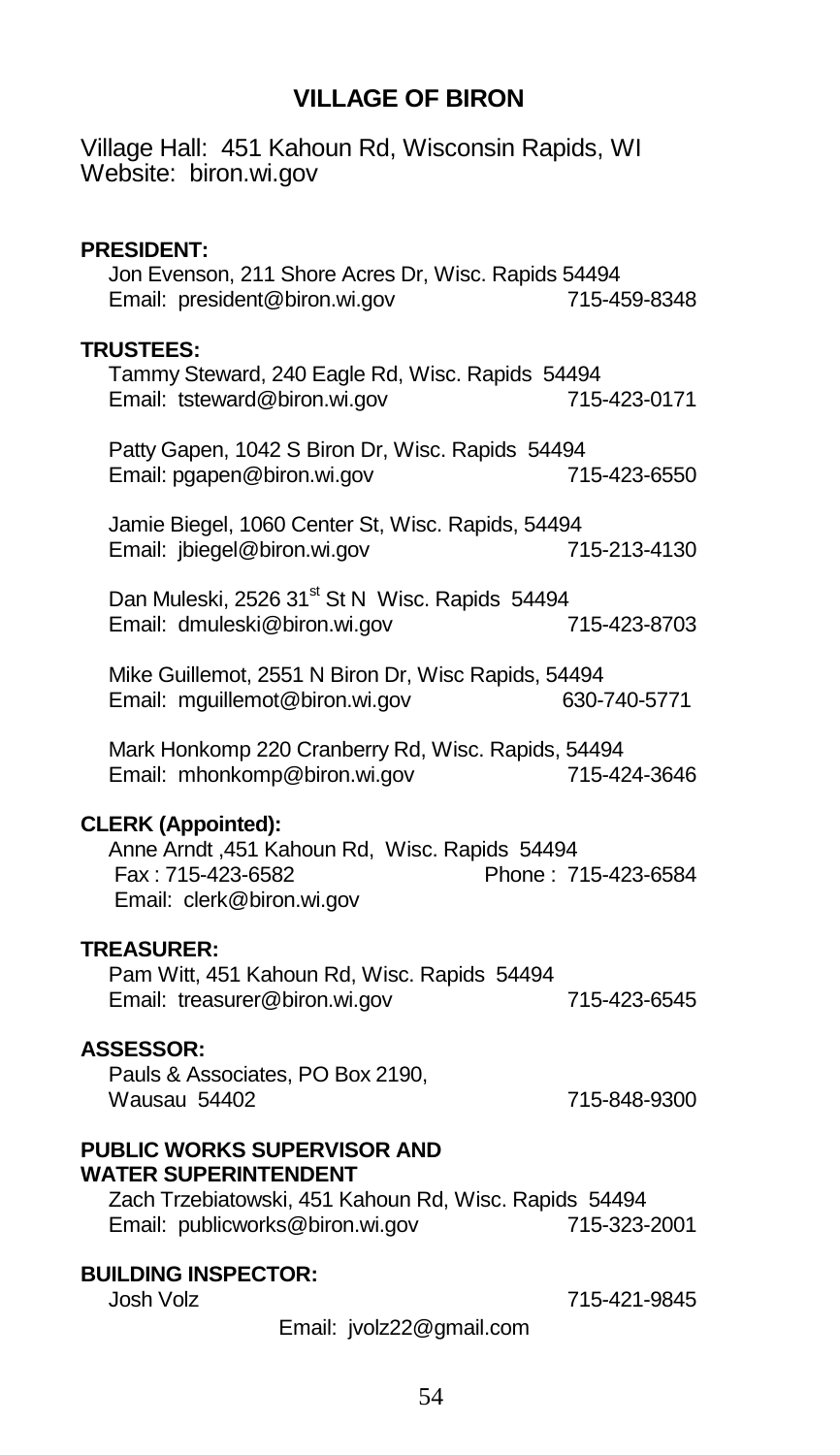# **VILLAGE OF HEWITT**

Village Hall: 11064 McLean Dr, Hewitt, WI Website: www.vi.hewitt.wi.us **PRESIDENT:** Marlene Stueland, 7610 McLean Dr<br>Hewitt, 54441 715-387-2739 Hewitt, 54441 Email: mstueland@gmail.com **TRUSTEES:** Michael Draxler, 7892 Evergreen Hewitt, 54441 715-305-0247 Email: 57hearse@gmail.com Jamie Wenzel, 10819 W 7<sup>th</sup> St Hewitt, 54441 715-965-9912 Email: jwenzel121470@gmail.com Cassie Horn, 11164 Main St Hewitt, 54441 715-213-6932 Email: crazyredfire13@gmail.com Travis Wienke, 7895 Yellowstone Dr<br>Hewitt, 54441 **Hewitt, 54441** Email: travis!draxlers.com **CLERK: (Appointed)** Marlene Stueland, 7610 McLean Dr<br>Hewitt, 54441 Hewitt, 54441 Email: mstueland@gmail.com **TREASURER**: **(Appointed)** Mary Jane Burr, 7951 Yellowstone Dr<br>Hewitt, 54441 715-897-5375 Email: mjb6564@yahoo.com **ASSESSOR:** James Kurtzweil, 5100 Fairview Rd Edgar, 54426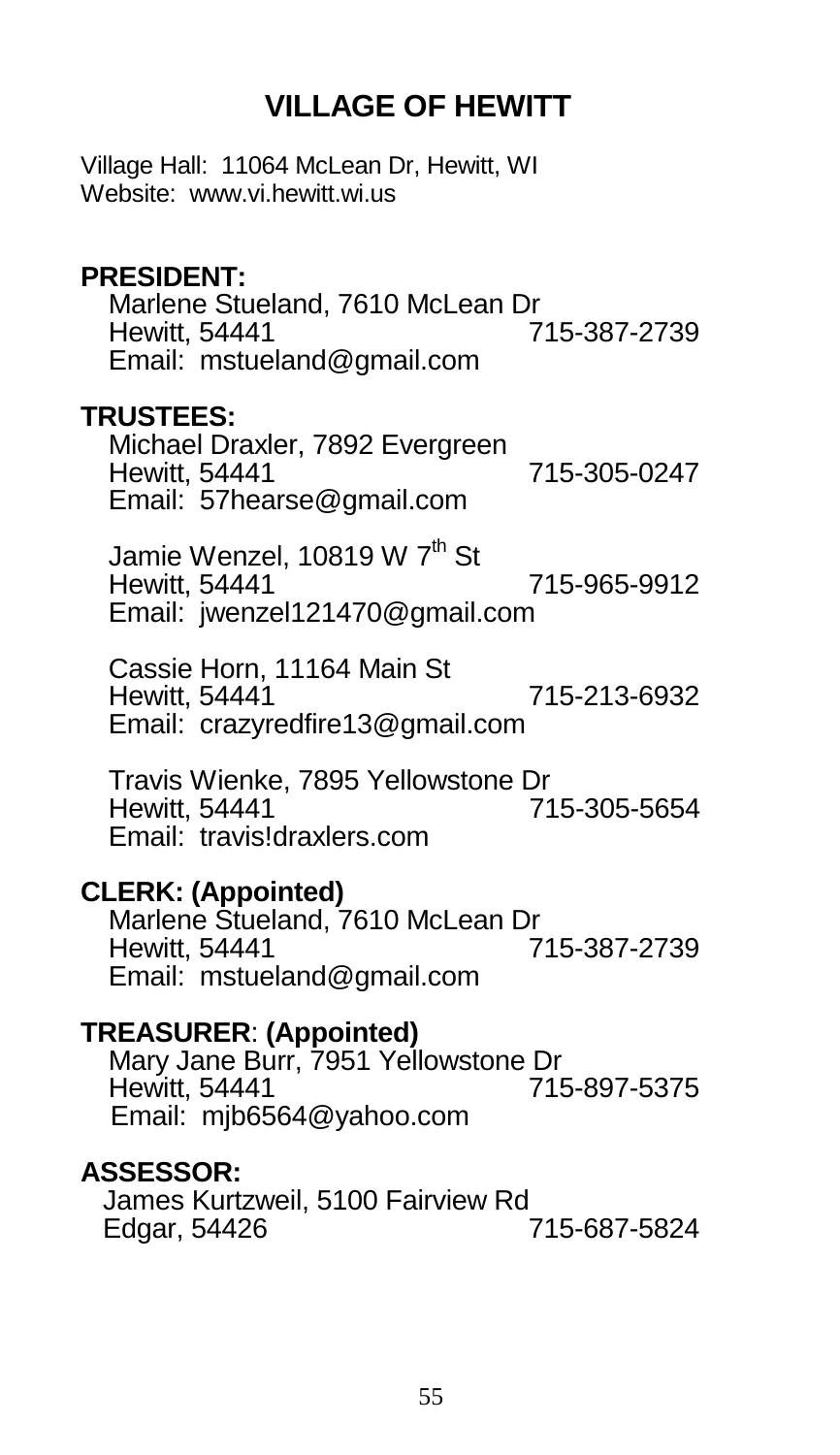# **VILLAGE OF MILLADORE**

Village Hall: 120 Main St, Milladore, WI

# **PRESIDENT:**

 Bernard J. Karaliunas, 910 Merry Ln Milladore, 54454 715-347-4581 Email: outlawsonsconstruction@gmail.com

### **TRUSTEES:**

 Jeremy Karaliunas, 916 Merry Ln Milladore, 54454 Fax: 715-457-6979

 Jason Pleet, 174 Main St Milladore, 54454 715-457-2800 Fax: 715-457-6979

# **CLERK:**

 Susan Mancl, 120 Main St Milladore, 54454 715-457-6375 Fax: 715-457-6979 Email: vomclerk@tds.net

# **TREASURER:**

 Kay F. King, 120 Main St Milladore, 54454 715-457-6375 Fax: 715-457-6979 Email : vomtreasurer@tds.net

### **ASSESSOR:**

 Pauls & Associates, PO Box 2190 Wausau, 54402

# **BUILDING INSPECTOR:**

Dan Hansen, Central WI Bldg Inspections, LLC 7777 Hetze Rd Milladore, 54454 715-347-7866 Email: owendanhansen@gmail.com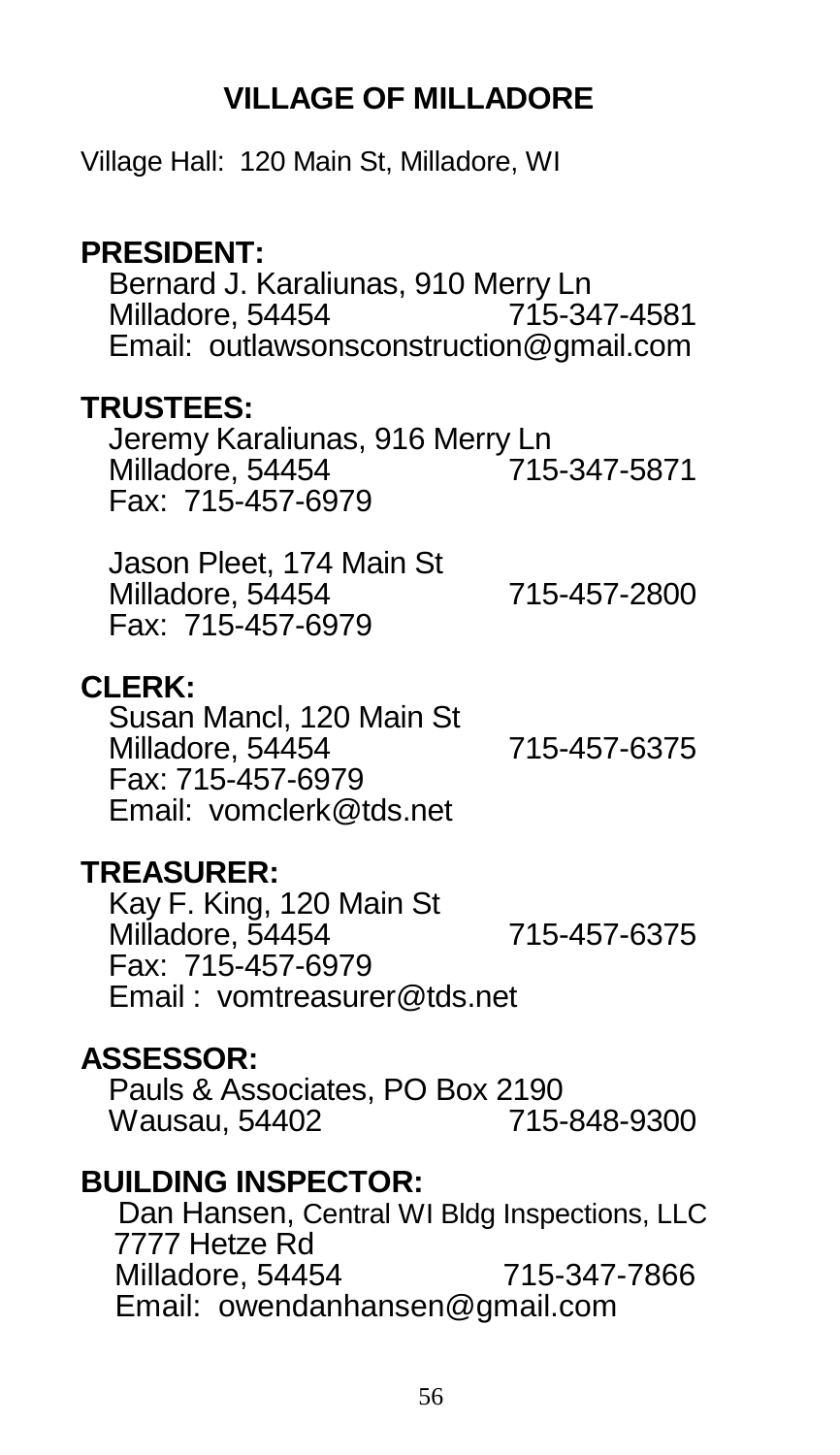# **VILLAGE OF PORT EDWARDS**

Village Hall: 201 Market Ave, WI Website: www.vi.portedwards.wi.gov **PRESIDENT:** Joseph H. Zurfluh, 1150 Pleasant View Dr Port Edwards, 54469 **TRUSTEES:** Betsy Mancl, 620 Port Rd Port Edwards, 54469 715-459-9309 Sue Mitchell, 830 Port Rd Port Edwards, 54469 715-213-0156 Tiara Grunden, 961 Brentwood Dr Port Edwards, 54469 715-323-4078 Lonn J. Radtke,  $1411 4<sup>th</sup>$  St Port Edwards, 54469 715-697-0470 Caleb R. McGregor, 40 Market Ave<br>Port Edwards, 54469, 648-263-8058 Port Edwards, 54469 Erik Saylor, 801 Brentwood Dr Port Edwards, 54469 715-887-2197 **CLERK/TREASURER (Appointed)** Diane Tremmel, PO Box 10 715-887-3513 Port Edwards, 54469 Email: diane.tremmel@portedwardswi.gov **MUNICIPAL JUDGE:** (4 yr. term ends 4/30/24) Patrick J. McGrath, 1030 2<sup>nd</sup> St Port Edwards, 54469 715-697-9930 **ASSESSOR:** Bowmar Appraisal Inc. 3005 W Brewster St Appleton, 54914 920-733-5369 **ADMINISTRATOR**: Raymond Bossert Email: villageadmin@portedwardswi.gov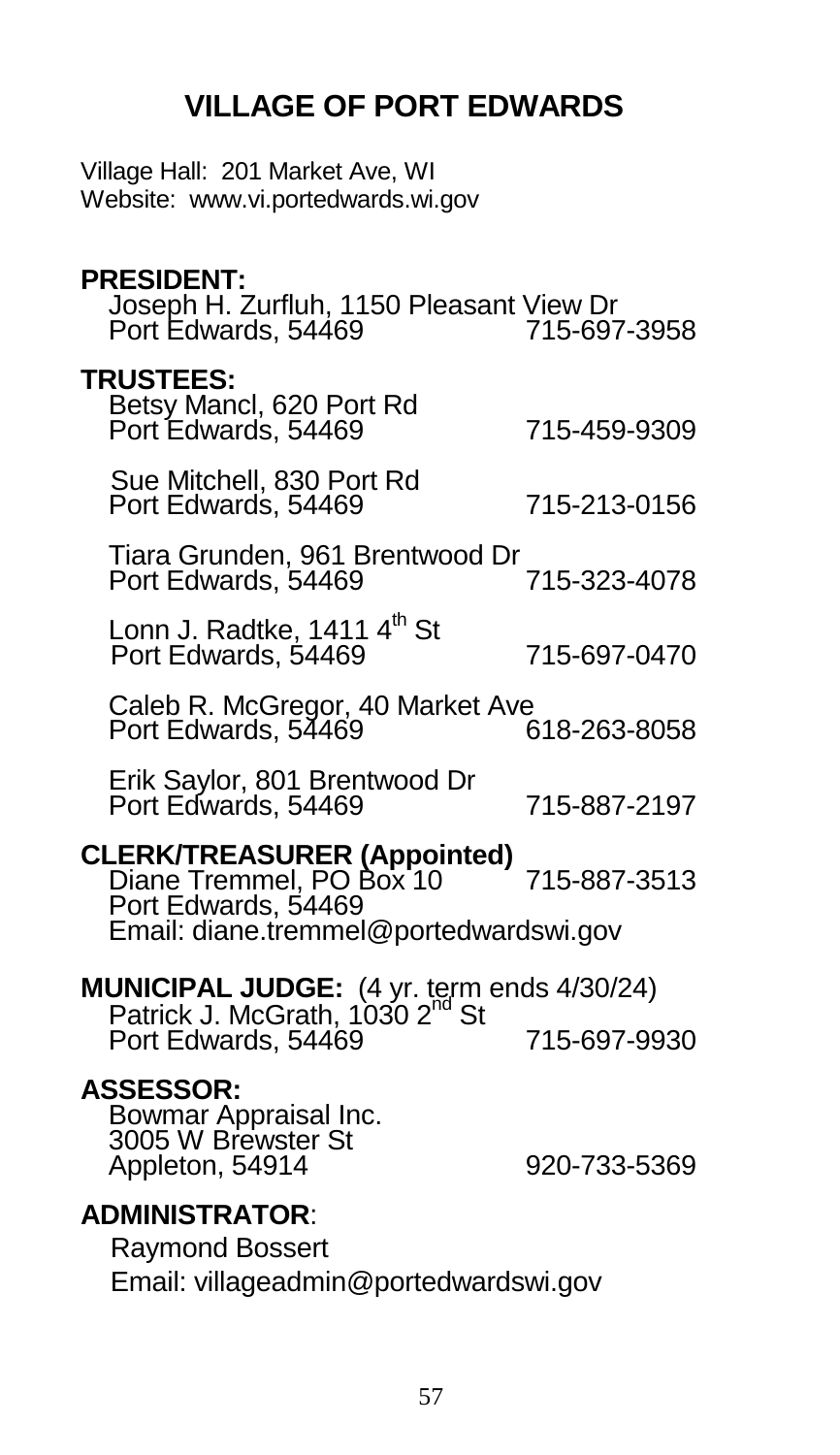# **VILLAGE OF RUDOLPH**

Village Hall: 1580 Main St, Rudolph, WI Website: www.visitrudolph.org

#### **PRESIDENT:**

Bruce Kniprath, 1649 Main St 715-451-5093 Rudolph, 54475 kniprathb@yahoo.com

#### **TRUSTEES:**

Christy Steinle, 715-435-4416 6907 Rocky Run Rd csteinle@wctc.net Rudolph, 54475

Barbara Ziebell, PO Box 54 715-435-3792<br>Rudolph, 54475 7eke@tznet.com Rudolph, 54475

Richard Larsen, 6989 Hillcrest Ave715-572-5948 rlarsen@wctc.net

Megan Stashek, 1584 1 $\mathrm{st}$  St N 715-451-3350 Rudolph, 54475 megan.stashek@gmail.com

#### **CLERK: (Appointed)**

Ashley Kelnhofer 715-213-8867 1636 Main St, Rudolph, 54475 RudolphVillageClerk@outlook.com

#### **TREASURER: (Appointed)**

Sandy Pawleski, 6986 Blonien Ave715-459-7373  $Rudo$ lph, 54475 tymegpaw@gmail.com

#### **ASSESSOR:**

Greg D. Schmidt, Property Tax Assessor 4960 Fairview Rd, Edgar, 54426 schmidtgregd@gmail.com..............715-687-3445

#### **BUILDING INSPECTOR:** New Residential Only

Ben Grimm bengrimm1977@gmail.com...........715-305-8814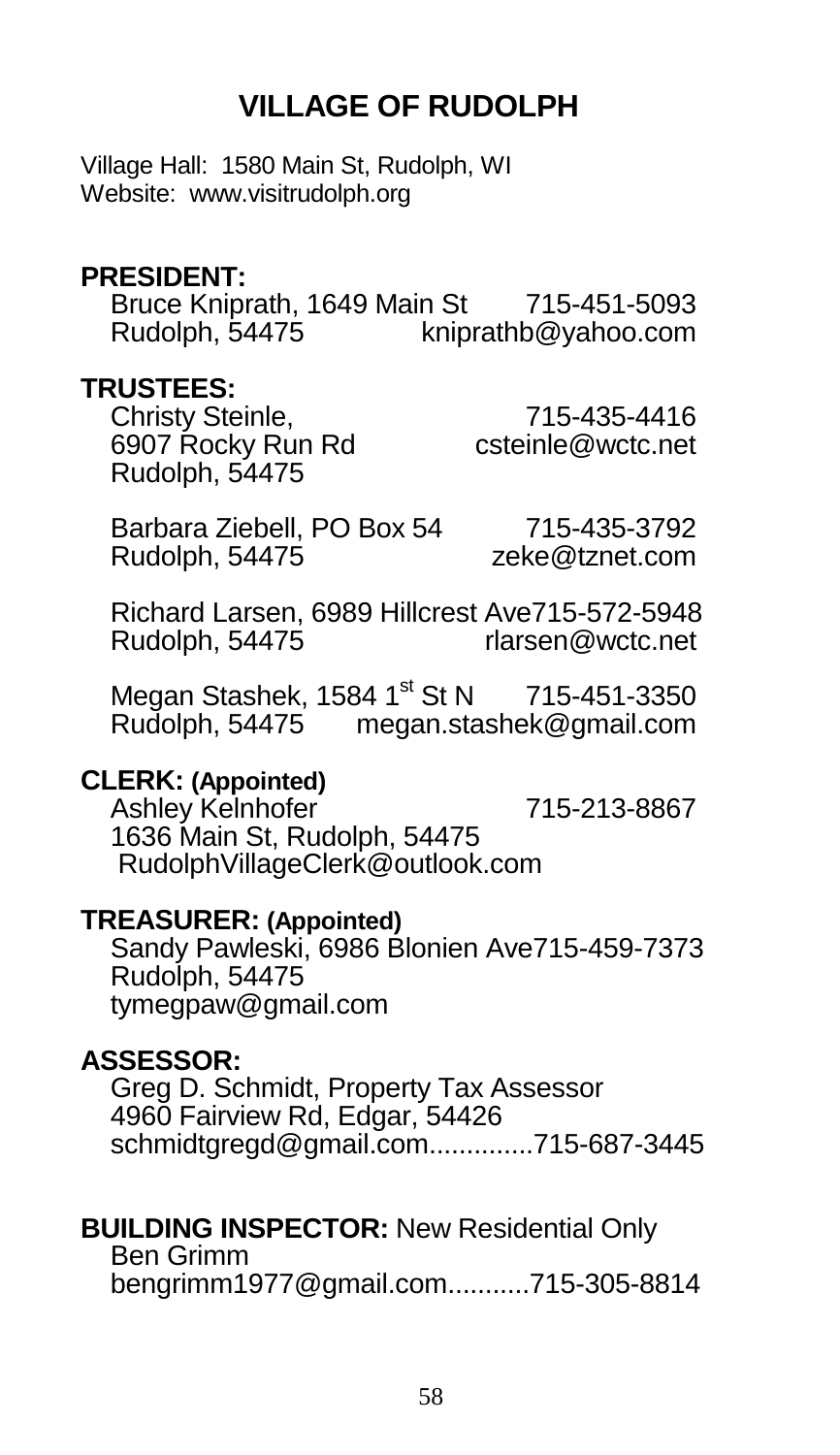# **VILLAGE OF VESPER**

#### Village Hall: 6554 Cameron Ave, Vesper, WI Website: https://villageofvesper-wi.com

| <b>PRESIDENT:</b><br>Daniel Vollert, 4942 Meadow Lane                                                                                  |              |
|----------------------------------------------------------------------------------------------------------------------------------------|--------------|
| Vesper 54489<br>Email: dsvollert@yahoo.com                                                                                             | 715-421-9891 |
| <b>TRUSTEES:</b>                                                                                                                       |              |
| Justin Armagost, 5067 Sunset Circle<br>Vesper, 54489<br>Email: justinarmagost@yahoo.com                                                | 715-213-5841 |
| Margaret Straka, 6521 Hemlock St<br>Vesper, 54489<br>Email: mmjajm2@yahoo.com                                                          | 715-305-5040 |
| Scott Brehm, PO Box 38<br>Vesper, 54489<br>Email: sbrehm67@gmail.com                                                                   | 715-459-3398 |
| Jim Brock, 6478 Ryland Ave<br>Vesper, 54489<br>Email: bearbrock@yahoo.com                                                              | 715-323-6110 |
| <b>CLERK:</b><br>Andrea Pecher, 6517 Cameron Ave                                                                                       |              |
| Vesper, 54489<br>Email: villageofvesper@tds.net                                                                                        | 715-459-9074 |
| <b>TREASURER:</b><br>Debra E. Schalow, 5059 Sunset Circle<br>Vesper, 54489<br>Email: vespertreasurer@tds.net                           | 715-569-4878 |
| <b>PUBLIC WORKS DIRECTOR:</b><br>Dustin Brehm, PO Box 127, 6363 Hemlock St,<br>Vesper 54489<br>Email: vesperww@gmail.com               | 715-569-4294 |
| <b>ASSESSOR:</b><br>Jeremy Kurtzweil, 1501 N Hume Ave<br>Marshfield 54449<br>Email: artemis1@charter.net                               | 715-486-9019 |
| <b>BUILDING INSPECTOR:</b><br>Dan Hansen, Central WI Bldg Inspections LLC<br>7777 Hetze Rd, Milladore 54454<br>owendanhansen@gmail.com | 715-347-7866 |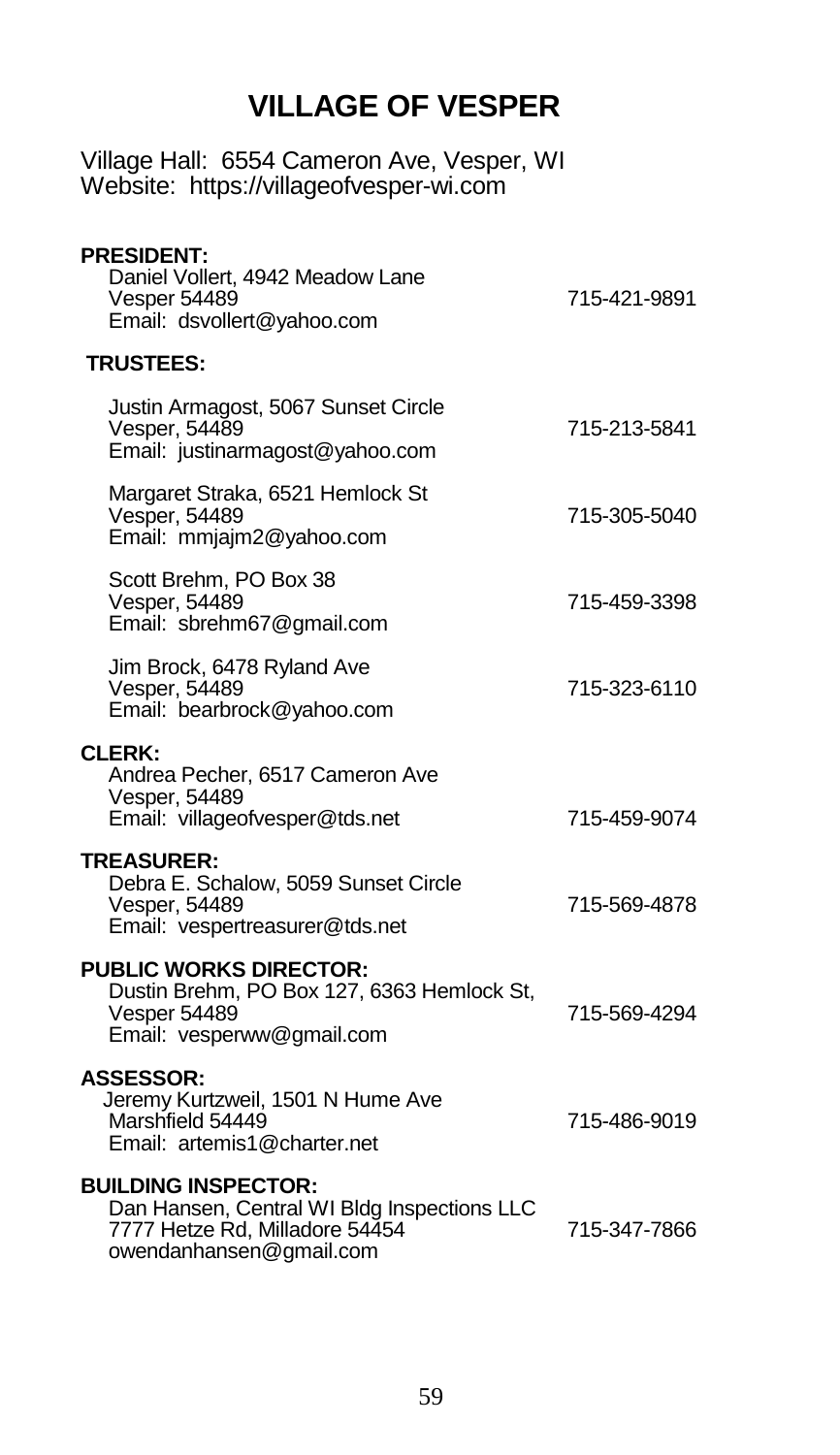# **CITY OF MARSHFIELD**

| City Hall: 207 W 6 <sup>th</sup> St, Marshfield, WI<br>Website: www.ci.marshfield.wi.us                                                                                                                                                                                                                                                                                                                                                                  |                                                                                                                                                              |
|----------------------------------------------------------------------------------------------------------------------------------------------------------------------------------------------------------------------------------------------------------------------------------------------------------------------------------------------------------------------------------------------------------------------------------------------------------|--------------------------------------------------------------------------------------------------------------------------------------------------------------|
| <b>MAYOR:</b><br>Lois TeStrake, 207 W 6 <sup>th</sup> St<br>Email: Lois.TeStrake@ci.marshfield.wi.us                                                                                                                                                                                                                                                                                                                                                     | 715-384-2919                                                                                                                                                 |
| <b>ALDERPERSON:</b><br><b>DISTRICT</b>                                                                                                                                                                                                                                                                                                                                                                                                                   |                                                                                                                                                              |
| 1. Michael Feirer, 207 W $6^{\text{th}}_{\text{th}}$ St<br>2. Nick Poeschel, 207 W 6 <sup>th</sup> St<br>3. Natasha Tompkins, 207 W 6 <sup>th</sup> St<br>4 Brian Varsho, 207 W 6 <sup>th</sup> St<br>5. Ed Wagner, 207 W 6 <sup>th</sup> St<br>6. Tom Witzel, 207 W 6 <sup>th</sup> St<br>7. Adam Fischer, 207 W 6 <sup>th</sup> St<br>8. Rebecca Spiros, 207 W 6th St<br>9. Mike O'Reilly, 207 W 6th St<br>10. Peter Hendler, 207 W 6 <sup>th</sup> St | 715-384-4581<br>715-305-4227<br>715-323-2710<br>715-897-5184<br>715-387-1857<br>715-384-6642<br>715-207-5325<br>715-389-2640<br>715-498-3785<br>715-384-7671 |
| MULTI-JURISDICTIONAL JUDGE: (4 yr. term ends 4/30/23)                                                                                                                                                                                                                                                                                                                                                                                                    |                                                                                                                                                              |
| John Adam Kruse, Marshfield City Hall<br>207 W 6 <sup>th</sup> St<br>Marshfield, 54449                                                                                                                                                                                                                                                                                                                                                                   | 715-384-6903                                                                                                                                                 |
| <b>CLERK:</b><br>Deb M Hall, Marshfield City Hall (Appointed)<br>207 W 6 <sup>th</sup> St<br>Marshfield, 54449<br>Fax: 715-384-7831<br>Email: Deb.Hall@ci.marshfield.wi.us                                                                                                                                                                                                                                                                               | 715-486-2023                                                                                                                                                 |
| <b>FINANCE DIRECTOR:</b><br>Jennifer Selenske, Marshfield City Hall<br>207 W 6 <sup>th</sup> St<br>Marshfield, WI 54449<br>Email: Jennifer.selenske@ci.marshfield.wi.us                                                                                                                                                                                                                                                                                  | 715-387-3033                                                                                                                                                 |
| <b>ATTORNEY:</b><br>Harold Wolfgram, 114 W 5 <sup>th</sup> St<br>Marshfield, 54449                                                                                                                                                                                                                                                                                                                                                                       | 715-387-1155                                                                                                                                                 |
| <b>ASSESSOR:</b><br>Steve Shepro, Forward Appraisal<br>$207 W 6th$ St<br>Marshfield, WI 54449<br>Email: Steve.shepro@ci.marshfield.wi.us                                                                                                                                                                                                                                                                                                                 | 715-384-3856                                                                                                                                                 |
| <b>BUILDING INSPECTOR:</b><br>Pat Kilty, Marshfield City Hall<br>207 W 6 <sup>th</sup> St<br>Marshfield, 54449<br>Email: Pat.Kilty@ci.marshfield.wi.us                                                                                                                                                                                                                                                                                                   | 715-387-1344                                                                                                                                                 |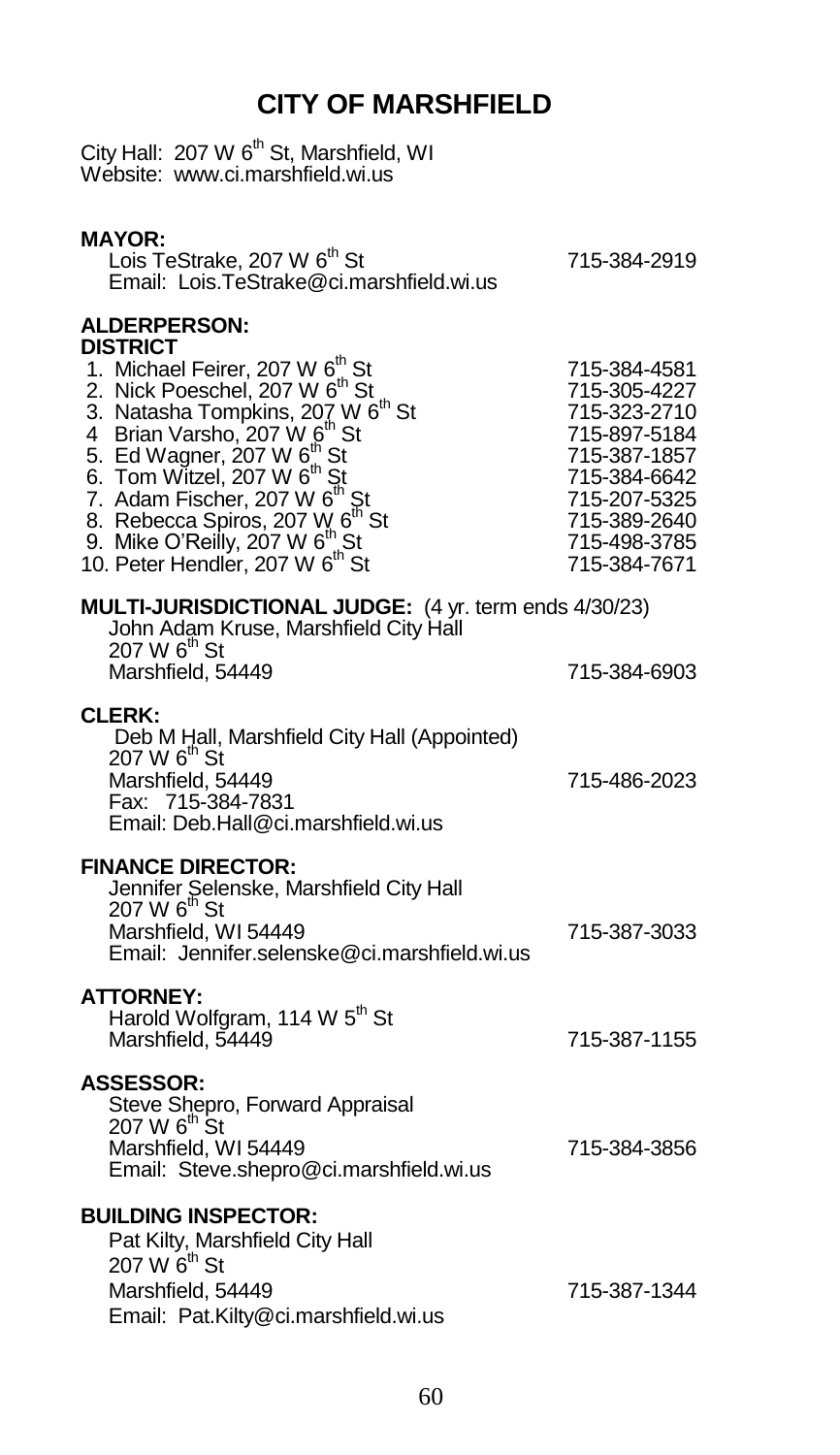# **CITY OF NEKOOSA**

| City Hall: 951 Market St, Nekoosa, WI<br>Website: www.cityofnekoosa.org                                                              |                                         |
|--------------------------------------------------------------------------------------------------------------------------------------|-----------------------------------------|
| <b>MAYOR:</b><br>Dan Carlson, 138 Fairview Ln<br>Nekoosa, 54457                                                                      | 715-315-0301<br>dcarlson@nekoosawi.com  |
| <b>ALDERPERSONS:</b><br>DISTRICT 1 (WARD 1):<br>Brian Krubsack, 336 Hampton Circle<br>Larry Krubsack, 1032 W 5th St                  | 715-886-4343<br>715-886-5641            |
| DISTRICT 2 (Ward 2):<br>Michael Kumm, 1019 W 3rd St<br>Adam Buehring, 923 W 3rd St                                                   | 715-886-3940<br>715-697-2054            |
| DISTRICT 3 (Ward 3):<br>Anthony Carlson, 306 Cedar St<br>Daniel Downing, 860 Brook Trout Ct                                          | 715-412-1953<br>715-697-1387            |
| DISTRICT 4 (Ward 4):<br>Brad Hamilton, 515 S Section St<br>Garett N. Kuhn, 127 Glendale Ln                                           | 715-886-2984<br>715-886-5712            |
| <b>MUNICIPAL JUDGE:</b><br>Ashley J. Reimer, 845 Cranmoor Rd<br>Nekoosa, 54457                                                       | 715-886-4940                            |
| <b>CLERK (Appointed):</b><br>Joseph M. Rusch, II, 951 Market St<br>Nekoosa, 54457<br>Fax :<br>Email: JRusch@nekoosawi.com            | 715-886-7877<br>715-886-7901            |
| <b>TREASURER (Appointed)</b><br>Bobbi Hertzberg, 951 Market St<br>Nekoosa, 54457<br>Fax:                                             | 715-886-7895<br>715-886-7901            |
| <b>ATTORNEY:</b><br>Nicholas R. Abts, 321 Market PO Box 1386<br>Wisc. Rapids, 54495                                                  | 715-544-3050                            |
| <b>AUDITOR:</b><br>Monika Hauser, Hawkins & Ash, LLP<br>500 S 2 <sup>nd</sup> St, Ste 200, La Crosse, 5460                           | 608-793-3142                            |
| <b>ASSESSOR:</b><br>Pauls & Associates, PO Box 2190<br>Wausau, 54402                                                                 | 715-848-9300                            |
| <b>BUILDING INSPECTOR:</b><br>Jeremy Phillis, General Engineering Company<br>PO Box 340, Portage 53901<br>Office Phone: 608-745-4070 | Cell: 608-697-7807<br>Fax: 608-745-5763 |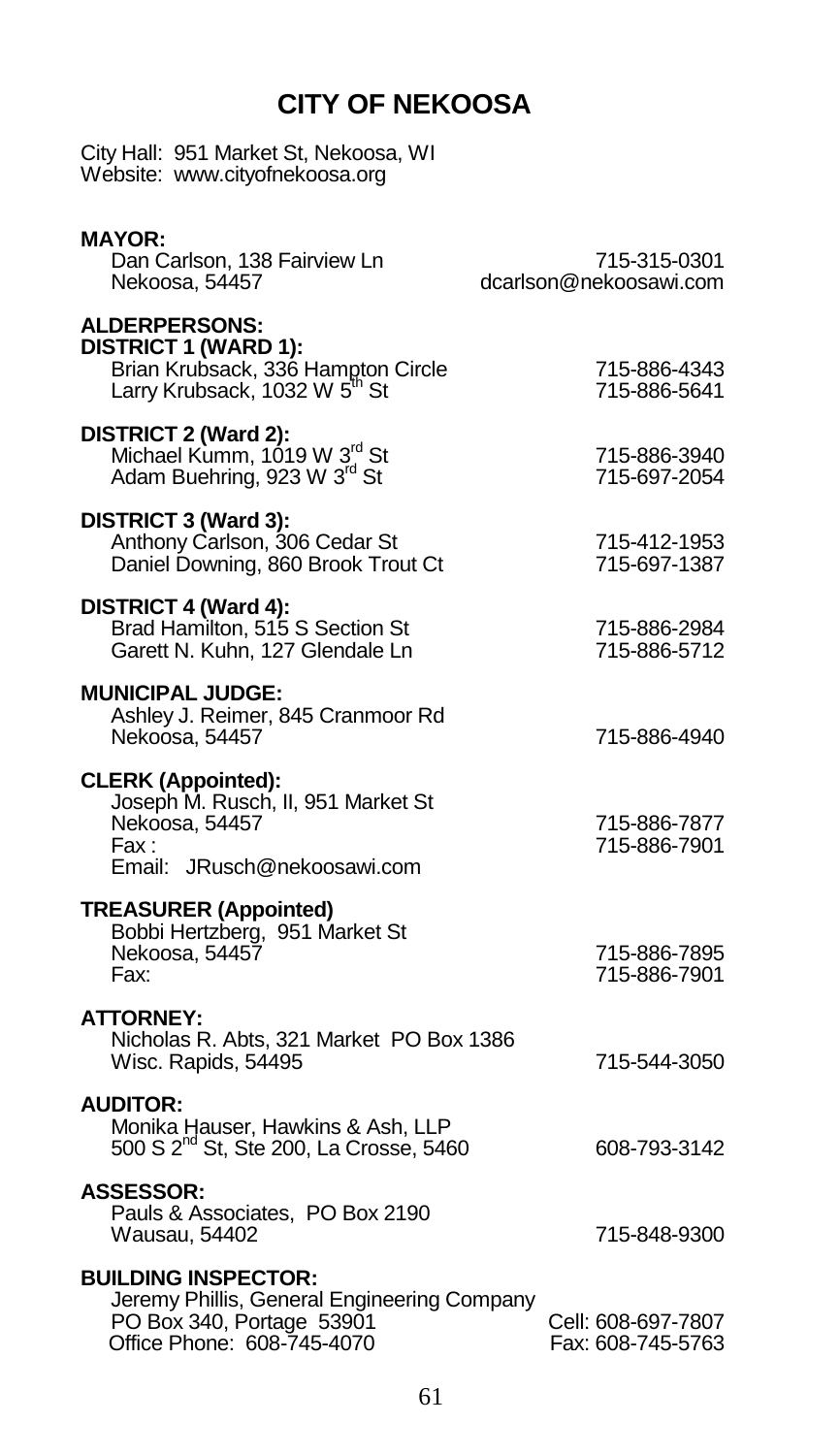# **CITY OF PITTSVILLE**

| City Hall: 5318 1 <sup>st</sup> Avenue, Pittsville, WI<br>Website: www.pittsvillewi.com                                                                                                                                                                                                                                                                                                                                                                                                  |                                                                                              |
|------------------------------------------------------------------------------------------------------------------------------------------------------------------------------------------------------------------------------------------------------------------------------------------------------------------------------------------------------------------------------------------------------------------------------------------------------------------------------------------|----------------------------------------------------------------------------------------------|
| <b>MAYOR:</b><br>Dale Nichols, 5452 2 <sup>nd</sup> Ave<br>Pittsville, 54466<br>Email: nicholsdt@tds.net                                                                                                                                                                                                                                                                                                                                                                                 | 715-884-6686                                                                                 |
| <b>ALDERPERSONS:</b><br>Rose Martin, 8378 3rd St<br>Email: rose.martin@tdstelecom.com<br>Mark Darr, 5563 4th Ave<br>Email: markdarr72@yahoo.com<br>Bob Schooley, 8237 Main St<br>Email: bobschooley7@gmail.com<br>Michelle Abel, 5623 Scott Ave<br>Email: theabels2009@gmail.com<br>Renee Losievski, 5545 1st Ave<br>Email: reneeL23@yahoo.com<br>Dennis Todd, 5305 1 <sup>st</sup> Ave<br>Email: ztodddennis66@gmail.com<br><b>CLERK/TREASURER (Appointed)</b><br>Tami Hahn, PO Box 100 | 715-884-6690<br>715-213-3408<br>715-213-4523<br>715-305-2420<br>715-305-6087<br>715-305-2446 |
| Pittsville, 54466<br>Fax: 715-884-2195<br>Email: cofpitts@tds.net                                                                                                                                                                                                                                                                                                                                                                                                                        | Phone: 715-884-2422                                                                          |
| <b>ATTORNEY:</b><br>William Gamoke, 114 W 5 <sup>th</sup> St, Marshfield 54449<br>Phone: 715-387-1155                                                                                                                                                                                                                                                                                                                                                                                    |                                                                                              |
| <b>CHIEF OF POLICE:</b><br>Jeremy Duerr, PO Box 261<br>Pittsville, 54466<br>Fax:<br>Email: pittsvillepd@tds.net                                                                                                                                                                                                                                                                                                                                                                          | 715-498-2674<br>715-884-6100                                                                 |
| <b>ASSESSOR:</b><br>Greg D. Schmidt, Property Tax Assessor<br>4960 Fairview Rd, Edgar, 54426<br>Email: schmidtgregd@gmail.com                                                                                                                                                                                                                                                                                                                                                            | 715-687-3445                                                                                 |
| <b>BUILDING INSPECTOR:</b><br>Phil Deffenbaugh, 436 Edgewood Ln<br>Nekoosa, 54457                                                                                                                                                                                                                                                                                                                                                                                                        | 715-490-2536                                                                                 |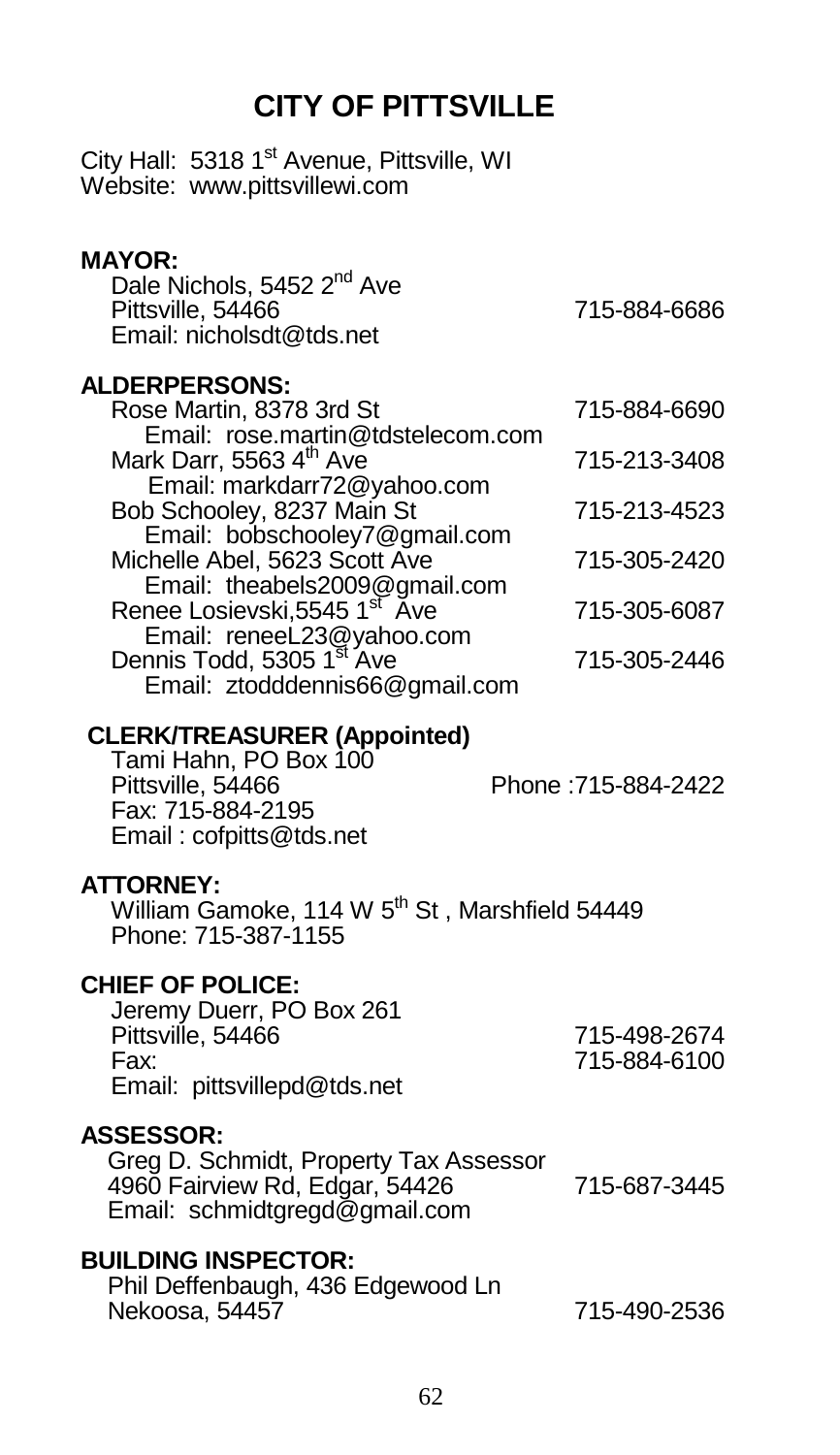# **CITY OF WISCONSIN RAPIDS**

| City Hall: 444 West Grand Ave, Wisconsin Rapids, WI |  |
|-----------------------------------------------------|--|
| Website: www.wirapids.org                           |  |

|                | <b>MAYOR:</b>                                                                                                                                  |                                   |
|----------------|------------------------------------------------------------------------------------------------------------------------------------------------|-----------------------------------|
|                | Shane E. Blaser, 444 W Grand Ave<br>Wisconsin Rapids, 54495                                                                                    | 715-421-8216                      |
|                | <b>ALDERPERSON:</b><br><b>DISTRICT</b>                                                                                                         |                                   |
| 1.             | <b>Ryan Austin</b><br>4387 Condo Dr<br>raustin@wirapids.org                                                                                    | 920-810-3240                      |
| $\overline{2}$ | Dean Veneman<br>2730 Gaynor Ave<br>dveneman@wirapids.org                                                                                       | 715-712-0306                      |
|                | 920 1 <sup>st</sup> Ave S<br>3 Matt Zacher                                                                                                     | 715-321-0727                      |
|                | Matt Zaurer<br>mzacher@wirapids.org<br>1220 22 <sup>nd</sup> St N<br>4 Tom Rayome                                                              | 715-421-5761                      |
| 5              | trayome@wirapids.org<br>411 Plover St<br>Sheri Evanson                                                                                         | 715-423-0160                      |
|                | sevanson@wirapids.org<br>241 14th St S<br>6 Dennis Polach                                                                                      | 715-424-1749                      |
|                | dpolach@wirapids.org<br>7 Patrick J. Delaney, 2941 Sandy Ln                                                                                    | 715-315-4925                      |
|                | pdelaney@wirapids.org<br>$2931.11^{\text{th}}$ St S<br>8 Jay Bemke<br>jbemke@wirapids.org                                                      | 715-451-0150                      |
|                | MUNICIPAL JUDGE: (4 yr. term ends 4/30/24)<br>Peter Kastenholz, 444 W Grand Ave<br>Wisconsin Rapids, 54495<br>Email: pkastenholz@co.wood.wi.us | 715-421-6212                      |
|                | <b>CLERK:</b><br>Jennifer M. Gossick, 444 W Grand Ave<br>Wisconsin Rapids, 54495<br>Email: jgossick@wirapids.org                               | 715-421-8200<br>Fax: 715-421-8280 |
|                | <b>FINANCE DIRECTOR:</b><br>Tim Desorcy, 444 W Grand Ave<br>Wisconsin Rapids, 54495<br>Email: tdesorcy@wirapids.org                            | 715-421-8242                      |
|                | <b>ATTORNEY:</b><br>Susan Schill, 444 W Grand Ave<br>Wisconsin Rapids, 54495<br>Email: sschill@wirapids.org                                    | 715-421-8217                      |
|                | <b>ASSESSOR:</b><br>Steve Shepro, 444 W Grand Ave<br>Wisconsin Rapids, 54495<br>Email: sshepro@wirapids.org                                    | 715-421-8230                      |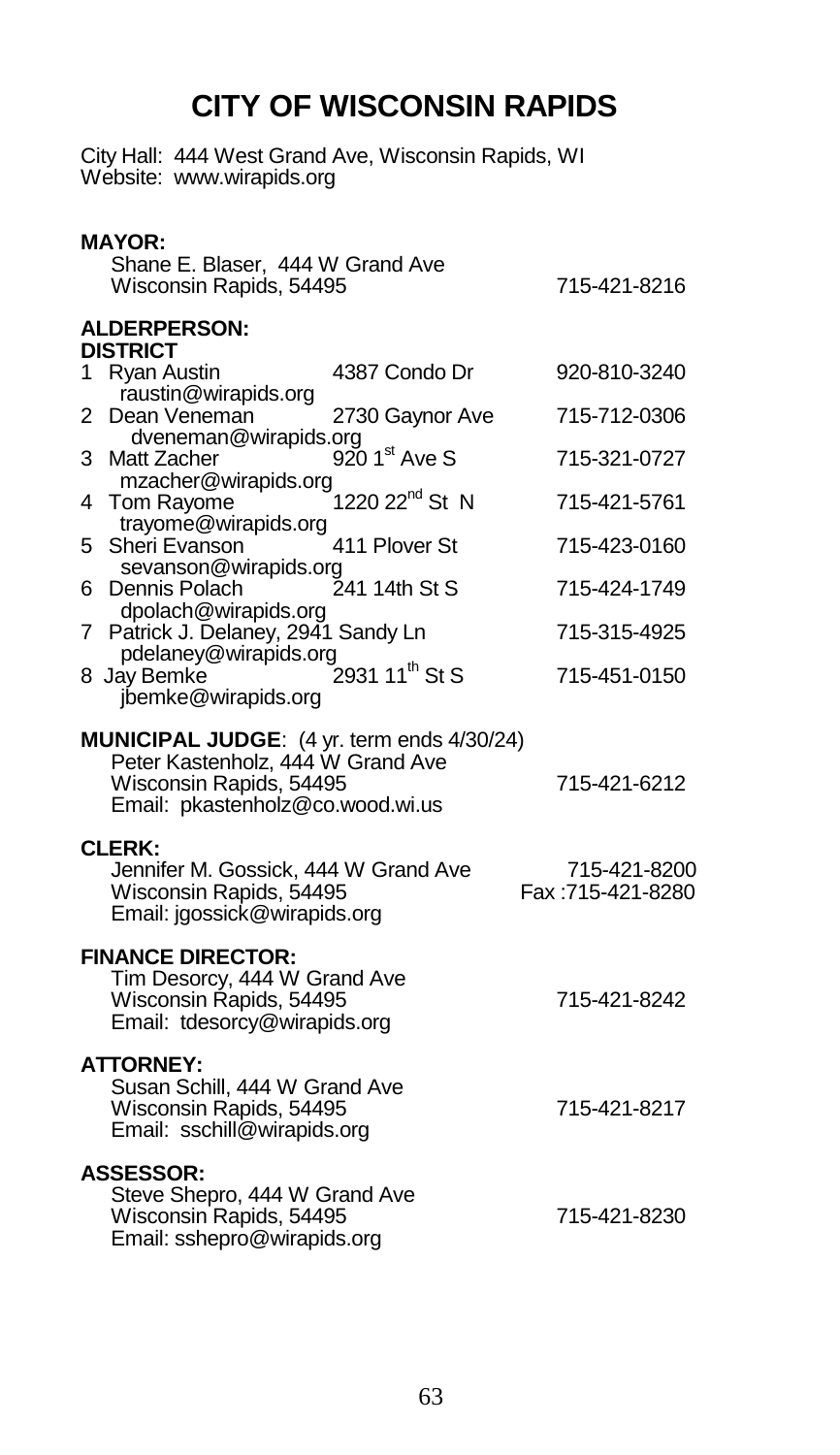# **POLLING TIMES AND PLACES IN WOOD COUNTY**

All polling places open at 7:00 a.m. and close at 8:00 p.m.

|                        | Cranmoor, Town Visitor Center at Glacial Lake Cranberries |
|------------------------|-----------------------------------------------------------|
|                        |                                                           |
| Grand Rapids, Town     |                                                           |
|                        | Wards 1-11 Grand Rapids Municipal Building                |
|                        |                                                           |
|                        |                                                           |
|                        |                                                           |
|                        |                                                           |
|                        |                                                           |
|                        | Port Edwards, Town, W1-4  Port Edwards Town Hall          |
|                        |                                                           |
|                        | Richfield, Town W1-3  Richfield Municipal Bldg            |
|                        |                                                           |
|                        |                                                           |
|                        | Saratoga, Town, W 1-9  Saratoga Town Hall                 |
|                        |                                                           |
|                        |                                                           |
|                        |                                                           |
|                        |                                                           |
|                        | Arpin, Village  Village of Arpin Municipal Bldg           |
|                        | Auburndale, Village  Auburndale Village Hall              |
|                        |                                                           |
|                        |                                                           |
|                        | Milladore, Village W1 Milladore Village Office            |
|                        | Port Edwards, Village W1-3 Port Edwards Fire Station      |
|                        | Rudolph, Village  Rudolph Village Municipal Bldg          |
|                        |                                                           |
| Marshfield, City       |                                                           |
|                        | Wards1-4,10,11,13,14  Oak Ave Community Center            |
|                        |                                                           |
|                        |                                                           |
| Nekoosa, City          |                                                           |
|                        | Wards 1-4Nekoosa Senior/Community Center                  |
|                        |                                                           |
| Wisconsin Rapids, City |                                                           |
|                        |                                                           |
|                        |                                                           |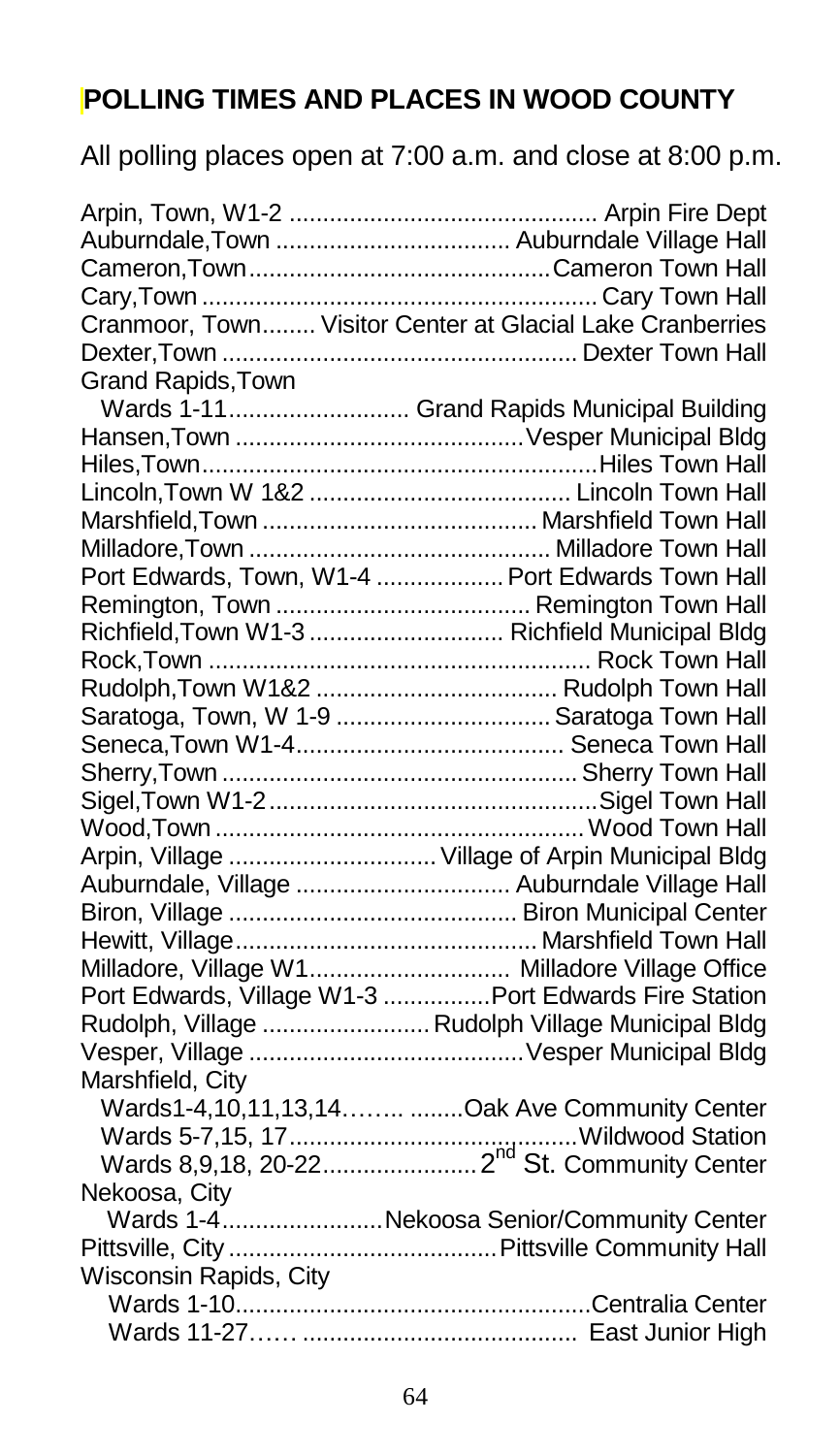# **UNIVERSITIES/COLLEGES**

#### **Mid-State Technical College**

Dr. Shelly Mondeik, President 500 32nd Street N., Wis Rapids, 54494 Phone: 715-422-5300 Fax: 715-422-5498 www.mstc.edu

Mid-State Technical College Board Members<br>Lynneia Miller Betty Bruski Mallek Lynneia Miller Betty Bruski Mallek<br>Craig Gerlach Gordon Schalow Craig Gerlach Gordon Schalow<br>Kristin Crass Richard Merdan Richard Merdan<br>Are Vang Charles Spargo Justin Feltz

#### **UW-Stevens Point at Marshfield**

2000 W. 5th St, Marshfield, 54449 715-389-6537 www.uwsp.edu/marshfield

UW-Stevens Point, University College, Dean: Gretel Stock

UW-Stevens Point at Marshfield Campus Executive: Michelle Boernke

#### **University Commission**

| County Representatives: City Representatives:     |
|---------------------------------------------------|
| Nick Poeschel                                     |
| Rebecca Spiros                                    |
| Mike Feirer                                       |
| Lance Pliml, non-voting Lois TeStrake, non-voting |
|                                                   |